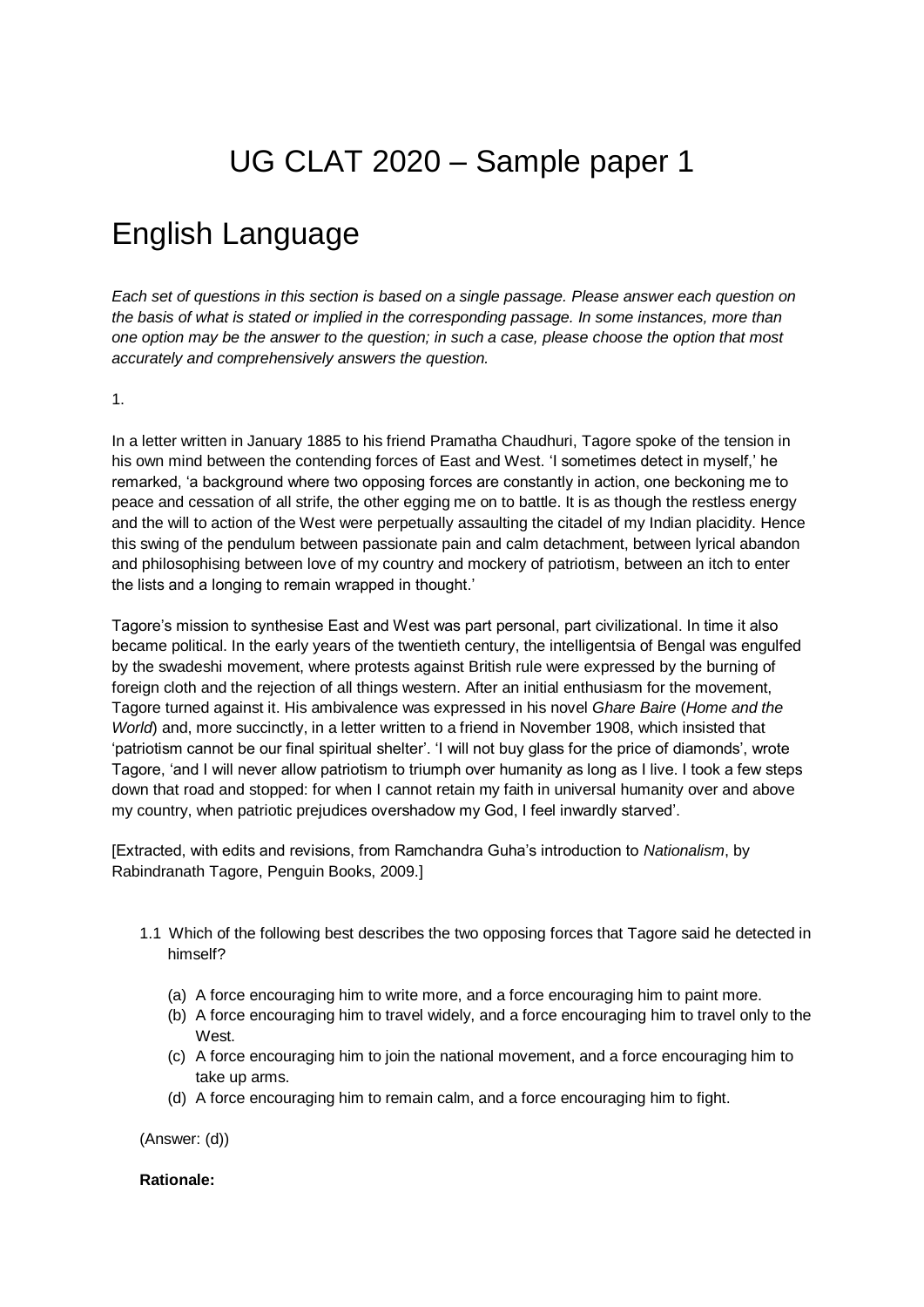The correct answer is (d) – A force encouraging him to remain calm, and a force encouraging him to fight. This is apparent from the line in the first paragraph which states: 'I sometimes detect in myself… a background where two opposing forces are constantly in action, one beckoning me to peace and cessation of all strife, the other egging me on to battle.' There is nothing in the passage to suggest that Tagore felt any force within himself encouraging him to paint more, nor to travel only to the West, so neither (a) nor (b) is the correct answer. There is also nothing to suggest that Tagore felt he had to choose between joining the national movement and taking up arms, and so (c) is not the correct option either.

1.2 What does the phrase 'enter the lists' as used in the passage mean?

- (a) To become contemplative and thoughtful.
- (b) To become involved in a competition or challenge.
- (c) To avoid interactions with other people.
- (d) To avoid crowded places.

(Answer: (b))

## **Rationale:**

The correct answer is (b) – to become involved in a competition or challenge. Tagore uses this expression in contrast to 'a longing to remain wrapped in thought'. Given this, and the general meaning of the phrase 'enter the lists', none of (a), (c), or (d) can be the correct option.

- 1.3 Which of the following would be consistent with the author's description of the swadeshi movement in the passage above?
	- (a) Rejecting western ideas and merchandise.
	- (b) Sending children to study in foreign universities.
	- (c) Rejecting Indian ideas and merchandise.
	- (d) All of the above.

(Answer: (a))

## **Rationale:**

The correct answer is (a) – rejecting western ideas and merchandise. This can be inferred from the author's description of how 'protests against British rule were expressed by the burning of foreign cloth and the rejection of all things western'. Options (b), (c), and (d) are not consistent with this description of the protests, and so none of these can be the correct option.

- 1.4 Which of the following best describes Tagore's reasons for not letting patriotism triumph over humanity?
	- (a) Universal humanity and love for one's God are more important than love for one's country.
	- (b) Western science and technology are more advanced than Indian spiritualism.
	- (c) The West has a restless energy and will to action.
	- (d) Indian thought is peaceful and therefore opposed to action.

(Answer: (a))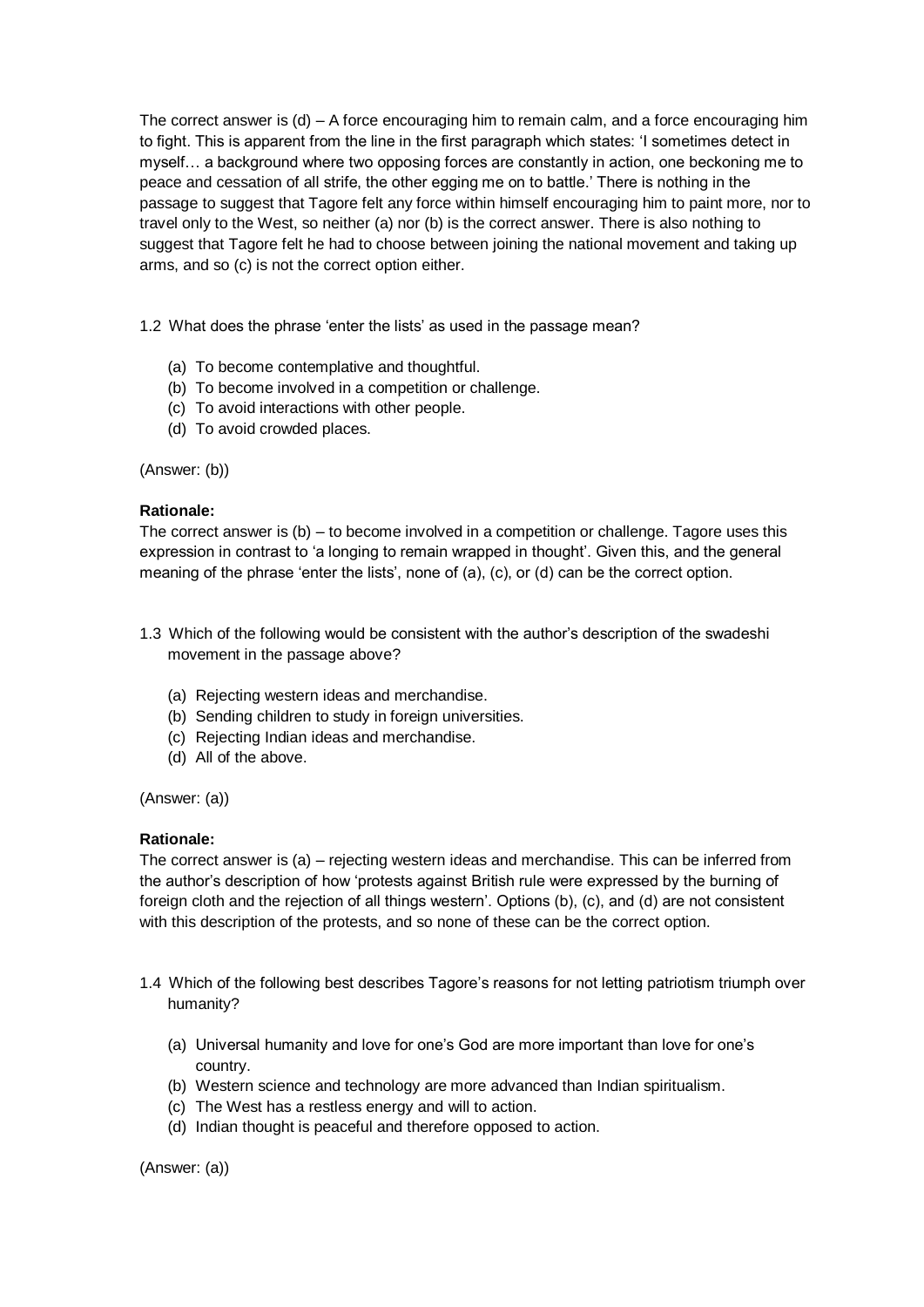## **Rationale:**

The correct answer is (a) – universal humanity and love for one's God are more important than love for one's country. This is apparent from Tagore's statements towards the end of the passage. There is nothing in the passage to support either (b) or (d). While Tagore mentions the 'restless energy and will to action' of the West, he does not provide this as a reason for not letting his patriotism triumph over humanity.

1.5 The author describes Tagore's attitude towards patriotism as an example of:

- (a) His love for all things Western and rejection of all things Indian.
- (b) His idea of the form that protests against British rule should take.
- (c) His efforts to synthesise East and West.
- (d) His love for deep and contemplative thought.

(Answer: (c))

## **Rationale:**

The correct answer is (c) - his efforts to synthesise East and West. This is apparent from the opening sentences of the second paragraph, where the author describes how Tagore's efforts to synthesise East and West were personal and civilizational, and then also became political. There is nothing in the passage to suggest that Tagore's attitude towards patriotism was an example of any of the matters set out in the other options.

# 2.

Ma always had a rough time in Dad's house. He, an under-secretary in the civil service, thought he had married beneath his position and treated Ma with the contempt he felt she deserved – an opinion shared by the rest of his family as well. As year after year passed by without any sign of a child being born into the family, Ma began to lose hope of regaining any respect or status within her husband's household. The inevitable followed. She was ordered around, overworked, underfed and often beaten. She would regularly be ill. It seemed they were waiting to see the end of her and, when she hesitantly told Dad she was expecting, no one seemed too enthusiastic or happy.

The delivery was difficult. My birth was premature. When they learnt that the child was a girl, they stopped coming to the hospital. Ma died a week later. They wanted nothing to do with me; an ugly runt of a girl with shrivelled-up skin fit only to follow her no-good stubborn mother out of this world. They were only too happy to let Masi take me off their hands and away to her ancestral home in a small coastal Konkan village, Parvi, where she lived with my grandmother, her mother, Aji.

The village doctor shook his head sadly on looking at me but Masi was as adamant as her sister had been. In that house I was reared purely on Masi's grit and Aji's determination and loving care as they nursed me with ragi extract, diluted cow's milk, soft hand-pounded rice and coconut. Day after day they laboured. As a baby they fed me the Ragi extract mixed with diluted milk and the starch water from boiled rice. A little older and they made Ragi porridge, then Ragi bhakri (roti), laddoos, seviyan, and a miracle took place. Masi and Aji watched me grow from strength to strength.

Now I am 25, a foot taller than Masi and completing my postgraduate studies in medicine.

[Extracted, with edits and revisions, from *Ragi-Ragini: Chronicles from Aji's Kitchen*, by Anjali Purohit, Yoda Press, 2012.]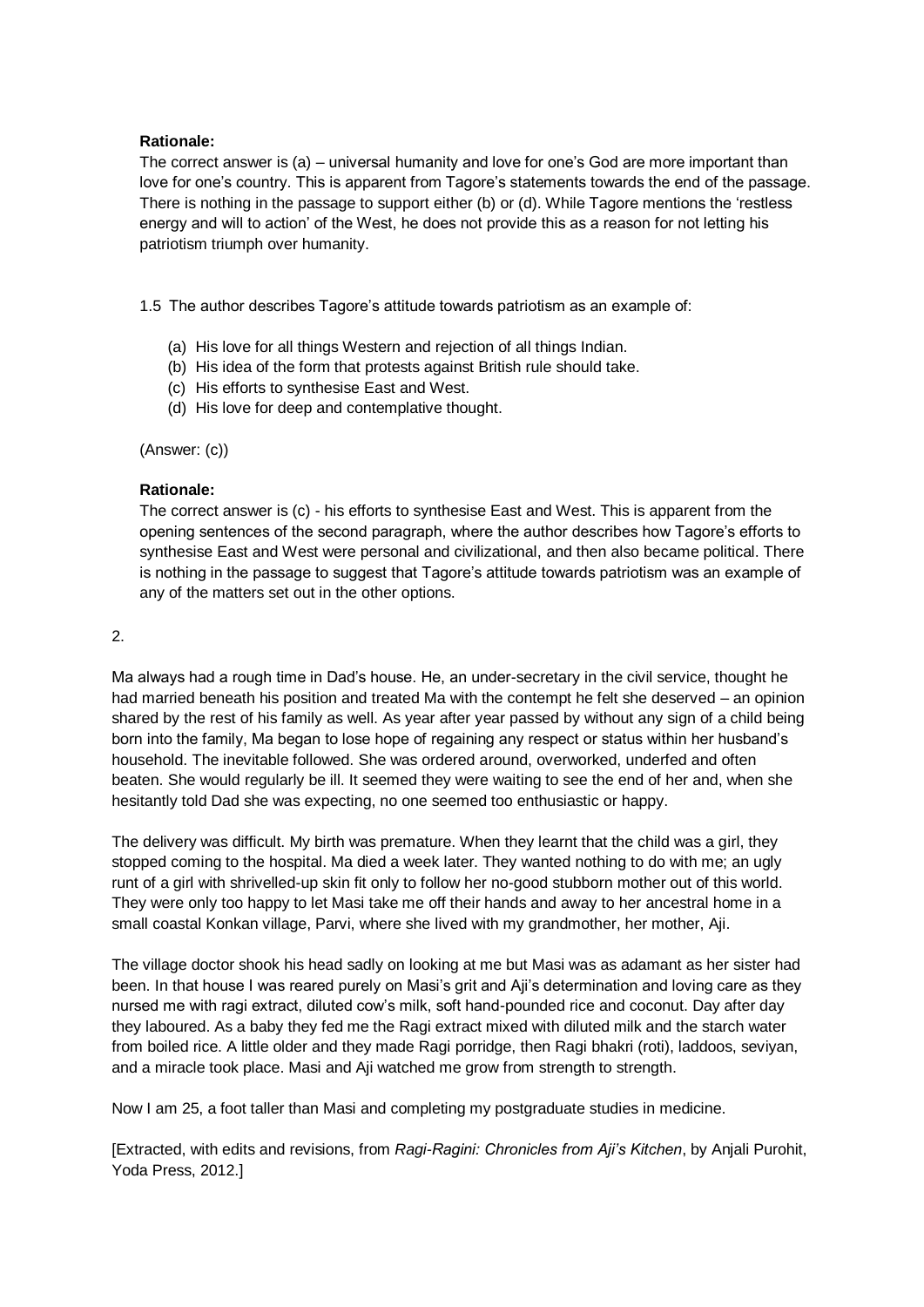- 2.1 Why, according to the author, did her father treat her mother with contempt?
	- (a) Because she had given birth to a daughter.
	- (b) Because she was regularly ill.
	- (c) Because he felt he had married beneath his position.
	- (d) Because she was not a good cook.

## (Answer: (c))

## **Rationale:**

The correct answer is (c) - because he felt he had married beneath his position. The author provides this reason in the second sentence of the passage. While her husband's family stopped visiting the author's mother in the hospital when they learnt she had given birth to a girl, this is not given as the reason why she was treated with contempt in the first place, and so, (a) cannot be the correct option. The author's mother was regularly ill because of the way she was treated, but this was not the reason why her husband treated her with contempt, and so, (b) cannot be the right answer. There is nothing in the passage to support (d) as the correct answer.

- 2.2 Which of the following can be inferred as the reason why the author's father's family was happy to let Masi take the author away?
	- (a) Because the child was a girl, ugly, small, and weak.
	- (b) Because the child was noisy and troublesome.
	- (c) Because the child was born at an inauspicious time.
	- (d) Because the child was undernourished and weak.

(Answer: (a))

## **Rationale:**

The correct answer is (a) - because the child was a girl, ugly, small, and weak. The author describes how her father's family stopped visiting the hospital when they heard the child was a girl, and goes on to describe herself as 'an ugly runt of a girl with shrivelled-up skin fit only to follow her no-good stubborn mother out of this world', as reasons why her father's family was happy to let Masi take her away. There is nothing in the passage to support (b) or (c) as the correct option. While (d) may be right, (a) is the more complete and accurate answer, and so, (d) cannot be the correct answer.

2.3 What does the word 'adamant' as used in the passage mean?

- (a) Easily swayed by others' opinions.
- (b) Frightened and scared.
- (c) Hardworking and tough.
- (d) Refusing to be persuaded to change one's mind.

(Answer: (d))

#### **Rationale:**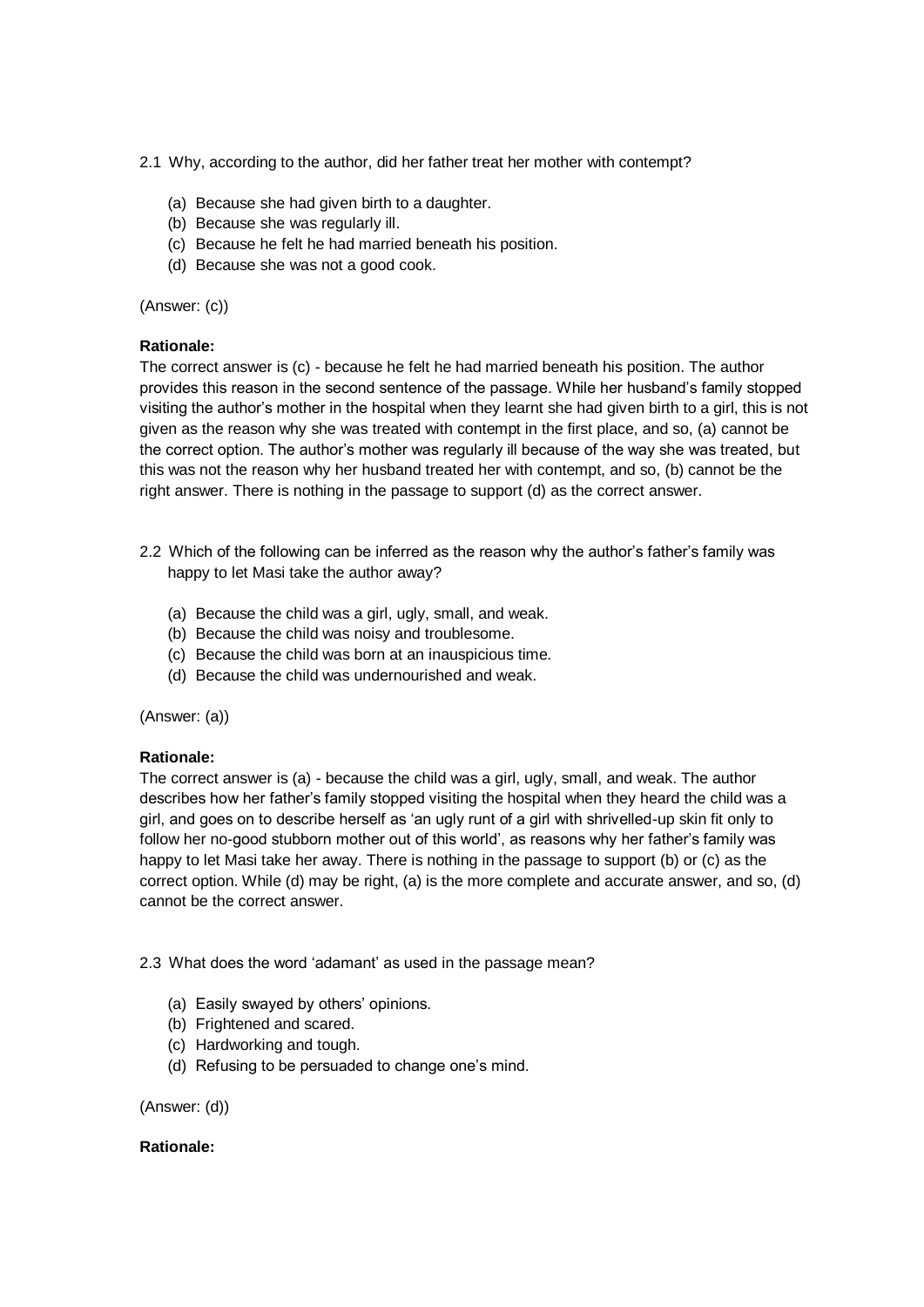The correct answer is (d) - refusing to be persuaded to change one's mind. This can be inferred from the description of how Masi reacted to the village doctor's sad assessment of the author as a child, and how the author was raised on Masi's 'grit', in the third paragraph of the passage. Neither (a) nor (b) are consistent with this description, and so, neither can be the correct answer. While (c) may be right, it does not describe Masi's reaction to the village doctor's assessment and her subsequent rearing of the author, and so, cannot be the correct answer.

2.4 Based on the information set out in the passage, which of the following is most accurate?

- (a) Masi and Aji were careless and neglectful in bringing up the author.
- (b) Masi and Aji put a lot of pressure on the author to study medicine.
- (c) Masi and Aji put in a lot of effort and love in raising the author.
- (d) Masi and Aji were forced to take care of the author against their wishes.

(Answer: (c))

# **Rationale:**

The correct answer is (c) - Masi and Aji put in a lot of effort and love in raising the author. This is apparent from the author's description of how they raised her, in the third paragraph of the passage. Options (a) and (d) are contradictory to the information provided in the passage, and so, neither can be the correct answer. There is nothing in the passage to support (b) as the correct option.

2.5 Which of the following best sums up the author's main point in the passage above?

- (a) Women should not marry above their position in life as their husband would neglect them.
- (b) Masi and Aji brought up the author with love and determination against all odds, and despite her father's family rejecting her.
- (c) Masi and Aji were experts in bringing up children, and were medically qualified to treat children's illnesses.
- (d) The author is taller than Masi because of the genes she inherited from her father.

(Answer: (b))

# **Rationale:**

The correct answer is (b) - Masi and Aji brought up the author with love and determination against all odds, and despite her father's family rejecting her. This is clear from the author's description of how she was born premature and weak, how her father's family rejected her, and even the village doctor was sad when he assessed her, how Masi was adamant despite this, and how Masi and Aji brought her up with grit and determination nonetheless. There is nothing in the passage to support options (c) or (d), and so, neither can be the correct answer. While her father treated her mother with contempt because he thought her mother was beneath him, the author does not suggest this as a reason why women should not marry above their position in life, and so, (a) cannot be the correct answer.

3.

Implicit in this fixation with time is the thesis that the opportunity cost of regular shopping, as compared to online shopping, is too high – that the hours spent driving to the better bookstore in the next town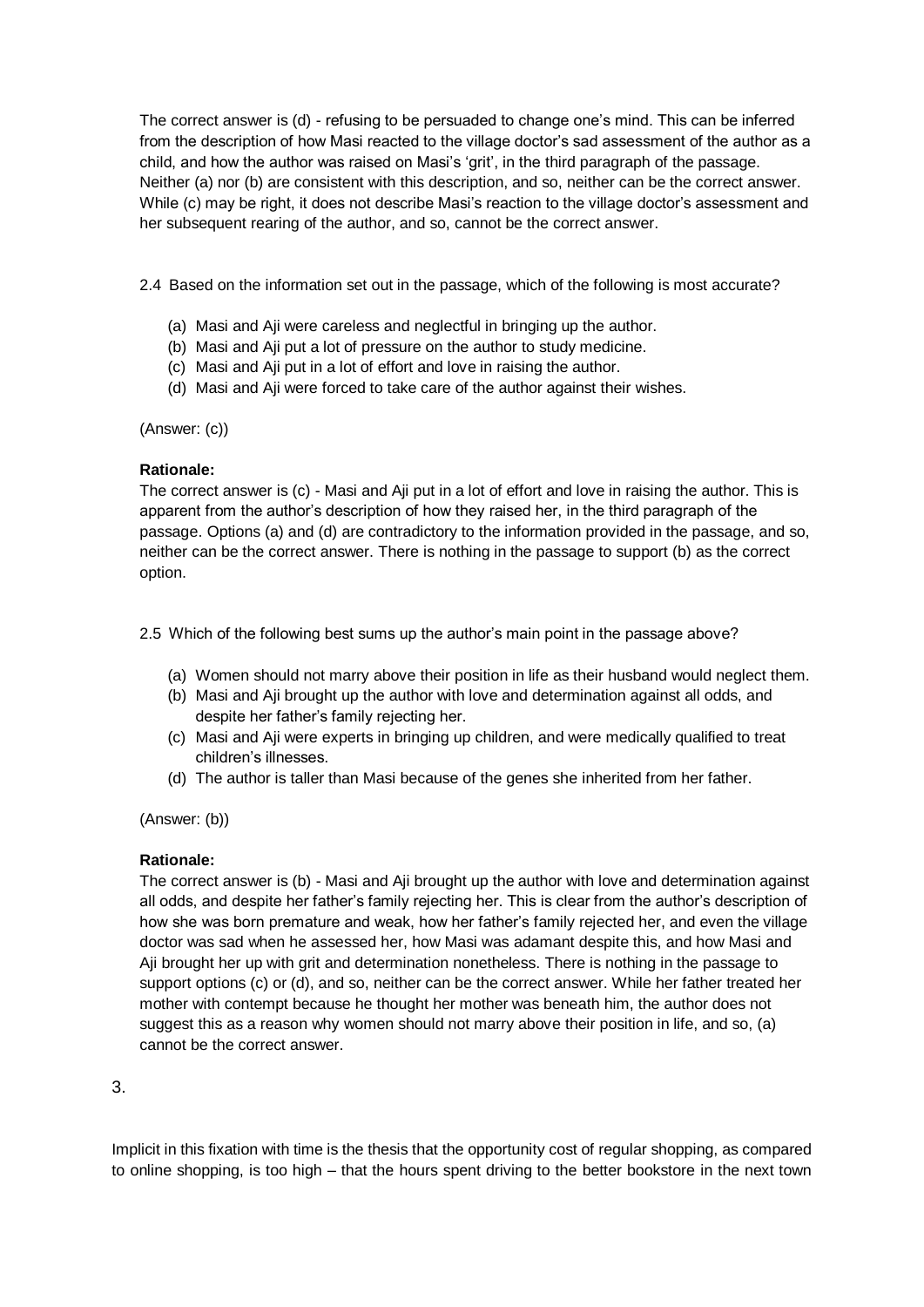can be spent doing something more valuable. But as our urban lives have grown more pressed for time, we have diced our opportunity costs finer and finer; from budgeting days or slabs of hours, we have come to rationing minutes. Delivery schedules have shrunk in parallel. You might now reason that even a 12-minute walk to the store to buy a can of beans is too great an expenditure of time, and that the fee paid for one-hour delivery is a fair price to snatch those minutes back into your life. Of course, the principle of opportunity cost assumes that we will earn the value of that fee back in some way in those 12 minutes – whereas the truth is that we are most likely to squander them on Instagram. The internet promises us time, then takes it right back.

Beyond the fees we pay, our orders have costs – some that we have recognised, and some that are slowly starting to come to light. A lot of attention has rightly been paid to the toll that fulfilling our orders takes upon workers in warehouses or drivers in delivery vans. But additionally, as our purchases hurtle towards us in ever-higher volumes and at ever-faster rates, they exert an unseen, transformative pressure – on infrastructure, on cities, on the companies themselves. "The customer is putting an enormous strain on the supply chain," said James Nicholls, a managing partner at Stephen George + Partners, an industrial architecture firm. "Especially if you are ordering a thing in five different colours, trying them all on, and sending four of them back."

How the pressures of home delivery reorder the world can be understood best through the "last mile" – which is not strictly a mile but the final leg that a parcel travels from, say, Bhiwandi to a flat in Bandra in Mumbai. The last mile obsesses the delivery industry. No one in the day-to-day hustle of e-commerce talks very seriously about the kind of trial-balloon gimmicks that claim to revolutionise the last mile: deliveries by drones and parachutes and autonomous vehicles, robots on sidewalks. Instead, the most pressing last-mile problems feel basic, low-concept, old-school. How best to pack a box. How to beat traffic. What to do when a delivery driver rings the doorbell and no one is home. What to do with the forests of used cardboard. In home delivery, the last mile has become the most expensive and difficult mile of all.

[Edited, with extracts from: "How our home delivery habit reshaped the world" by Samanth Subramanian, *The Guardian*, November 21, 2019, available online at: [https://www.theguardian.com/technology/2019/nov/21/how-our-home-delivery-habit-reshaped-the](https://www.theguardian.com/technology/2019/nov/21/how-our-home-delivery-habit-reshaped-the-world)[world'\]](https://www.theguardian.com/technology/2019/nov/21/how-our-home-delivery-habit-reshaped-the-world)

3.1 According to the passage, which of the following actions can be rightly justified by the opportunity cost principle?

- (a) Sapna utilises the time she spends in the cab on her way to work every day seeing memes that have the potential to go viral.
- (b) Rajesh chose the profession of a traffic policeman over that of a regular policeman despite the former being more dangerous to his respiratory health.
- (c) Instead of keeping his beach shack in Goa open in the summer, Pratap chose to close it and open a cafe in the hills of Himachal Pradesh which attracts more tourists during this time.
- (d) Christine was compelled to quit her job because her mother was diagnosed with a terminal illness and needed someone to care for her.

(Answer: (c))

#### **Rationale:**

The correct answer is (c) - instead of keeping his beach shack in Goa open in the summer, Pratap chose to open a cafe in the hills of Himachal Pradesh which attracts more tourists during this time. From the passage, we know that the opportunity cost principle can be used to justify a choice that is more valuable in comparison to other choices available. There is nothing in option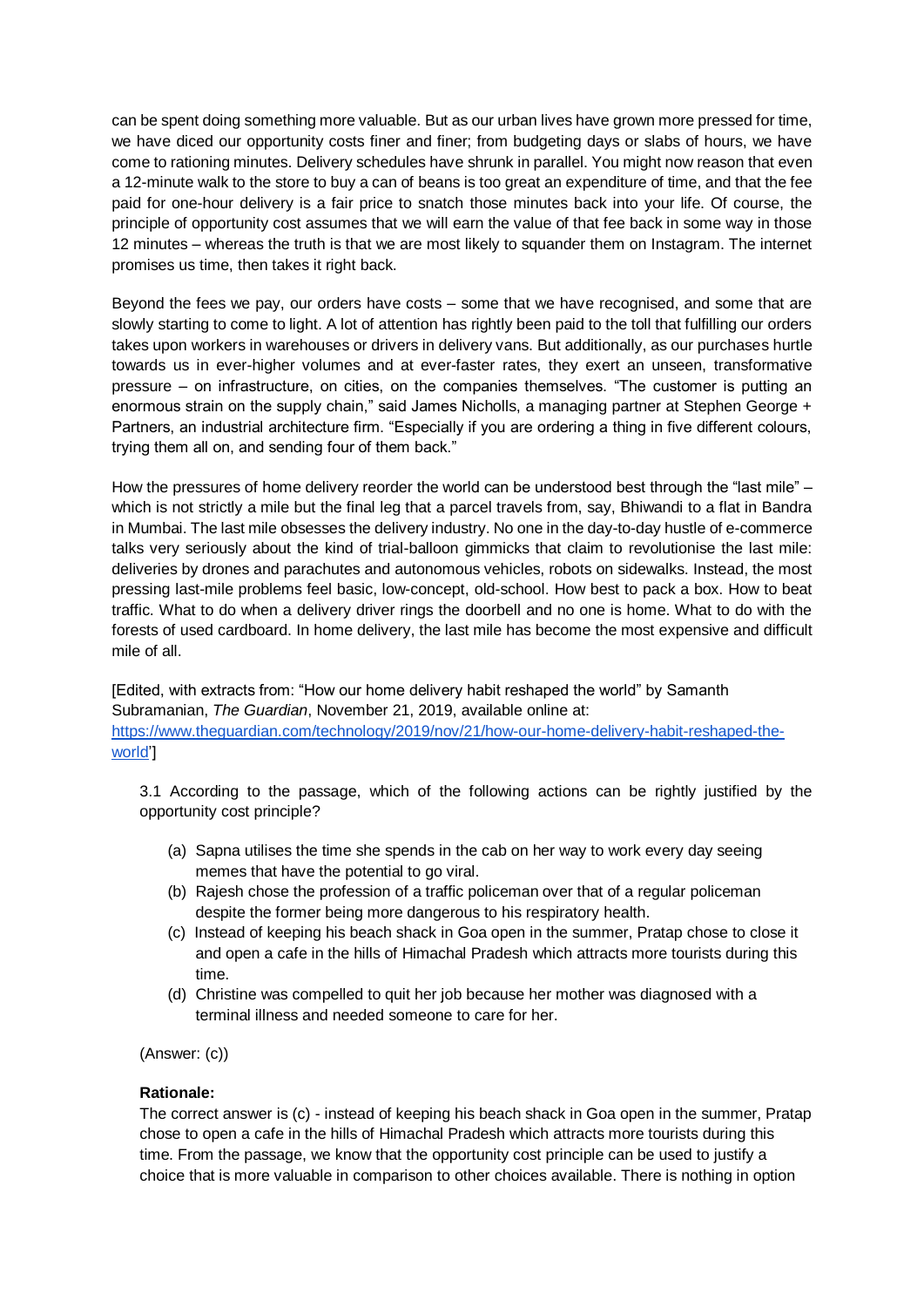(a) or (b) to suggest that the choices made by Sapna and Rajesh respectively were of greater value than alternative choices available to them. In case of option (d) Christine acted under a compulsion rather than by choice. However, in option (c), Pratap's choice is likely to fetch him greater value since he is likely to attract more customers in Himachal Pradesh during the summer than in Goa. Hence, this action can be justified using the opportunity cost principle, as suggested in the passage.

3.2 Which of the following is not a correct inference from the above passage?

(a) We have become more efficient in managing our time due to the phenomenon of home delivery.

(b) We have only now begun to realise the adverse consequences of home delivery.

(c) While it appears that online shopping saves time, the shopper who has saved time may in turn waste it by doing things on the internet that are of little value.

(d) The trickiest aspect of home delivery is the stretch to be completed immediately prior to the parcel reaching the customer.

(Answer: (a))

# **Rationale:**

The correct answer is (a) - we have become more efficient in managing our time due to the phenomenon of home delivery. The passage does not in any way suggest that home delivery has made us more efficient in how we manage our time. On the contrary, the author suggests that even if we save some time due to home delivery, we are likely to squander that time doing things of little or no value such as browsing through Instagram. However, the options (b), (c), and (d) contain points that may be correctly inferred from the passage.

3.3 In the context of the above passage, which of the following would be the most appropriate meaning of the term 'trial-balloon gimmick'?

(a) An experimental measure taken to grab the attention of customers without much thought behind it.

(b) An arrogant move.

(c) A measure that is innovative and is likely to bring about a drastic change in customer behaviour.

(d) A move that comes at an exorbitant cost.

(Answer: (a))

## **Rationale:**

The correct answer is (a) - an experimental measure taken to grab the attention of customers without much thought behind it. The term 'trial-balloon' implies a short-term measure taken to assess how a new project or policy will be received. This implication can be inferred from the author's sceptical tone and the examples given by the author for the same: deliveries by drones and parachutes and autonomous vehicles, robots on sidewalks.

3.4 Which of the following statements is the author most likely to agree with?

(a) Online shopping and home delivery have helped people optimise the time available for them to do things that are of value to them.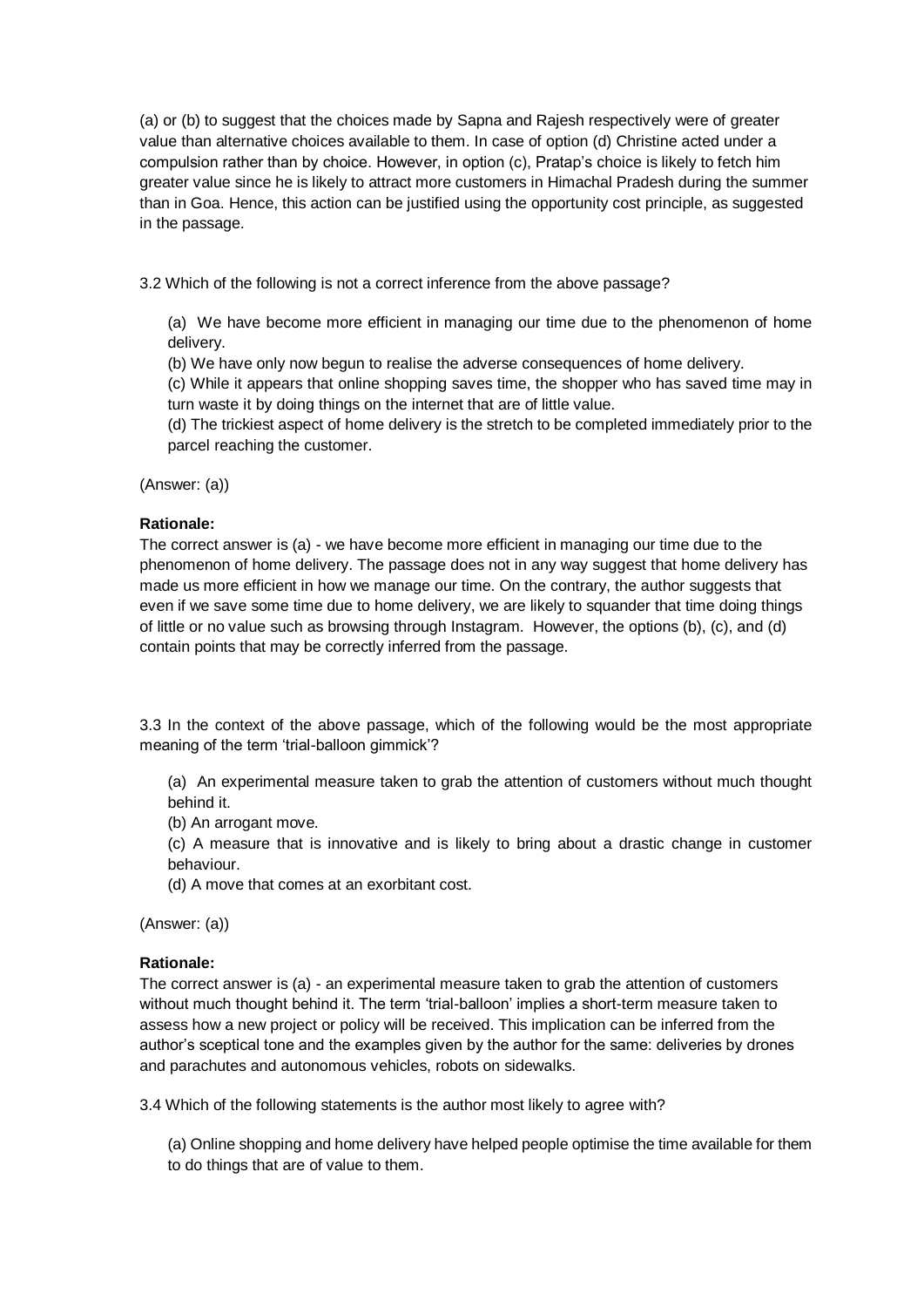(b) Home delivery allows customers to make prudent choices since they can order things in different colours or sizes and return the ones that they do not like.

(c) The application of technology to solve problems of last mile delivery is changing the innovation landscape in the world by presenting complex and unprecedented problems to companies.

(d) One must factor in the environmental cost and other costs in relation to our ecosystem when placing orders for home delivery.

(Answer: (d))

#### **Rationale:**

The correct answer is (d) - One must factor in the environmental cost and other costs in relation to our ecosystem when placing orders for home delivery. The author says "Beyond the fees we pay, our orders have costs – some that we have recognised, and some that are slowly starting to come to light. ... additionally, as our purchases hurtle towards us in ever-higher volumes and at everfaster rates, they exert an unseen, transformative pressure – on infrastructure, on cities, on the companies themselves." There is nothing in the passage that suggests that the author would agree with any of the statements contained in the options (a), (b), or (c).

#### 4.

We still talk about the British conquering India, but that phrase disguises a more sinister reality. For it was not the British government that began seizing chunks of India in the mid-18<sup>th</sup> century, but a dangerously unregulated private company. The East India Company (the "**EIC**") was headquartered in one small office, five windows wide, in London, and managed in India by a violent, ruthless and intermittently mentally unstable corporate predator—Robert Clive. India's transition to colonialism, in other words, took place under a for-profit corporation, which existed entirely for the purpose of enriching its investors.

Historians have traditionally proposed many reasons for the astonishing success of the EIC over its Indian rivals in the sixty years between the Carnatic Wars of the 1740s and the EIC's capture of Mughal Delhi at the end of the Second Anglo-Maratha War in 1803: the mid-18<sup>th</sup> century fracturing of India into tiny, competing post-Mughal successor states, and disunity within Indian states played an important role. Also crucially important was the support that the EIC enjoyed from the British parliament. The relationship between company and parliament grew steadily more symbiotic throughout the 18<sup>th</sup> century until eventually it turned into what we might today call a public–private partnership. Returned nabobs like Clive used their wealth to buy both MPs and parliamentary seats. In turn, parliament backed the company with state power: the ships and soldiers that were needed to achieve victory.

European arms remained technologically more advanced than those of their rivals until the mid-1760s, when both the Marathas and the Sultans of Mysore began to reach military technological parity. It had taken Indian states some twenty years to catch up with foreign innovations in military technology, tactics and discipline that had led to the Company's early successes; but by 1765 that gap was fast being bridged.

Thereafter, European military tactics were less important than the question of resources, and the innovations in governance and taxation which allowed the Company to raise vast sums of ready money at a moment's notice. For behind the scarlet uniforms and the Palladian palaces, the tiger shoots and the polkas at Government House always lay the balance sheets of the Company's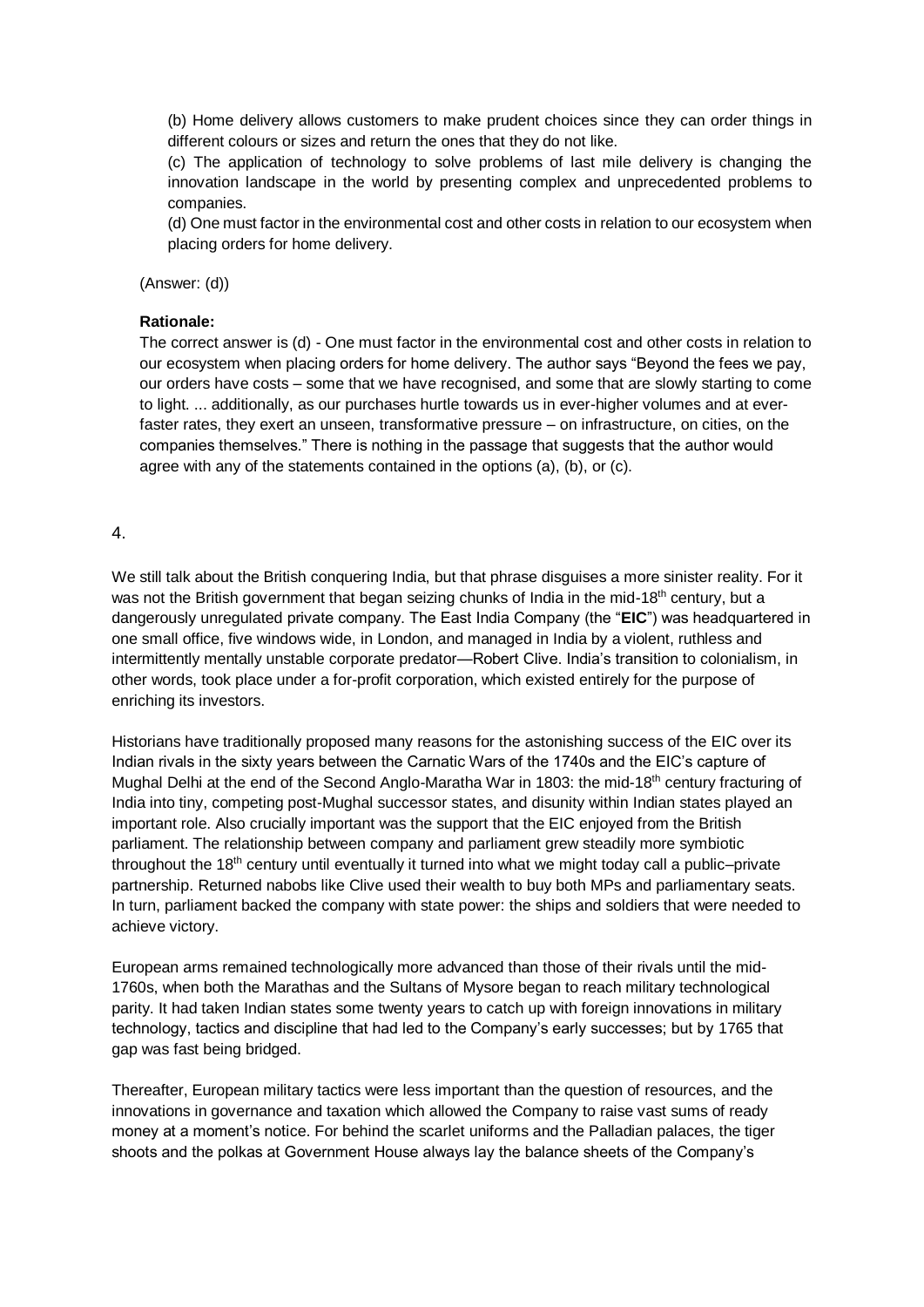accountants, with their ledgers laying out profit and loss, and the Company's fluctuating share price on the London Stock Exchange.

As Burton Stein put it, "The colonial conquest of India was as much bought as fought", and the finance which enabled that to happen came from India's own Jain and Marwari bankers. The Company traders and their Indian bankers had always spoken the same language and when they began to work closely together, from the 1750s onwards, the result was the victory of the Company Raj.

[Extracted, with edits and revisions, from: William Dalrymple, "Seths Underwrote The Company Raj", *Outlook*, https://www.outlookindia.com/magazine/story/books-seths-underwrote-the-companyraj/302089.]

- 4.1 Why does the author suggest that the colonisation of India was not undertaken by the British government?
	- (a) Because the EIC, a private corporation, initially seized power and brought India under its rule.
	- (b) Because the British government was short of funds, and did not have the resources to colonise India.
	- (c) Because the British government had other priorities at the time, and did not give attention to India.
	- (d) Because the EIC, a private corporation, had a symbiotic relationship with the British parliament.

(Answer: (a))

## **Rationale:**

The correct answer is (a) – because the EIC, a private corporation, initially seized power and brought India under its rule. The author states this in the first paragraph, summarising: "India's transition to colonialism, in other words, took place under a for-profit corporation, which existed entirely for the purpose of enriching its investors." The author does not mention anything related to options (b) and (c), and so, neither of these can be the right answer. While the author does mention the matter in option (d), they do not offer this as a reason why the colonisation of India was not undertaken by the British government, and so, this cannot be the correct answer either.

- 4.2 According to the author, which of the following have been put forward by historians as reasons why the EIC was able to gain success over its enemies in India in the eighteenth century?
	- (a) The massive salaries it paid its soldiers.
	- (b) The support that the EIC received from the British parliament.
	- $(c)$  Both,  $(a)$  and  $(b)$ .
	- (d) Neither (a) nor (b)

(Answer: (b))

#### **Rationale:**

The correct answer is (b) – the support that the EIC received from the British parliament. The author describes this in the second paragraph, where they talk about the reasons historians put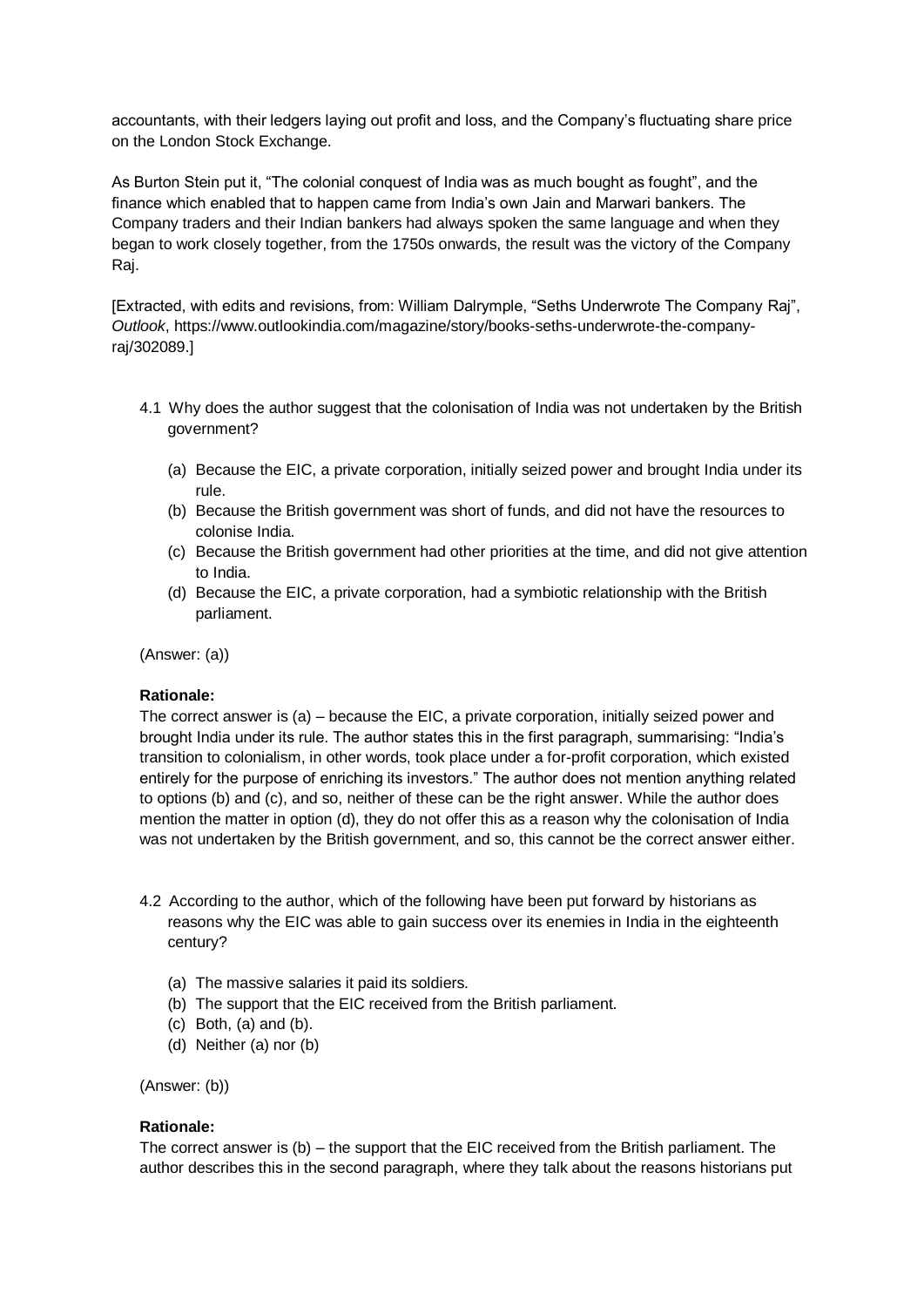forward for the EIC's astonishing success over its Indian rivals at that time. Since this is set out in the passage, (d) cannot be the correct answer. Option (a) is not supported by anything in the passage and so, cannot be the correct answer. Therefore, (c) cannot be the correct answer either.

4.3 Which of the following can be inferred from the passage above?

- (a) Indian bankers were keen to see British rule in India.
- (b) Indian bankers preferred to work with the EIC rather than with Indian rulers.
- (c) The EIC was focused on bringing military glory to the British government, and spent its energy on building a massive army.
- (d) The EIC was very concerned with making profits for its investors, and was good at ensuring lines of credit from Indian bankers.

(Answer: (d))

# **Rationale:**

The correct answer is (d) – the EIC was very concerned with making profits for its investors, and was good at ensuring lines of credit from Indian bankers. The author tells us at the outset that the EIC was a private, for-profit corporation that "existed entirely for the purpose of enriching its investors", and that the Company traders spoke "the same language" as their Indian bankers, and managed to raise the finances they needed to take over India. There is nothing in the passage to support either option (a) or (b), and so, neither of these can be the correct answer. Option (c) contradicts the author's statements in the passage, and so, cannot be the correct answer.

- 4.4 What does the author mean when they say that the EIC traders and Indian bankers spoke "the same language"?
	- (a) They used the same accounting systems.
	- (b) They conversed with each other in Hindi.
	- (c) They understood each other well, and agreed on many things.
	- (d) They both wished to see the commencement of British rule in India

(Answer: (c))

# **Rationale:**

The correct answer is (c) – they understood each other well, and agreed on many things. This is apparent from the last paragraph, where the author describes how the EIC traders and Indian bankers worked together to realise the victory of the Company Raj. There is nothing in the passage to support options (a) and (b); neither is there anything to suggest that Indian bankers wished to see the commencement of British rule in India, and so, none of the other options can be the correct answer.

- 4.5 Based on the information in the passage above, which of the following is the author most likely to agree with?
	- (a) Private corporations have nothing to gain from developing a relationship with governments.
	- (b) Robert Clive was a brilliant man who should be celebrated as a national hero.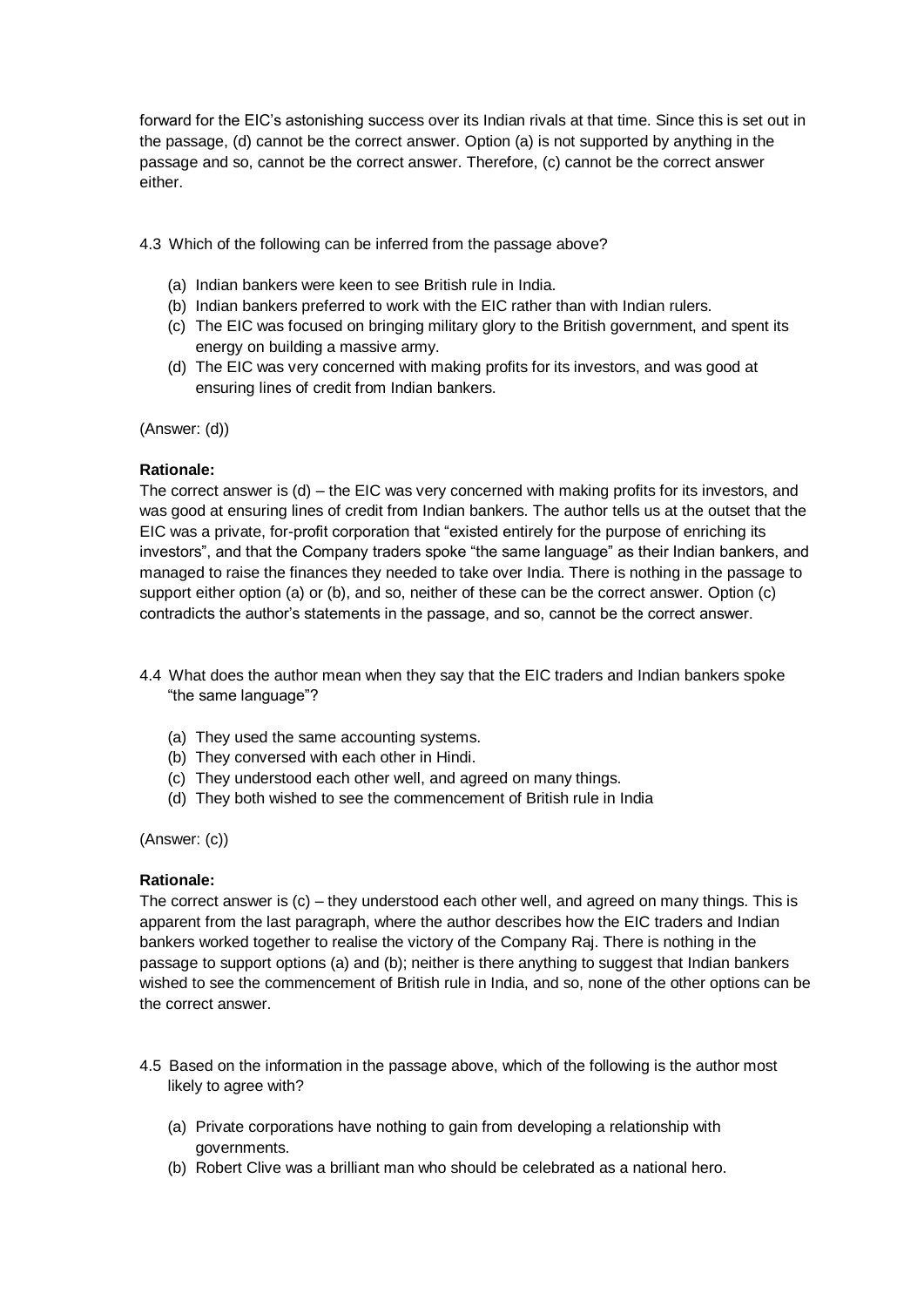- (c) It is much better for a nation to be colonised by a foreign government than by a private corporation.
- (d) Advantages such as better weapons will only carry a colonising power so far, and it will eventually have to ensure it has enough resources to achieve its aims.

(Answer: (d))

## **Rationale:**

The correct answer is (d) – advantages such as better weapons will only carry a colonising power so far, and it will eventually have to ensure it has enough resources to achieve its aims. This coincides with the main point in the passage above, which is that the EIC eventually had to ensure it raised enough finances to achieve its objectives in India, since the gap in military technology between the EIC and its Indian rivals was being bridged. Option (a) cannot be the correct answer, since the author describes how the EIC's relationship with the British parliament helped it get the backing of state power. Option (b) contradicts the author's description of Robert Clive as a "violent, ruthless and intermittently mentally unstable corporate predator", and so, cannot be the correct answer. There is nothing in the passage to support option (c), and so, this cannot be the correct answer.

5.

The role of county clergy was a remarkably loose one. Piety was not necessarily a requirement, or even an expectation. Ordination in the Church of England required a university degree, but most ministers read classics and didn't study divinity at all, and so had no training in how to preach, provide inspiration or solace or otherwise offer meaningful Christian support. Many didn't even bother composing sermons but just bought a big book of prepared sermons and read one out once a week.

Though no one intended it, the effect was to create a class of well-educated, wealthy people who had immense amounts of time on their hands. In consequence many of them began, quite spontaneously, to do remarkable things. Never in history have a group of people engaged in a broader range of creditable activities for which they were not in any sense actually employed.

Consider perhaps the most extraordinary clergyman of all, the Reverend Thomas Bayes, from Tunbridge Wells in Kent, who lived from about 1701 to 1761. He was by all accounts a shy and hopeless preacher, but a singularly gifted mathematician. He devised the mathematical equation that has come to be known as the Bayes theorem.

People who understand Bayes's theorem can use it to work out complex problems involving probability distributions – or inverse probabilities, as they are sometimes called. It is a way of arriving at statistically reliable probabilities based on partial information. The most remarkable feature of Bayes's theorem is that it had no practical application without computers to do the necessary calculations, so in his own day it was an interesting but fundamentally pointless exercise. Bayes evidently thought so little of his theorem that he didn't bother to make it public. A friend sent it to the Royal Society in London in 1763, two years after Bayes's death, where it was published in the society's *Philosophical Transactions* with the modest title of 'An Essay Towards Solving a Problem in the Doctrine of Chances'. In fact, it was a milestone in the history of mathematics. Today Bayes's theorem is used in modelling climate change, predicting the behaviour of stock markets, fixing radiocarbon dates, interpreting cosmological events and much else where the interpretation of probabilities is an issue – and all because of the thoughtful jottings of an eighteenth-century English clergyman.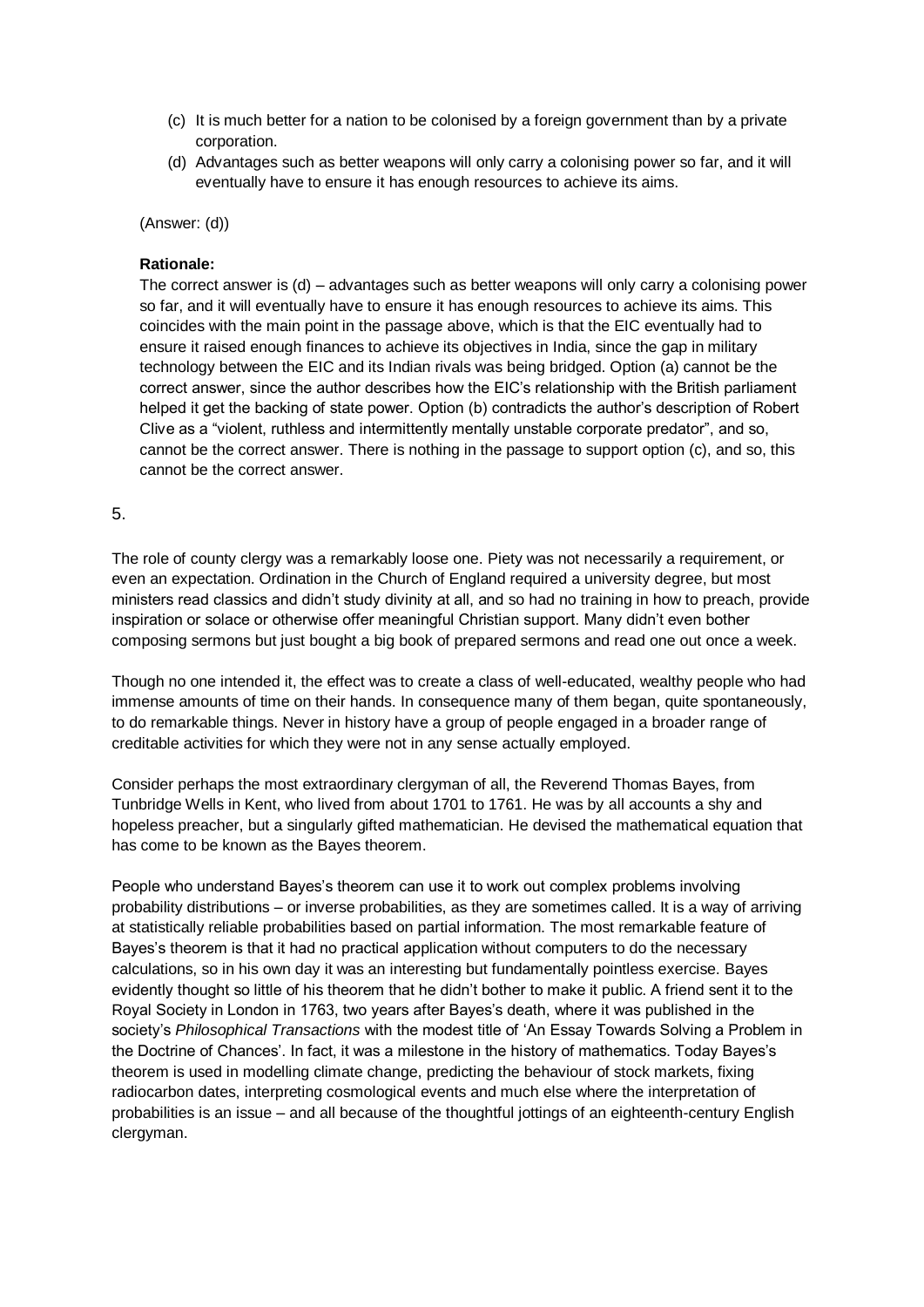[Extracted, with edits and revisions, from *At Home: A Short History of Private Life*, by Bill Bryson, Transworld Publishers, 2010.]

- 5.1 Which of the following cannot be rightly inferred from the passage above?
	- (a) Thomas Bayes had time to spend on mathematical studies, aside from his professional duties.
	- (b) Clergymen in the period described in the passage were not intelligent.
	- (c) Ordination in the Church of England in the eighteenth century did not require specialised study.
	- (d) Discoveries that have no applications in the present may prove valuable in the future.

(Answer: (b))

## **Rationale:**

The correct answer is (b) – clergymen in the period described in the passage were not intelligent. There is nothing in the passage to support this statement; in fact, the passage supports the claim that many clergymen engaged in a broad range of 'creditable activities', and goes on to describe how, for example, one of them, Thomas Bayes, was a brilliant mathematician. Options (a) and (c) are supported by the author's description of how people did not study divinity at all, and how clergymen had 'immense amounts of time on their hands', and so, cannot be the correct answer. Option (d) is supported by the author's description of how the Bayes theorem had no application at the time Bayes devised it, but was found to have a range of useful applications once computers were invented, and so, (d) cannot be the correct answer.

5.2 From the passage above, which of the following can we infer about Thomas Bayes?

- (a) His father had also been a clergyman, and that is why he chose to become one himself.
- (b) He was from a noble household, and his family was related to the royal family.
- (c) He did not like the people who came to his church, and so, spent all his time on mathematics.
- (d) He thought discoveries that did not have practical value were not worth telling others about.

(Answer: (d))

#### **Rationale:**

The correct answer is (d) – he thought discoveries that did not have practical value were not worth telling others about. This is apparent from the author's description of how Bayes's theorem had no application without computers to do the necessary calculations, and how Bayes thought so little of the theorem that he did not bother making it public. There is no information in the passage about Bayes's family, and so, neither (a) nor (b) can be the correct answer. While he may have been interested in mathematics, there is nothing in the passage to suggest Bayes disliked the people who came to his church, and so, (c) cannot be the correct answer either.

- 5.3 Which of the following is the author most likely to agree with, based on the contents of the passage above?
	- (a) No English clergymen in the eighteenth century wrote their own sermons.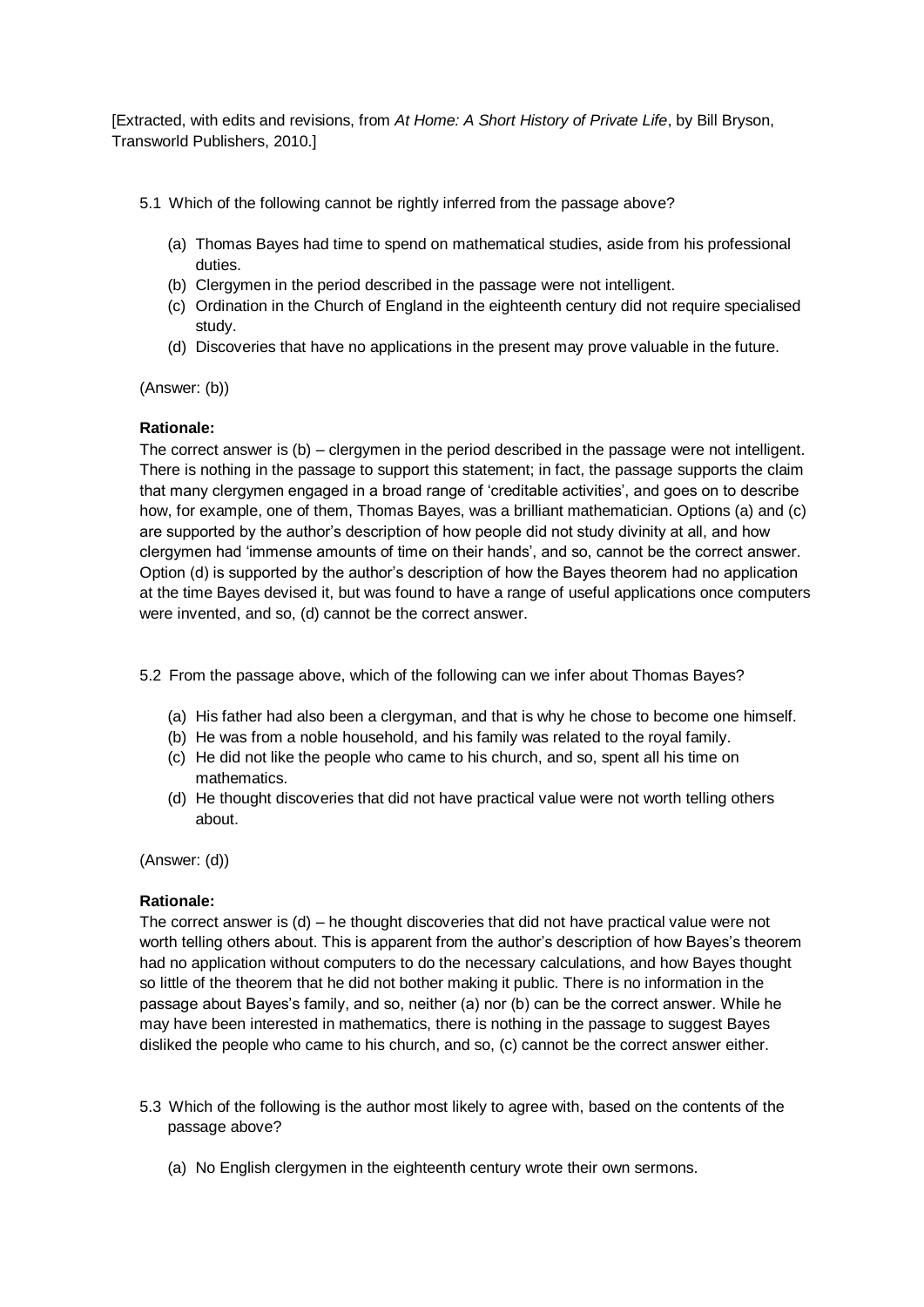- (b) People who have had a good education and a lot of money and spare time can sometimes do wonderful things.
- (c) Organised religion is of no use to anyone, since no priests or preachers are specially trained in religion.
- (d) Bayes was a very shy person, and that is why he did not like to make any of his mathematical discoveries public.

(Answer: (b))

#### **Rationale:**

The correct answer is (b) – people who have had a good education and a lot of money and spare time can sometimes do wonderful things. This is supported by the author's statements in the second paragraph, where they state that a class of "well-educated, wealthy people who had immense amounts of time on their hands... [did] remarkable things. Never in history have a group of people engaged in a broader range of creditable activities for which they were not in any sense actually employed." All the other options generalise too broadly from relatively narrow statements in the passage, and cannot be correct – while the author says 'many' clergymen did not bother composing their own sermons, option (a) extends this to 'all' clergymen; the author says that 'most' clergymen did not study divinity, or know how to perform their religious duties, but option (c) extends this to all priests and preachers, and indeed, to all organised religion and not just the Church of England in the eighteenth century; while the author says that Bayes was a shy preacher, option (d) extends this to all aspects of Bayes's personality, as well as contradicting the reason the author offers in the passage for why Bayes did not make his theorem public.

5.4 What does the word 'probabilities', as used in the passage, mean?

- (a) The mathematical study of continuous change.
- (b) The collection, organisation, displaying, analysis, interpretation, and presentation of data.
- (c) The likelihood or chance of something occurring.
- (d) The branch of mathematics that studies relationships between side lengths and angles of triangles.

(Answer: (c))

#### **Rationale:**

The correct answer is (c) – the likelihood or chance of something occurring. This is supported by the author's description of Bayes's theorem and its applications – situations where the likelihood and extent of something occurring or not occurring is in question, such as climate change and stock market behaviour. Option (a) describes calculus, (b) describes trigonometry, and (d) describes statistics, and so, none of these is the correct answer.

- 5.5 Based on the information in the passage above, which of the following can we ascribe to the publishers of *Philosophical Transactions*?
	- (a) They were interested in publishing theoretical mathematical discoveries.
	- (b) They were interested in publishing discoveries that may not have had practical applications at the time of publication.
	- (c) They did not restrict publication to full-time mathematicians.
	- (d) All of the above.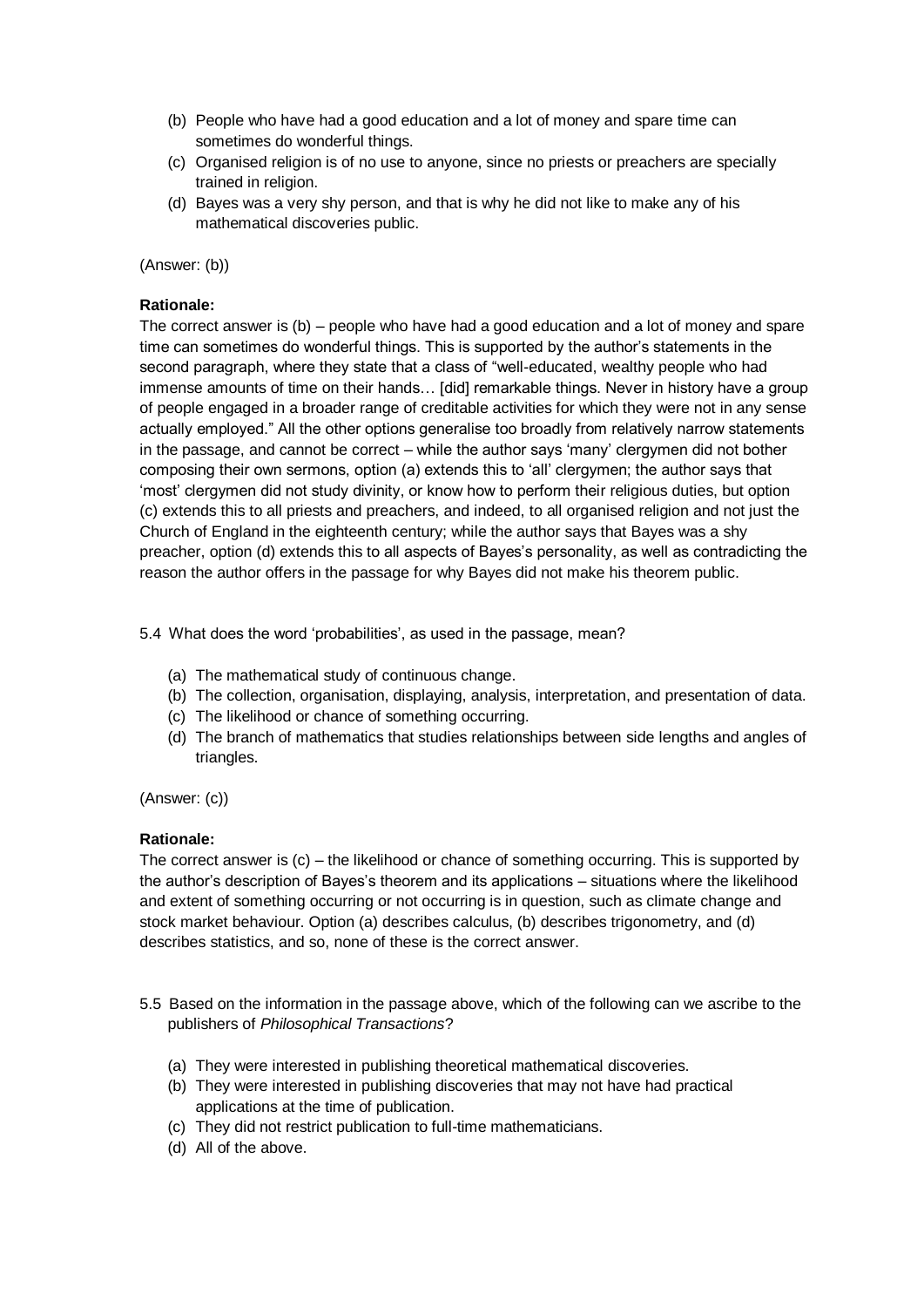(Answer: (d))

# **Rationale:**

The correct answer is  $(d)$  – all of the above. The fact that they published Bayes's theorem even though it had no practical applications at that time, support options (a) and (b). Since Bayes himself was a clergyman as well as a mathematician, option (c) is also right. Therefore, (d) is the correct answer.

# 6.

I assume we all believe that bats have experience. After all, they are mammals, and there is no more doubt that they have experience than that mice or pigeons or whales have experience. Bats, although more closely related to us than those other species, nevertheless present a range of activity and a sensory apparatus so different from ours that the problem I want to pose is exceptionally vivid (though it certainly could be raised with other species). Even without the benefit of philosophical reflection, anyone who has spent some time in an enclosed space with an excited bat knows what it is to encounter a fundamentally *alien* form of life.

I have said that the essence of the belief that bats have experience is that there is something that it is like to be a bat. Now we know that most bats perceive the external world primarily by sonar, or echolocation. Their brains are designed to correlate the outgoing sounds with the subsequent echoes, and the information thus acquired enables bats to make precise discriminations of distance, size, shape, motion, and texture comparable to those we make by vision. But bat sonar, though clearly a form of perception, is not similar in its operation to any sense that we possess, and there is no reason to suppose that it is subjectively like anything we can experience or imagine. This appears to create difficulties for the notion of what it is like to be a bat. We must consider whether any method will permit us to extrapolate to the inner life of the bat from our own case, and if not, what alternative methods there may be for understanding the notion.

Our own experience provides the basic material for our imagination, whose range is therefore limited. It will not help us to try to imagine that one has webbing on one's arms, which enables one to fly around at dusk and dawn catching insects in one's mouth, or that one perceives the world through echolocation. In so far as I can imagine this (which is not very far), it tells me only what it would be like for *me* to behave as a bat behaves. But that is not the question. I want to know what it is like for a *bat* to be a bat. Yet if I try to imagine this, I am restricted to the resources of my own mind, and those resources are inadequate to the task. I cannot perform it either by imagining additions to my present experience, or by imagining segments gradually subtracted from it, or by imagining some combinations of additions, subtractions, and modifications.

[Extracted, with edits and revisions, from Thomas Nagel, "What is it like to be a bat?", in William Lyons (Ed), *Modern Philosophy of Mind*, Hachette India, 2010.]

- 6.1 Why does the author choose bats instead of mice, pigeons, or whales to present the main problem in the passage?
	- (a) Because bats are very similar to us, and it would be very easy for us to imagine what the mind of a bat would be like.
	- (b) Because they are mammals, and people are willing to accept that mammals have experience.
	- (c) Because mice, pigeons, or whales, are more closely related to us than bats are.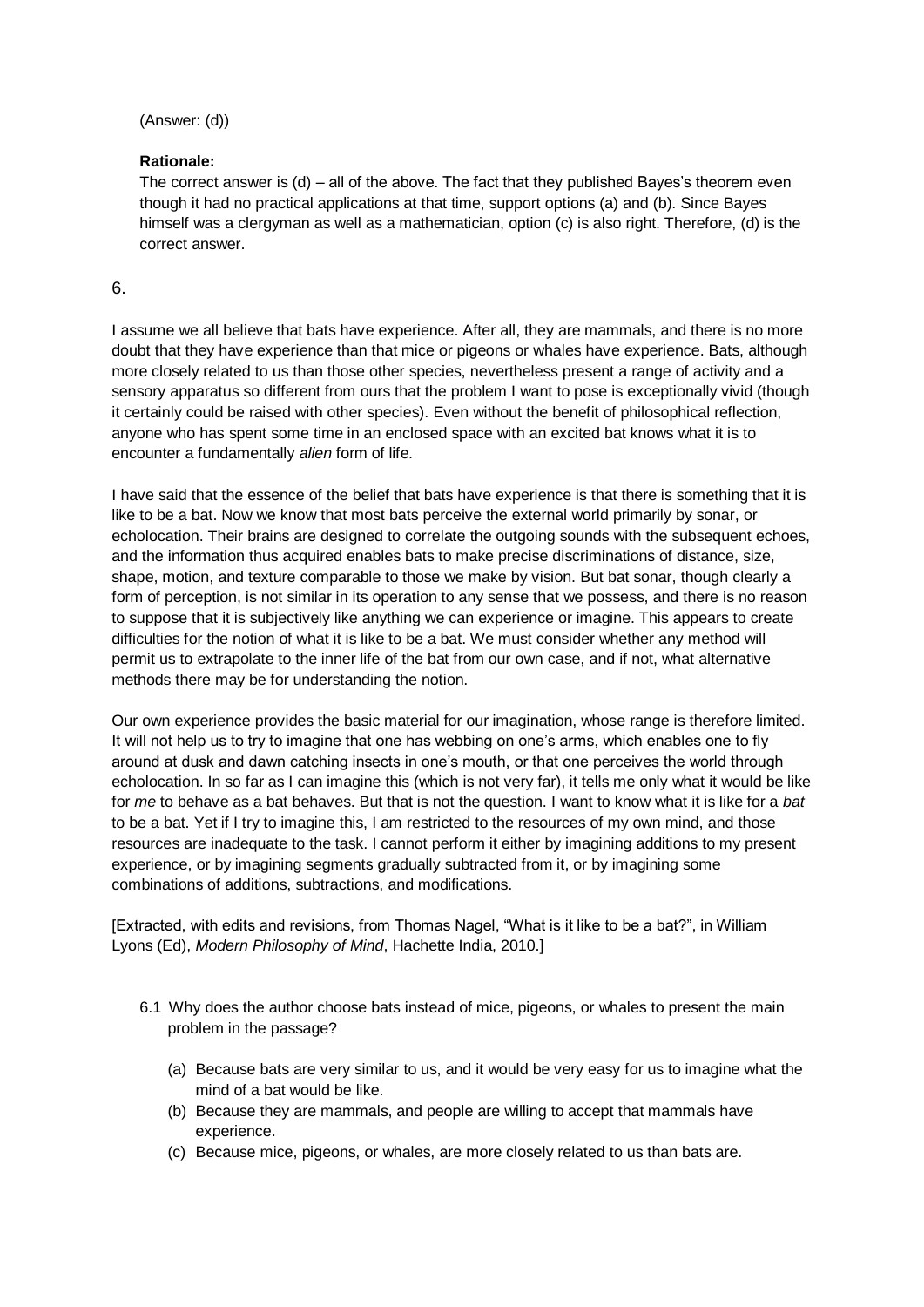(d) Because their habits, behaviour, and sense organs are very different from ours, yet people are willing to believe that they have experience.

(Answer: (d))

## **Rationale:**

The correct answer is (d) - because their habits, behaviour, and sense organs are very different from ours, yet people are willing to believe that they have experience. The author states in the first paragraph that because of these reasons, the problem they wish to propose would be 'exceptionally vivid' if raised with bats. Options (a) and (c) clearly contradict the author's statements in the same paragraph, and so, neither can be the correct answer. While the author does use the fact that they are mammals to justify the belief that bats have experience, this does not distinguish them from mice or whales, and so, option (b) cannot be the correct answer.

6.2 What does the word 'alien' as used in the passage mean?

- (a) From another country
- (b) Unfamiliar and disturbing
- (c) From another planet
- (d) Hypothetical or fictional

(Answer: (b))

## **Rationale:**

The correct answer is (b) - unfamiliar and disturbing. While options (a), (b), and (c) may all be valid meanings of 'alien', only (b) is appropriate in the context of the passage, since the author does not suggest that the bats in question are from another country or planet. The author does not discuss fictional bats either, and so, (d) cannot be the correct option.

6.3 Which of the following is the author most likely to agree with?

- (a) That we will only understand bats if we understand the chemical processes behind biological echolocation.
- (b) That the experiences of other species are not worth wondering about, since our sense organs are different from theirs.
- (c) That we cannot understand the experiences of other species by relying solely upon our own organs of perception.
- (d) That the experiences of other species are not worth wondering about, since we have our own experiences to worry about.

(Answer: (c))

#### **Rationale:**

The correct answer is (c) - that we cannot understand the experiences of other species by relying solely upon our own organs of perception. The author suggests this towards the end of the second paragraph, where they say that bats' perception and sensory organs are different from ours, and we must "consider whether any method will permit us to extrapolate to the inner life of the bat from our own case, and if not, what alternative methods there may be for understanding the notion." The author suggests that we do not understand the experience of sensing the world through echolocation, not that we do not understand how echolocation *works*, and so, option (a)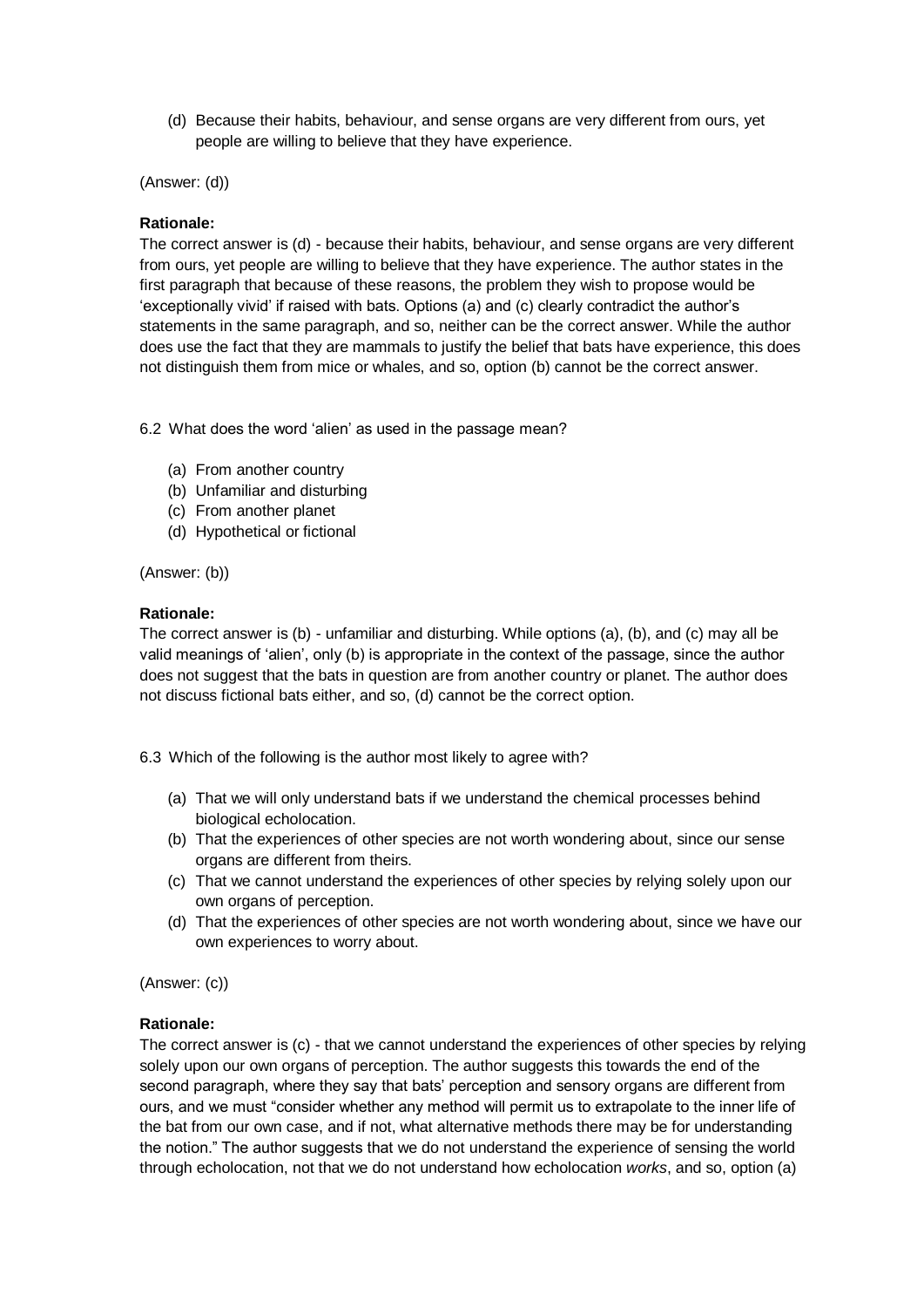cannot be the correct answer. The author suggests that we have to look for alternate ways of understanding the experiences of other species, not that we should not try to understand them, and so, neither (b) nor (d) can be the correct answer.

- 6.4 Which of the following is most similar to the problem or question the author discusses in the passage above?
	- (a) A doctor will not be able to understand what it is like to be an engineer.
	- (b) A person of one race will not be able to understand what it is like to be a person of another race.
	- (c) A citizen of India will not be able to understand what it is like to be a citizen of Sri Lanka.
	- (d) A cricketer will not be able to understand what it is like to be a footballer.

(Answer: (b))

## **Rationale:**

The correct answer is  $(b)$  – a person of one race will not be able to understand what it is like to be a person of another race. This option describes a problem related to an immutable characteristic, just like the problem in the passage, about how humans cannot understand what it is like to be a bat. The other options all describe problems related to mutable characteristics – after all, it is entirely conceivable that a doctor may change their profession to engineer, or a person changes their citizenship, or a sportsperson their sport – and therefore, cannot be correct.

6.5 What is the author's main point in the passage above?

- (a) That humans will never understand sonar or echolocation, since we do not have the biological apparatus for it.
- (b) That our imagination is very weak, and unless we make a dramatic effort, we will not be able to imagine what it is like to be a bat.
- (c) That while bats may have experience, it is very difficult for us to understand or describe that experience, since our minds and ways of perception are different from those of bats.
- (d) That bats cannot possibly have experience, since their sensory organs and ways of perceiving their surroundings are different from how we perceive and experience the world.

(Answer: (c))

## **Rationale:**

The correct answer is (c) - that while bats may have experience, it is very difficult for us to understand or describe that experience, since our minds and ways of perception are different from those of bats. The author argues that bats have experience in the first paragraph, goes on to demonstrate how their sensory organs and ways of perceiving the world are different from ours, and finally, concludes that it is very difficult for us to understand what it is like to be a bat, since we are restricted to the resources of our own mind. Option (a) is inaccurate in that it misses the point which is not that we do not understand sonar, but that we do not understand the experience of perceiving the world through sonar. Though the author acknowledges that our imagination is limited by our experience, they do not say that making a dramatic effort will help us overcome this, and so, (b) cannot be the correct answer. Option (d) is incorrect, since the author states at the very beginning of that passage that "we all believe that bats have experience".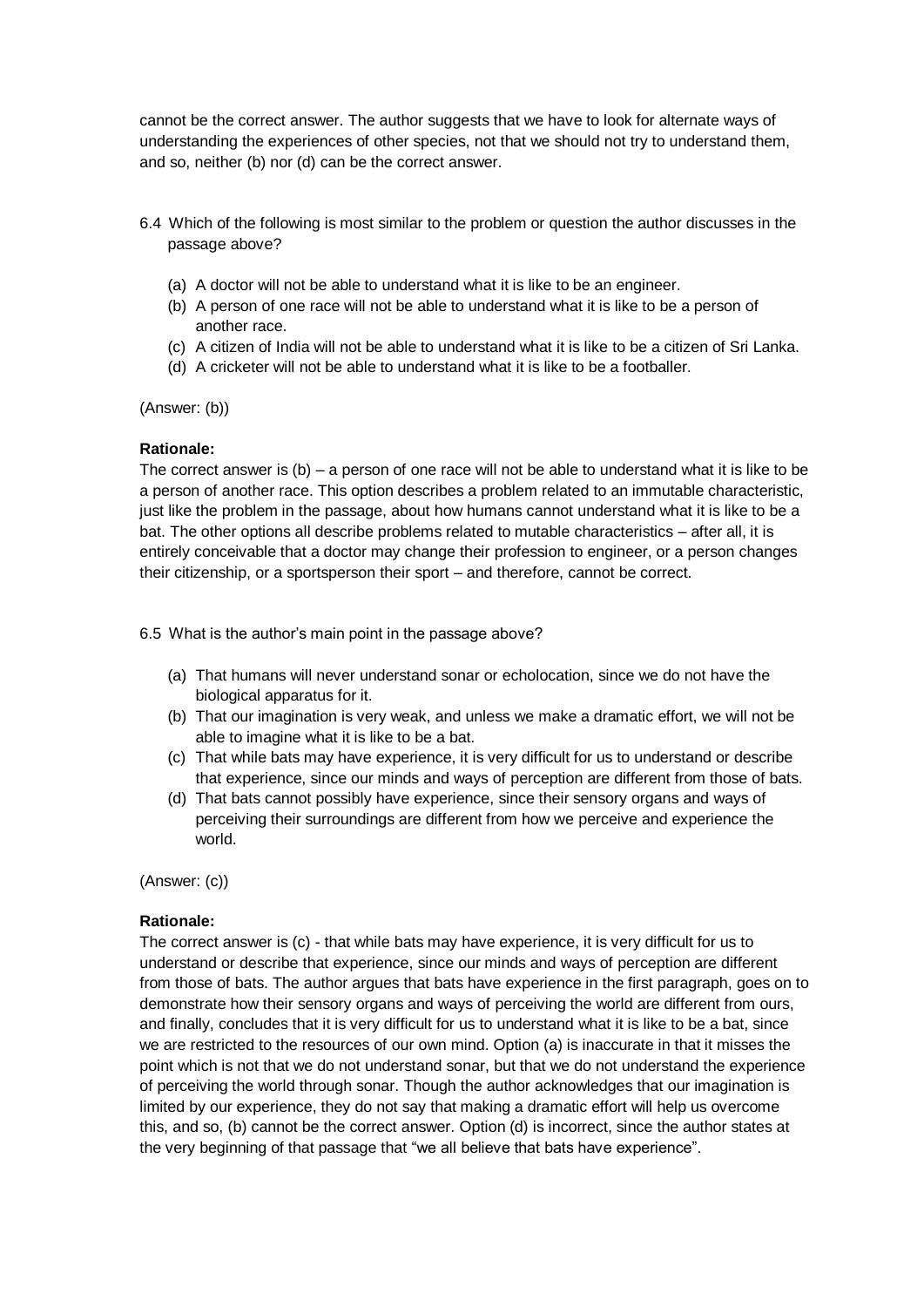# Current Affairs, including General Knowledge

*Each set of questions in this section is based on topics that arise out of the excerpted passage. Answers may be implied by facts mentioned in the passage but need not be so. Please answer each question on its own merit on the basis of your knowledge of current affairs and general knowledge.* 

1.

For a few weeks in August, the world's eyes were fixed on Brazil and its government's response. When the burning of the [1] was at its peak in August, there were thousands of individual fires, almost three times as many that month - 30,901 - compared with the same period last year.

What caused this? Forest fires do happen in the [1] during the dry season between July and October. They can be caused by naturally occurring events, like lightning strikes, but this year most are thought to have been started by farmers and loggers clearing land for crops or grazing.

This matters because the [1] is the largest rainforest in the world and a vital carbon store that slows down the pace of global warming.

The world reacted with fury to the fires - there were protests in dozens of cities, threats of financial penalties, and broad condemnation of Brazilian President [2]'s environmental policies.

In late August, Mr [2] deployed the army to the [1] and ordered a 60-day ban on setting fires to clear land there. The measures had an effect - the number of fires in the [1] dropped by a third between August and September. The pace has slowed even more this month, and is likely to do so even more now that annual rains have started.

There are signs, though, that the situation is worse than it appears. This is because the burning of the rainforest isn't the biggest problem - deforestation is.

Traditionally, [1] rainforest is felled, left to dry and then set on fire. By the time the moratorium came in, vast deforestation had already taken place. The only thing the ban prevented was more burning.

[Extracted, with edits and revisions, from: Roland Hughes*,* "Amazon fires: What's the latest in Brazil?", bbc.com/news/world-latin-america-49971563]

- 1.1 In the passage above, the name of the rainforest that was on fire has been replaced with '[1]'. What is the name of the rainforest?
	- (a) Congo
	- (b) Amazon
	- (c) Sunderbans
	- (d) Australian outback

(Answer: (b))

1.2 In the passage above, the name of the President of the country where the rainforest being discussed is located, has been replaced with '[2]'. What is the name of the President?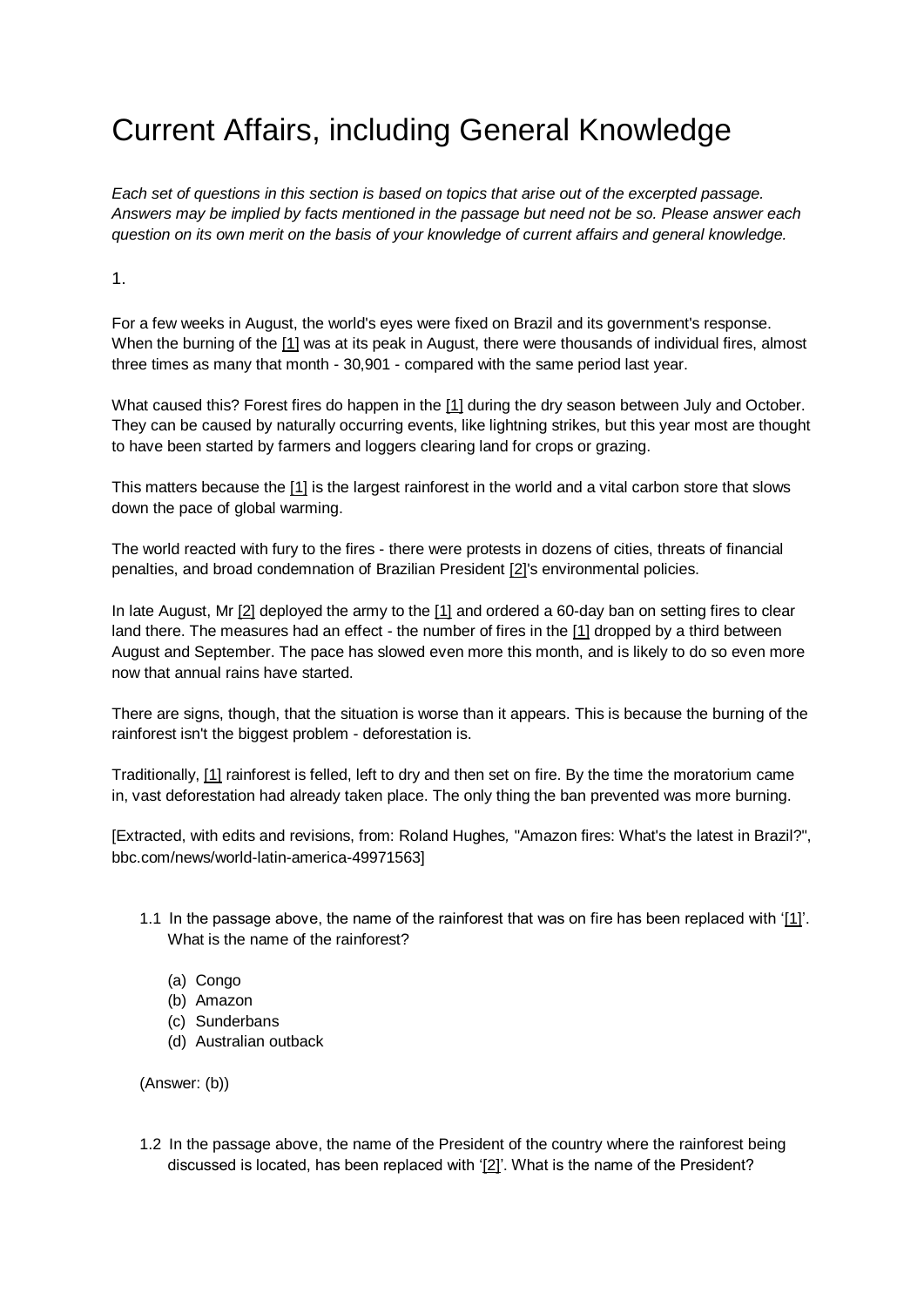- (a) Evo Morales
- (b) Luiz Inacio Lula da Silva
- (c) Dilma Rousseff
- (d) Jair Bolsonaro

(Answer: (d))

- 1.3 One of the biggest reasons why the fires described in the passage above were considered so devastative is because the rainforest in question is:
	- (a) The world's largest habitat of orangutans
	- (b) One of the world's smallest rainforests
	- (c) The world's largest terrestrial carbon dioxide sink
	- (d) The world's largest habitat of dolphins

(Answer: (c))

- 1.4 When a country is rated as '2 degree compatible' by Climate Action Tracker, it means that if all countries made efforts like that country, the average global temperature rise could be limited to 2°C by 2100. Which of the following countries is, or are, rated as '2 degree compatible' by Climate Action Tracker?
	- (a) India
	- (b) China
	- (c) U.S.A.
	- (d) All of the above

(Answer: (a))

1.5 The 2019 United Nations Climate Change Conference, held in Spain, is also known as:

- (a) COP22
- (b) COP25
- (c) UNCRP
- (d) G20

(Answer: (b))

2.

The President's notification of the *Constitution (Application to Jammu and Kashmir) Order* of August 5, 2019 amends Article 370 of the Indian Constitution and scraps its 65-year-old predecessor, the *Constitution (Application to Jammu and Kashmir) Order* of May 14, 1954.

By junking the 1954 Order, the notification takes away the special rights and privileges enjoyed by the residents of Kashmir.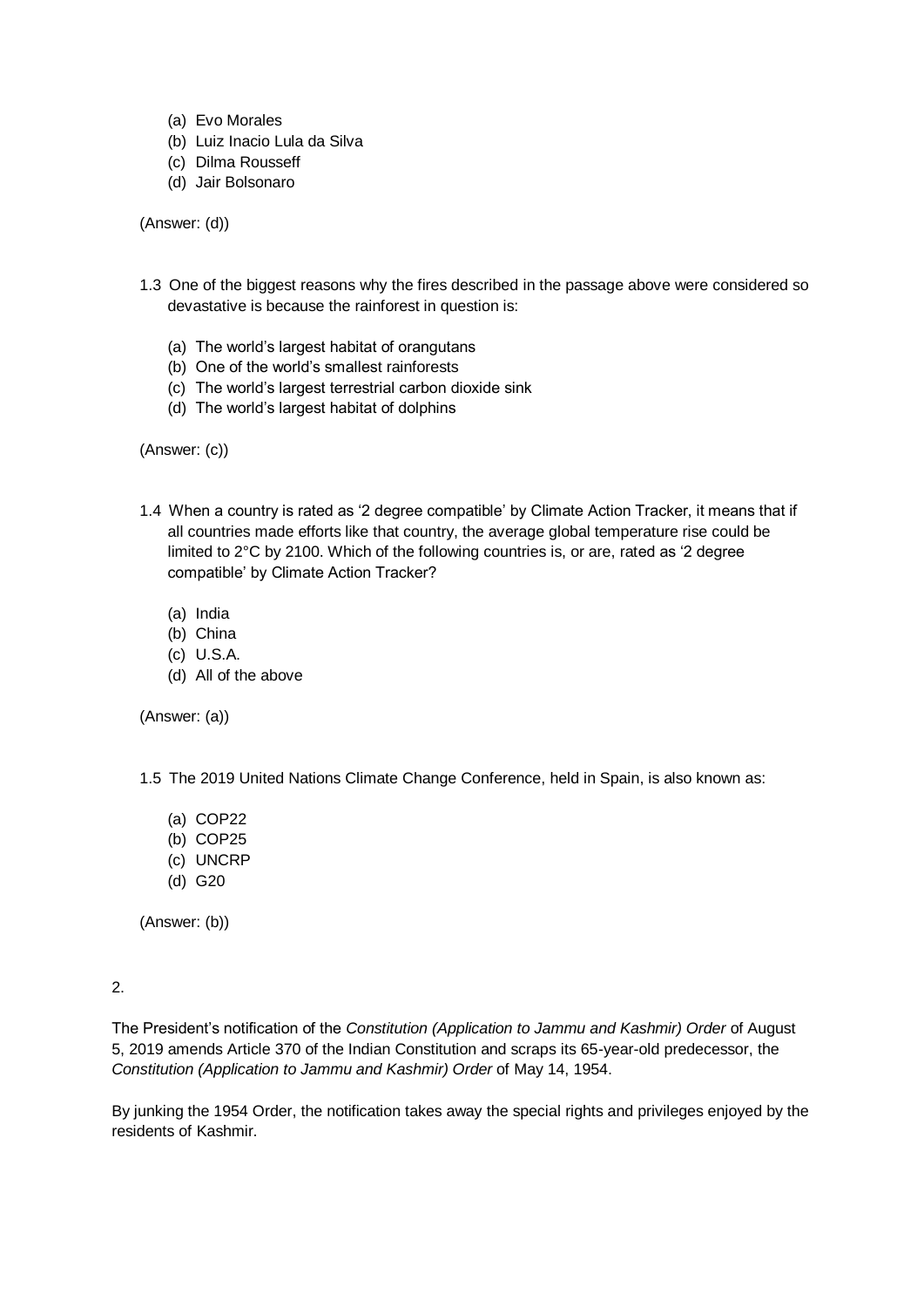The August 5 notification has been issued under Article 370 of the Constitution. In short, the government has employed Article 370, which had once protected the 1954 Order giving special rights to the people of Jammu and Kashmir, to scrap the sexagenarian Order.

The 1954 Order had also brought into existence Article [2]. This Article gave the State Legislature of Jammu and Kashmir exclusive power to define classes of persons who are/shall be permanent residents of the State; to confer permanent residents special rights and privileges and impose restrictions upon other persons from outside the State; make laws and conditions for State government employment, acquisition of immovable property, settlement rights, scholarships and other forms of aid from the State government.

With the removal of the 1954 Order, the power of the State Legislature ceases to exist and Parliamentary laws, including that of reservation, would apply to Jammu and Kashmir as it does in other parts of the country. The government called this the end of "positive discrimination" and the closing of the "chasm" between residents of J&K and citizens of other parts of the country.

[Extracted, with edits and revisions, from: Krishnadas Rajagopal, "Explained | President's Order scraps its predecessor and amends Article 370", https://www.thehindu.com/news/national/explainedpresidents-order-scraps-its-predecessor-and-amends-article-370/article28826722.ece]

- 2.1 In 2018, the Supreme Court ruled that Article 370 had become a permanent part of the Constitution because:
	- (a) the Constituent Assembly of Jammu and Kashmir had ceased to exist.
	- (b) several elections had been held in the State since the introduction of Article 370.
	- (c) no Article can exist as a temporary provision in the Constitution for over 60 years.
	- (d) it had not been deleted from the Constitution.

Answer: (a)

2.2 Which Article has been replaced with '[2]' in the passage above?

- (a) Article 377
- (b) Article 365
- (c) Article 35A
- (d) Article 371

Answer: (c)

- 2.3 Which provisions of the Constitution would apply to Jammu and Kashmir as a result of the August 5, 2019 order mentioned in the passage above?
	- (a) Articles 1, 365, 370, and 371 only.
	- (b) Articles 367 and 370 only.
	- (c) None, since the State was reorganised into 2 union territories.
	- (d) All the provisions of the Constitution.

Answer: (d)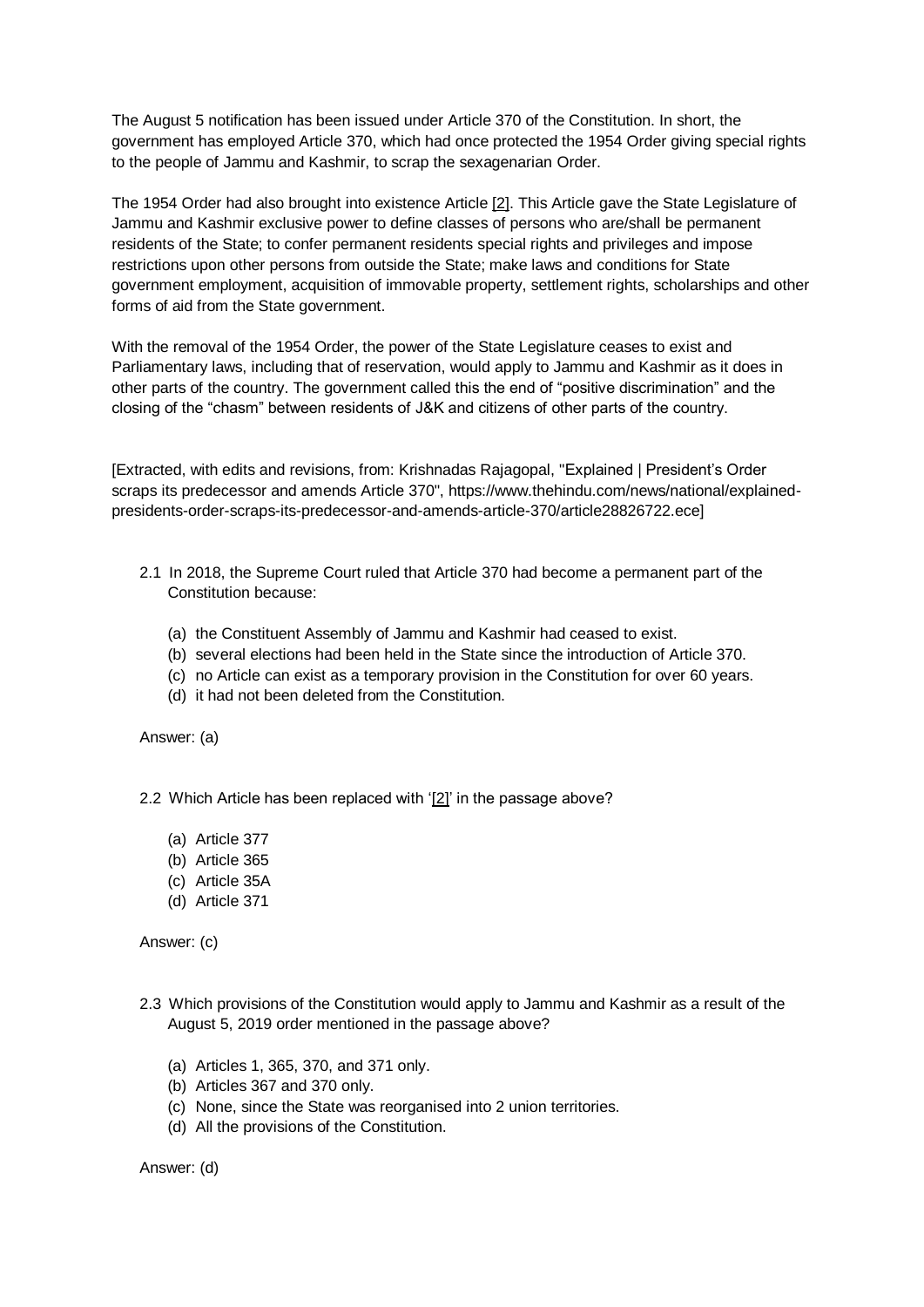- 2.4 With effect from October 31, 2019 the former State of Jammu and Kashmir ceased to exist as a state, and was split into two new union territories, which are:
	- (a) Kashmir and Leh
	- (b) Jammu and Kashmir, and Ladakh
	- (c) Kashmir and Ladakh
	- (d) Jammu and Kashmir, and Leh and Ladakh

Answer: (b)

- 2.5 Who was appointed the first Lieutenant Governor of the Union Territory of Ladakh after its formation?
	- (a) Anil Baijal
	- (b) Girish Chandra Murmu
	- (c) Kiran Bedi
	- (d) Radha Krishna Mathur

Answer: (d)

3..

The picture at Maharashtra's Bhima-Koregaon village is very different from what it was exactly a year ago. Locals are according a warm welcome to thousands of visitors who are arriving to pay tribute at the 'jay stambh' exactly a year after violence marred the 200<sup>th</sup> commemoration of the Bhima-Koregaon battle.

Bhima-Koregaon, a small village in Pune district of Maharashtra, has a rich Maratha history. Two hundred years ago, on January 1, 1818, a few hundred [1] soldiers of the [2], led by the British, defeated the massive [3] army, led by Bajirao II, in Koregaon.

This battle has, since, attained legendary stature in Dalit history. The Dalits who follow B.R. Ambedkar view this battle as a victory of [1] over the injustice and torture meted out to them by the Brahminical [2].

Every year on January 1 as the world stays drowned under the magic of New Year celebrations, it's the Ambedkarite Dalits who gather at Bhima Koregaon to pay their respect at the Vijay Sthamb (victory pillar).

The pillar was erected by the [2] in memory of those who fought the battle. The names of the [1] soldiers who unknowingly brought an end to the [3] rule in 1818 are inscribed on the pillar.

Dalit Ambedkarites draw inspiration from this victory at Bhima Koregaon. Ever since Bhima-Koregaon Ranstambh Seva Sangh (BKRSS) was formed, they regard the stambh or pillar as a site of their valour and a symbol of their place in the political diaspora.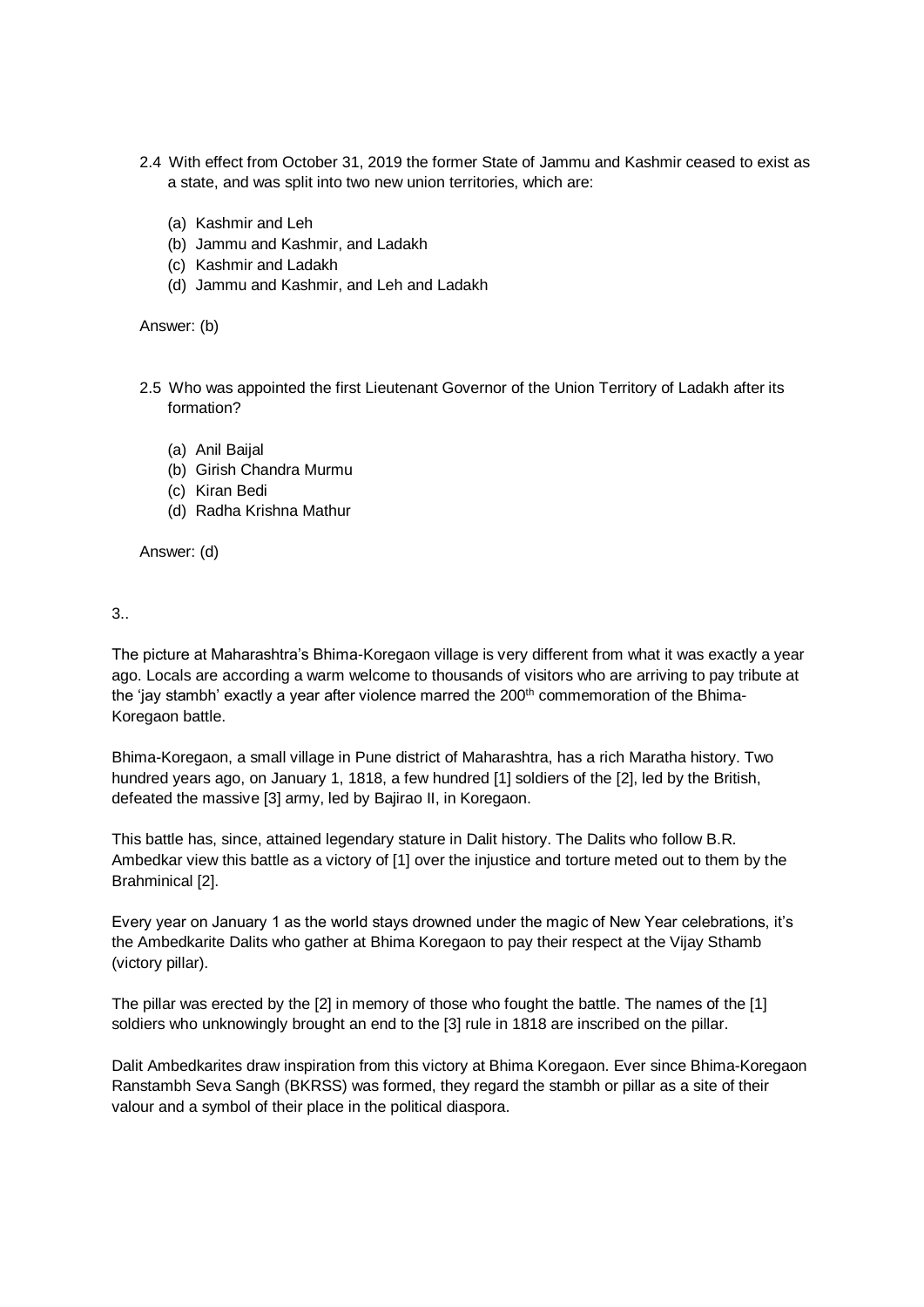2018 was the 200<sup>th</sup> year of the "victory of [1] over the Brahmanical [3]". During the celebrations there were violent clashes between Dalit and Maratha groups, resulting in the death of at least one person and injuries to several others.

Being the 200<sup>th</sup> anniversary, the gathering in Bhima Koregaon last year was much larger than usual. Many Dalit and Bahujan groups collectively organised a public conference in the name of [4] at Shaniwar Wada, which was the seat of the [3] until 1818.

[Extracted, with edits and revisions, from: "Explainer: What Happened at the Battle of Bhima-Koregaon in 1818", News18, https://www.news18.com/news/india/what-happened-at-the-battle-ofbhima-koregaon-in-1818-1988237.html.]

- 3.1 The names of the two communities involved in the Bhima-Koregaon battle have been replaced with [1] and [3] in the passage above. What are their names?
	- (a) Jatvas and Pushpakas
	- (b) Mahars and Peshwas
	- (c) Chamars and Pancha-Gaudas
	- (d) Lonias and Halenadus

# Answer: (b)

- 3.2 Which organisation's name has been replaced with '[2]' in the passage above?
	- (a) Compagnie des Indes Orientales
	- (b) Kingdom of Mysore
	- (c) Mughal Army
	- (d) East India Company

Answer: (d)

- 3.3 What is the name of the public conference organised by Dalit and Bahujan groups whose name has been replaced with [4] in the passage above?
	- (a) Elgar Parishad
	- (b) Dalit Sangh
	- (c) Dalit Panthers
	- (d) Ranvir Sena

Answer: (a)

- 3.4 The Pune Police claimed that [4] had been organised by the Communist Party of India (Maoist), but two retired judges refuted this claim, stating that they were the main organisers and sole funders of the event. One of these is a retired judge of the Supreme Court. What is his name?
	- (a) Justice Madan Lokur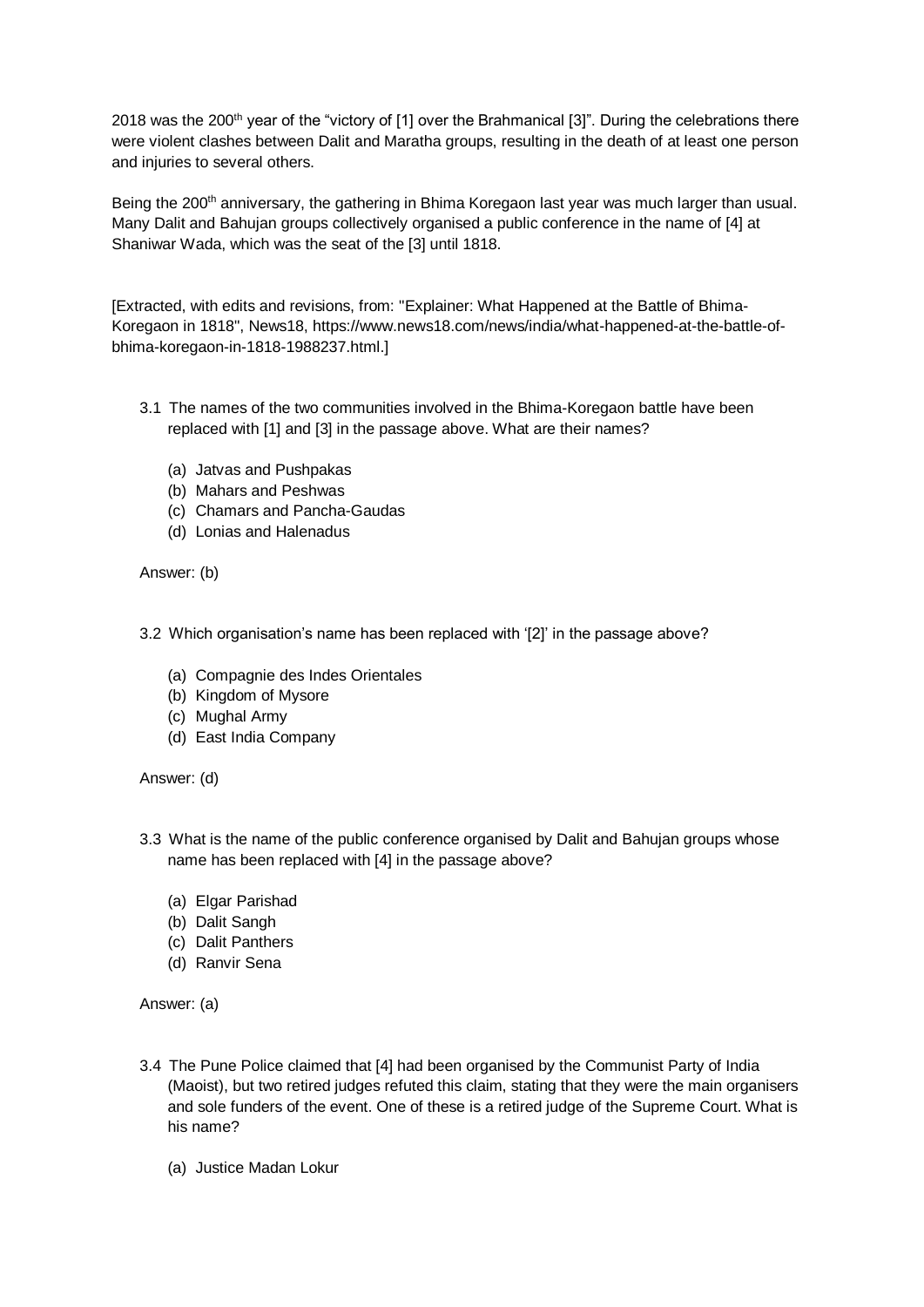- (b) Justice B.G. Kolse-Patil
- (c) Justice Ranjan Gogoi
- (d) Justice P.B. Sawant

Answer: (d)

- 3.5 What is the name of the retired judge heading the Judicial Commission inquiring into the violence that occurred in Bhima Koregaon in 2018?
	- (a) Prakash Ambedkar
	- (b) Jai Narayan Patel
	- (c) Milind Ekbote
	- (d) Surendra Gadling

Answer: (b)

# 4.

On 8 May 2017, India filed an Application instituting proceedings against Pakistan in respect of a dispute concerning alleged violations of the [1] of 24 April 1963 "in the matter of the detention and trial of an Indian national, Mr. [2]", who had been sentenced to death by a military court in Pakistan in April 2017. India claimed that Pakistan had failed to inform it, without delay, of the arrest and detention of its national. It further contended that Mr. [2] had not been informed of his rights under Article 36 of the [1], and that India's consular officers had been denied access to Mr. [2] while he was in custody, detention and prison, and had been unable to converse and correspond with him, or arrange for his legal representation.

By an Order dated 18 May 2017, the Court directed Pakistan to "take all measures at its disposal" to ensure that Mr. [2] would not be executed pending a final decision in the case, and to inform the Court of all the measures taken in implementation of that Order. It also decided that, until the Court had given its final decision, it would remain seised of the matters which formed the subject matter of the Order.

Public hearings on the merits of the case were held from 18 to 21 February 2019. In its Judgment of 17 July 2019, the Court concluded that it had jurisdiction to entertain India's claims based on alleged violations of the [1]. The Court concluded that India's Application was admissible.

With regard to India's request for the Court to annul the decision of the military court and restrain Pakistan from giving effect to the sentence or conviction, and its further request for the Court to direct Pakistan to take steps to annul the decision of the military court, release Mr. [2] and facilitate his safe passage to India, the Court found that the submissions made by India could not be upheld. The Court also found, however, that Pakistan was under an obligation to provide, by means of its own choosing, effective review and reconsideration of the conviction and sentence of Mr. [2], so as to ensure that full weight was given to the effect of the violation of the rights set forth in Article 36 of the [1].

[Extracted, with edits and revisions, from: "Overview of the case", International Court of Justice, https://www.icj-cij.org/en/case/168.]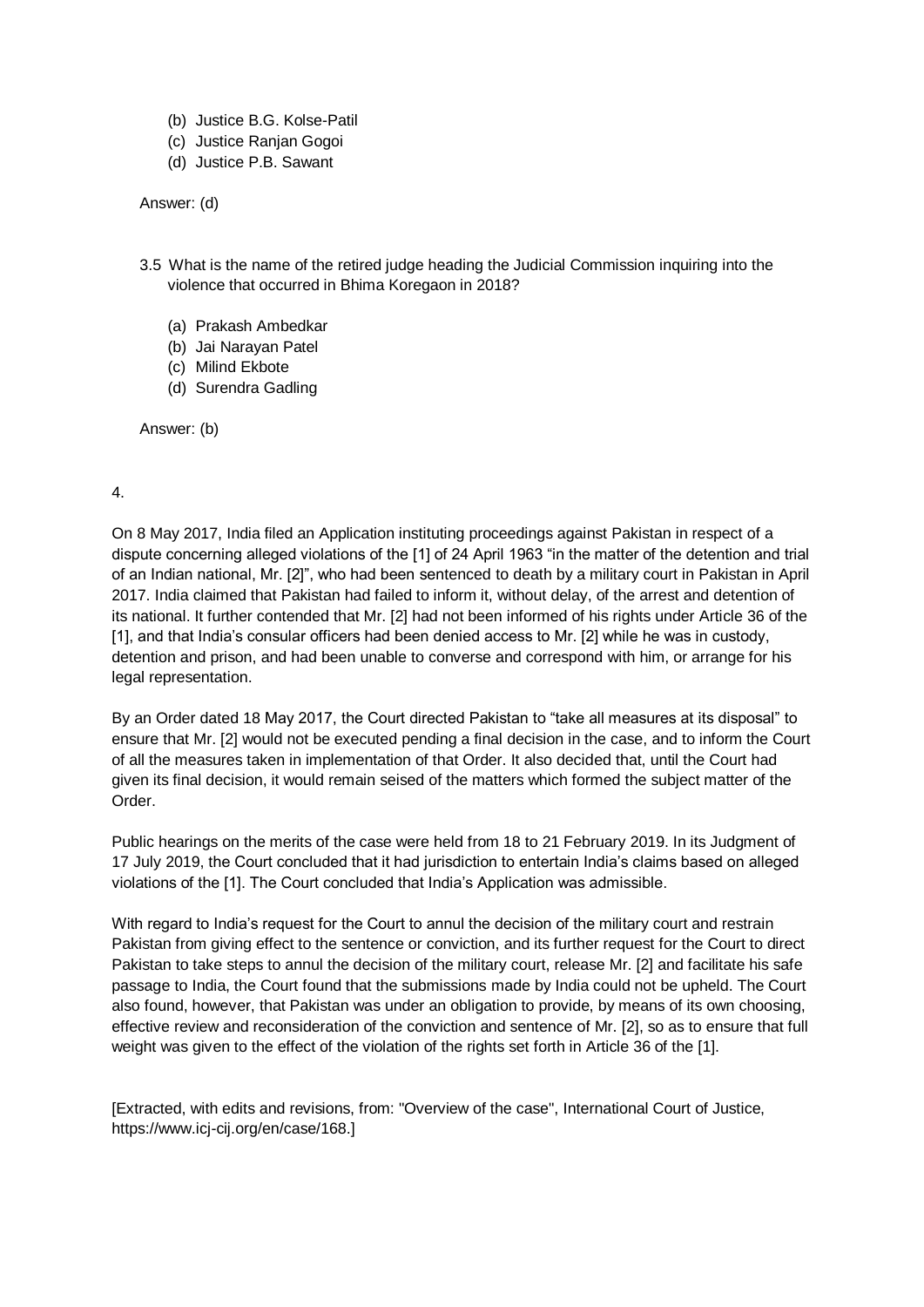- 4.1 In the passage above, the name of the person sentenced to death by Pakistan in April 2017 has been replaced with '[2]'. What is the name of the person?
	- (a) Ajit Doval
	- (b) Ajay Ahuja
	- (c) Abhinandan Varthaman
	- (d) Kulbhushan Jadhav

(Answer: (d))

- 4.2 In the passage above, the name of the Convention on the basis of which India filed its claims before the International Court of Justice has been replaced with '[2]'. What is the name of the Convention?
	- (a) Convention relative to the Treatment of Prisoners of War, Geneva
	- (b) Vienna Convention on the Law of Treaties
	- (c) Vienna Convention on Consular Relations
	- (d) Tokyo Convention

(Answer: (c))

- 4.3 Pakistan arrested Mr. [2] on charges of spying on behalf of which Indian agency?
	- (a) Central Bureau of Investigation
	- (b) Research and Analysis Wing
	- (c) Intelligence Bureau
	- (d) Criminal Investigation Department

(Answer: (b))

- 4.4 Who amongst the following Indians have also been judges of the International Court of Justice?
	- (a) Nagendra Singh
	- (b) Dalveer Bhandari
	- (c) B.N. Rau
	- (d) All of the above

(Answer: (d))

4.5 The law applied by the International Court of Justice is set out in:

- (a) The Statute of the International Court of Justice
- (b) Charter of the United Nations
- (c) Vienna Convention on Diplomatic Relations
- (d) International Covenant on Civil and Political Rights

(Answer: (a))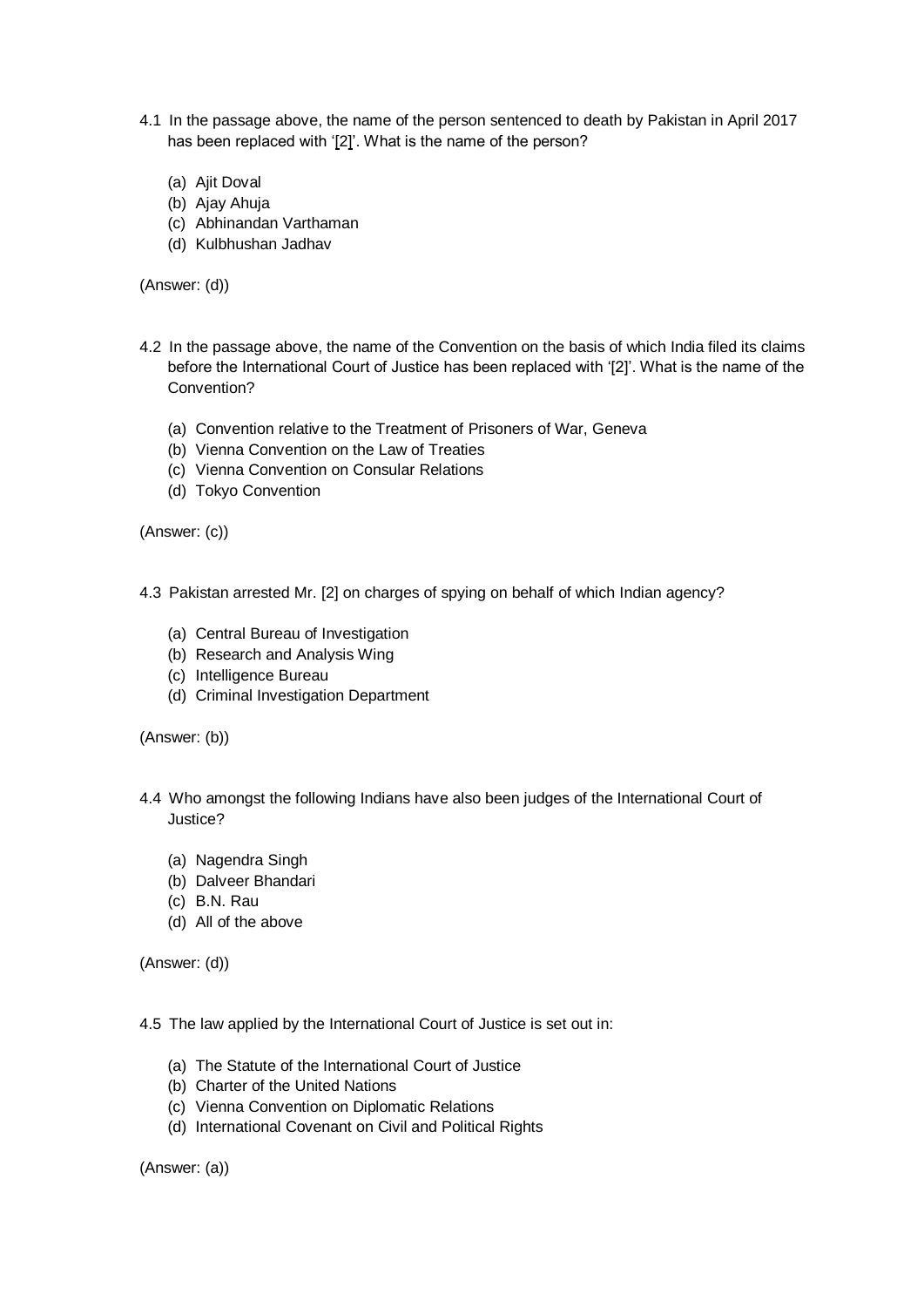[1] began a global movement by skipping school: starting in August 2018, she spent her days camped out in front of the Swedish Parliament, holding a sign painted in black letters on a white background that read Skolstrejk för klimatet: "School Strike for Climate." In the 16 months since, she has addressed heads of state at the U.N., met with the Pope, sparred with the President of the United States and inspired 4 million people to join the [2] on September 20, 2019, in what was the largest climate demonstration in human history.

The politics of climate action are as entrenched and complex as the phenomenon itself, and [1] has no magic solution. But she has succeeded in creating a global attitudinal shift, transforming millions of vague, middle-of-the-night anxieties into a worldwide movement calling for urgent change. She has offered a moral clarion call to those who are willing to act, and hurled shame on those who are not. She has persuaded leaders, from mayors to Presidents, to make commitments where they had previously fumbled: after she spoke to Parliament and demonstrated with the British environmental group [3], the U.K. passed a law requiring that the country eliminate its carbon footprint. She has focused the world's attention on environmental injustices that young indigenous activists have been protesting for years.

By early September, enough people had joined Thunberg's climate strike in Stockholm that she announced she would continue every Friday until Sweden aligned with the Paris Agreement. The Fridays for Future movement was born.

In September, speaking to heads of state during the U.N. General Assembly, [1] pulled no punches: "We are in the beginning of a mass extinction, and all you can talk about is money and fairy tales of eternal economic growth," she said. "How dare you."

[Extracted, with edits and revisions, from: "Time 2019 Person of the Year", *Time*, https://bit.ly/2MROxBV.]

- 5.1 The name of the person that the passage above is about, and who was named Time Magazine's Person of the Year for 2019, has been replaced with [1]. What is her name?
	- (a) Tessa Khan
	- (b) Hindou Oumarou Ibrahim
	- (c) Christiana Figueres
	- (d) Greta Thunberg

(Answer: (d))

- 5.2 What is the name of the demonstration termed the 'largest climate demonstration in human history' in the passage referred to by '[2]'?
	- (a) Fridays for Future
	- (b) Global Week for Future
	- (c) Extinction Rebellion
	- (d) Sunrise Movement

5.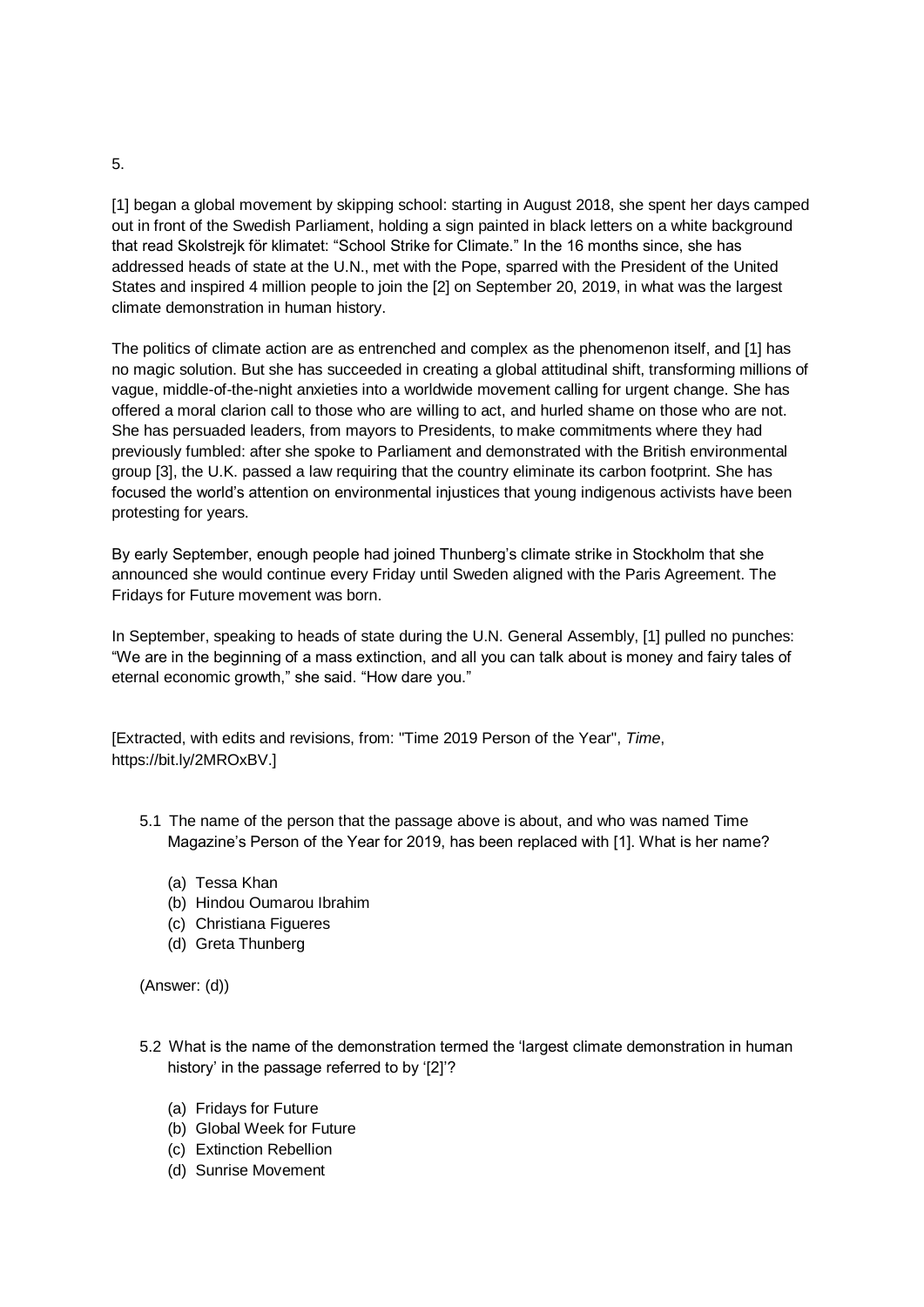(Answer: (b))

- 5.3 An Indian joined [1] and 14 other activists in filing a complaint before the United Nations Committee on the Rights of the Child against five respondent countries. Who is this Indian?
	- (a) Prema Gopalan
	- (b) Vandana Shiva
	- (c) Ridhima Pandey
	- (d) Sunita Narain

(Answer: (c))

- 5.4 A Union Minister stated before Parliament on December 6, 2019 that no Indian study has shown any correlation between pollution and shortening of lifespan. What is the name of this Minister?
	- (a) Prakash Javadekar
	- (b) Nirmala Sitharaman
	- (c) Ravi Shankar Prasad
	- (d) Smriti Irani

(Answer: (a))

- 5.5 A ban on this item in India was originally scheduled for October 2, 2019. The ban was, however, postponed, and it was announced that India would phase out this item by 2022. Which item are we talking about?
	- (a) Styrofoam
	- (b) Single-use plastics
	- (c) Fossil fuel-powered cars
	- (d) Stubble burning

(Answer: (b))

#### 6.

Fame can be a burden, depending on how you make your name. Take Alfred Nobel. We now associate Nobel with international prizes for peace, science, and literature, but during his life, he was dubbed the "angel of death" by the press.

Nobel was a 19th-century Swedish chemist whose explosive success seems to have led to regrets. He never explicitly said as much, but in retrospect, it appears based on his actions and some evidence from his records that the scientist didn't want to be remembered for what made his fortune: [1]. So he created one of the world's most prestigious annual international prizes.

When he died in 1896, Nobel left a fund in his will for the creation of the eponymous prizes, first awarded in 1901. It included a grant for the person who accomplished "the most or the best work for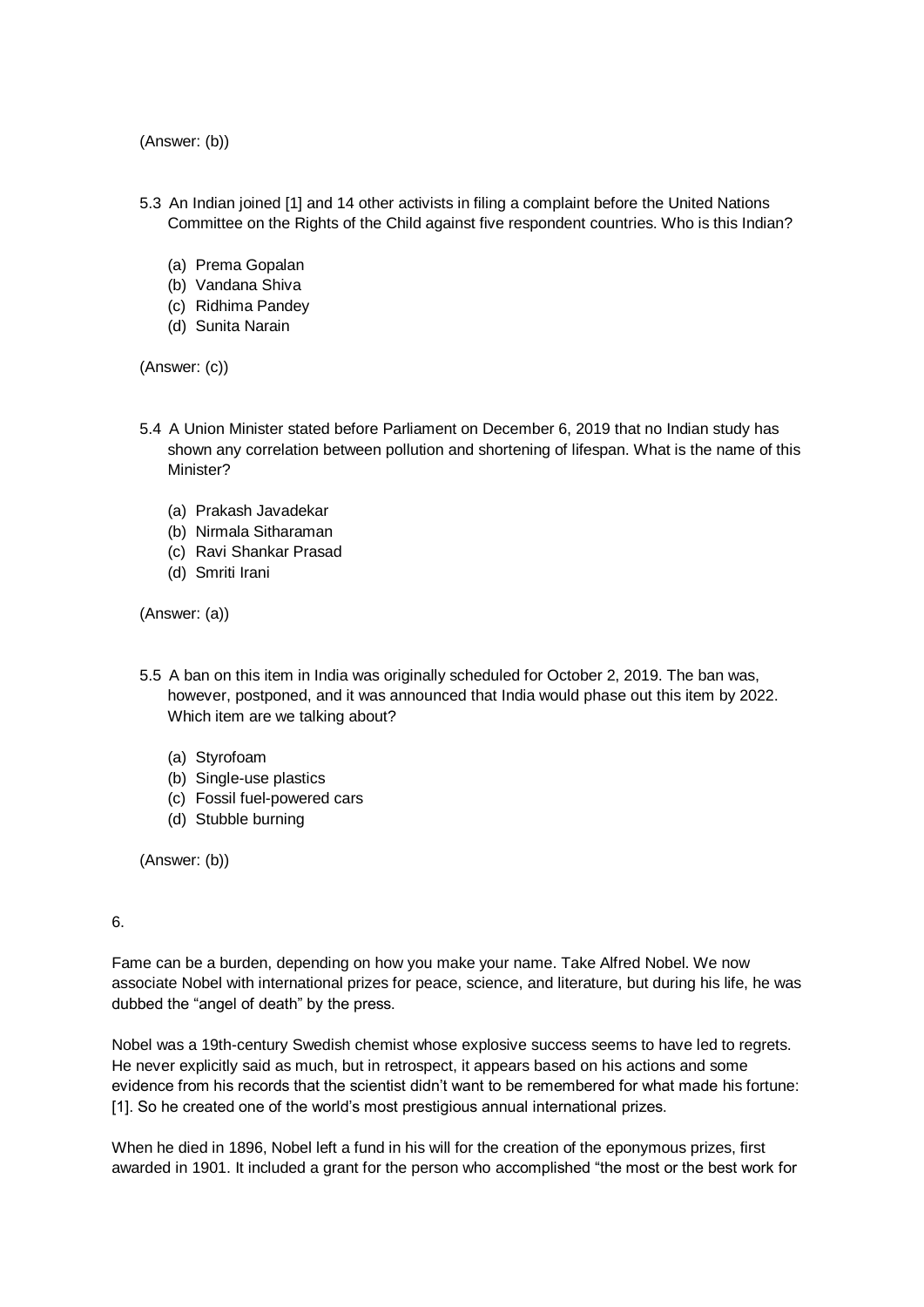fraternity among nations, for the abolition or reduction of standing armies and for the promotion of peace congresses."

This wording was particularly poignant coming from a man who perfected destruction. In the 1860s, the chemist experimented with controlled explosions for industrial purposes, fiddling with nitroglycerin and black powder (an early form of gunpowder), looking for a stable combination.

It had mixed results. In 1864, a nitroglycerin factory Nobel built exploded, killing one of his brothers. Yet the chemist had a feeling he was on the cusp of an invention that would change the world, so he continued his work. In 1867, Nobel discovered that mixing nitroglycerin with *kieselguhr*, an earthy silica used as filler in chemicals, made the nitroglycerin safer to handle and allowed for better control over explosions. He called the blend "[1]," stemming from the Greek word for power, and was soon granted patents for his invention in Europe and the US.

The inventor worked on other products, too, like artificial silk and leather, and even wrote novels (none of which were published). But [1] was Nobel's big business. In fact, it led him to eventually work on armaments, despite his claim that he was a pacifist, according to the Nobel Foundation's rumination on the chemist's attitudes about war and peace.

[Extracted, with edits and revisions, from: Ephrat Livni, "The Nobel prize was created to make people forget its inventor's past", *Quartz*, https://qz.com/1092033/nobel-prize-2017-the-inventor-of-theawards-alfred-nobel-didnt-want-to-be-remembered-for-his-work/.]

- 6.1 In the passage above, the name of Alfred Nobel's invention, which became his 'big business' and upon which he built his fortune, has been replaced with '[1]'. What is '[1]'?
	- (a) TNT
	- (b) Dynamite
	- (c) RDX
	- (d) HMX

(Answer: (b))

- 6.2 This person translated some of their writing into English as *Song Offerings*, and was awarded the Nobel Prize in Literature, largely for this English translation. Who is this author?
	- (a) Orhan Pamuk
	- (b) Sir V.S. Naipaul
	- (c) Rabindranath Tagore
	- (d) Kazuo Ishiguro

(Answer: (c))

- 6.3 This Nobel laureate was arrested and imprisoned in Tihar Jail during their university days after a protest at the university. Who are we talking about?
	- (a) Har Gobind Khorana
	- (b) Amartya Sen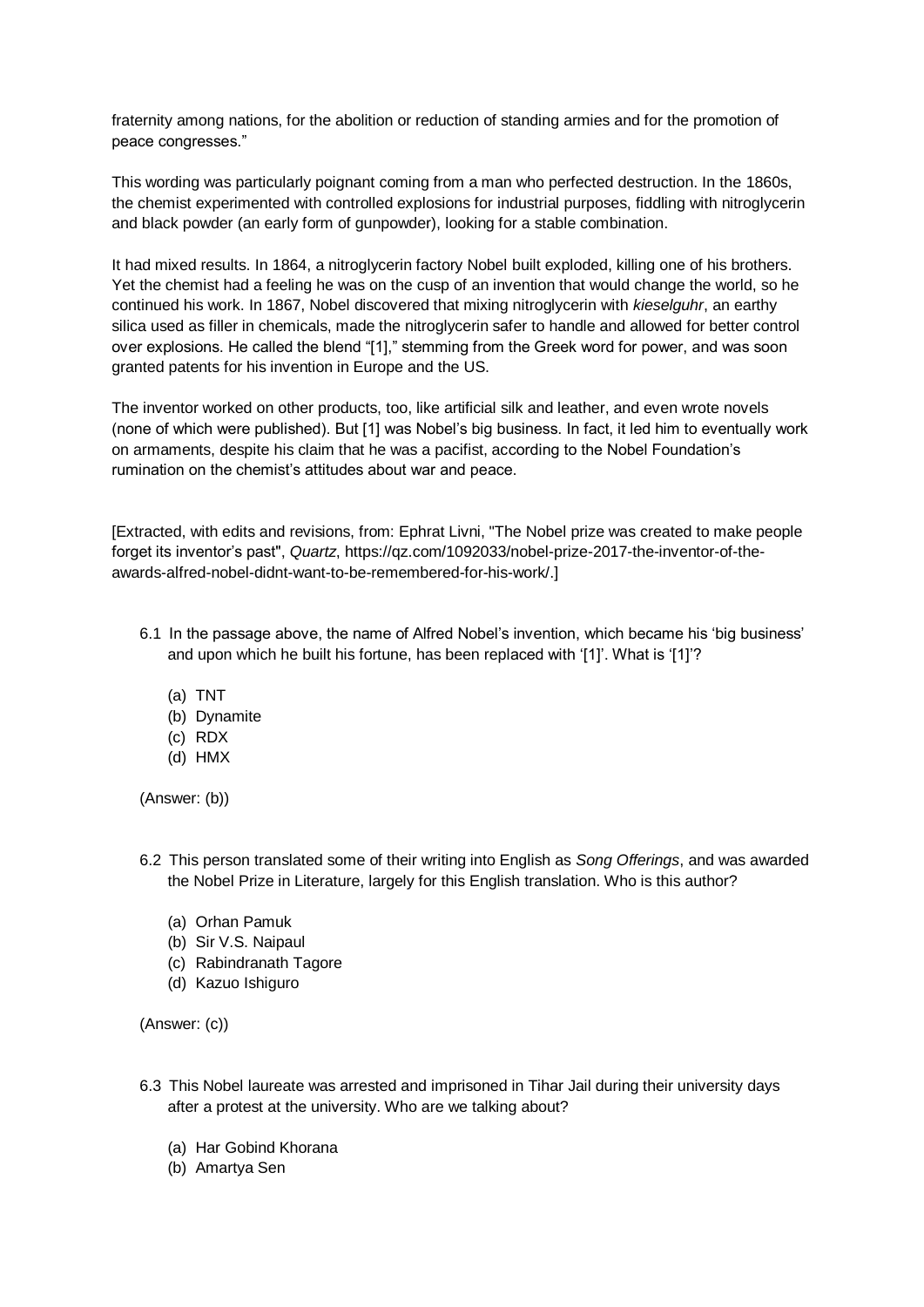- (c) Kailash Satyarthi
- (d) Abhijit Banerjee

(Answer: (d))

- 6.4 Abiy Ahmed Ali was awarded the Nobel Peace Prize 2019, in particular for his decisive initiative to resolve the border conflict with?
	- (a) Eritrea
	- (b) Ethiopia
	- (c) South Sudan
	- (d) Djibouti

(Answer: (a))

6.5 Who is the only person to have declined the Nobel Peace Prize?

- (a) Aung San Suu Kyi
- (b) Le Duc Tho
- (c) M.K. Gandhi
- (d) Mother Teresa

(Answer: (b))

6.6 Who among the following has not received the Nobel Prize twice?

- (a) Linus Pauling
- (b) William Shockley
- (c) Niels Bohr
- (d) Marie Curie

(Answer: (c))

# 7.

India has carried out a major structural reform of its defence services with the appointment of General [1] as the country's first Chief of Defence Staff. The move finally implements recommendations made following the Kargil War aimed at strengthening national security but which had failed to find political consensus. The CDS's job will be to bring convergence in the functioning of the Army, Navy and the Indian Air Force. Prime Minister Narendra Modi tweeted out his congratulations to General [1], who was appointed to the CDS role just a day before he was set to retire as army chief. Modi underlined the importance of the CDS position, saying it carries the "tremendous responsibility of modernising our military forces."

[1] has also been named the Permanent Chairman Chief of Staff Committee (PC-CoSC), which includes all three service chiefs. The CDS ranks *primus inter pares* – first among equals -- in the COSC and will function as the "Principal Military Adviser" to the defence minister. The establishment of the CDS role follows the recommendations of a 2001 report by a group of ministers under thenhome minister L.K. Advani. The GoM report had urged the appointment of a CDS as a single-point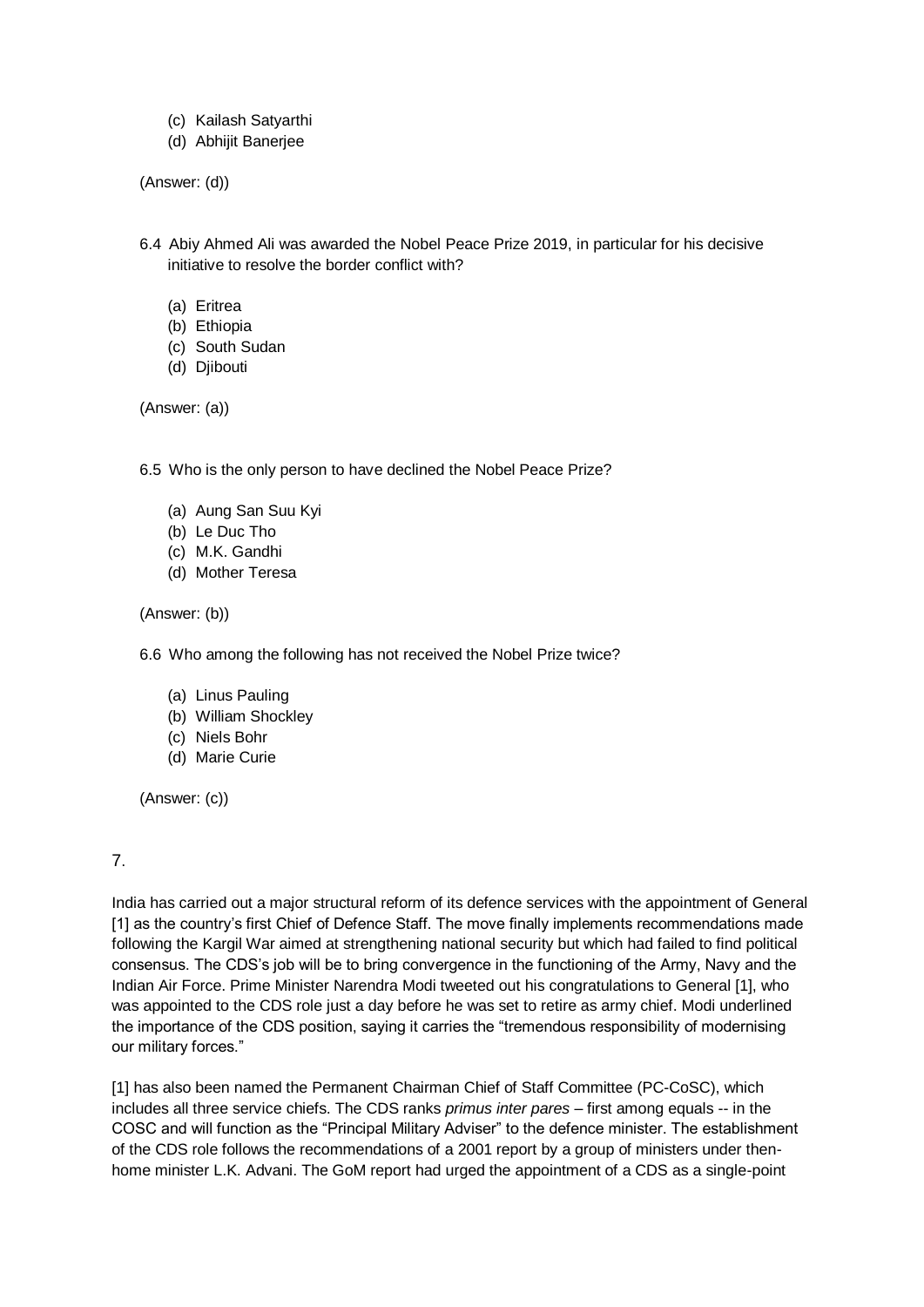military advisor to the government which has now being modified as "to provide military advice to defence minister". However, the three service chiefs will continue to provide advice to the defence minister on service specific issues.

[Extracted, with edits and revisions, from: Lt. Gen. (Dr.) Prakash Menon, "Chief of Defence Staff holds key to modernization of forces", *The Telegraph*, https://www.telegraphindia.com/opinion/chief-ofdefence-staff-holds-key-to-modernization-of-forces/cid/1732937.]

- 7.1 The name of the General appointed as the first Chief of Defence Staff of India has been replaced with '[1]' in the passage above. What is this General's name?
	- (a) V.K. Singh
	- (b) Bipin Rawat
	- (c) Ved Prakash Malik
	- (d) Rakesh Kumar Singh Bhadauria

(Answer: (b))

7.2 Who is India's current Chief of the Army Staff?

- (a) General Deepak Kapoor
- (b) General Bikram Singh
- (c) General M.M. Naravane
- (d) General D.S. Suhag

(Answer: (c))

7.3 Who was the first woman to be appointed Defence Minister of India?

- (a) Sushma Swaraj
- (b) Sarojini Naidu
- (c) Indira Gandhi
- (d) Nirmala Sitharaman

(Answer: (c))

- 7.4 What was the name of the Indian operation to clear the Kargil sector of infiltrators, also used as the other name of the Kargil conflict in India?
	- (a) Operation Vijay
	- (b) Operation Surya Hope
	- (c) Operation Meghdoot
	- (d) Operation Talwar

(Answer: (a))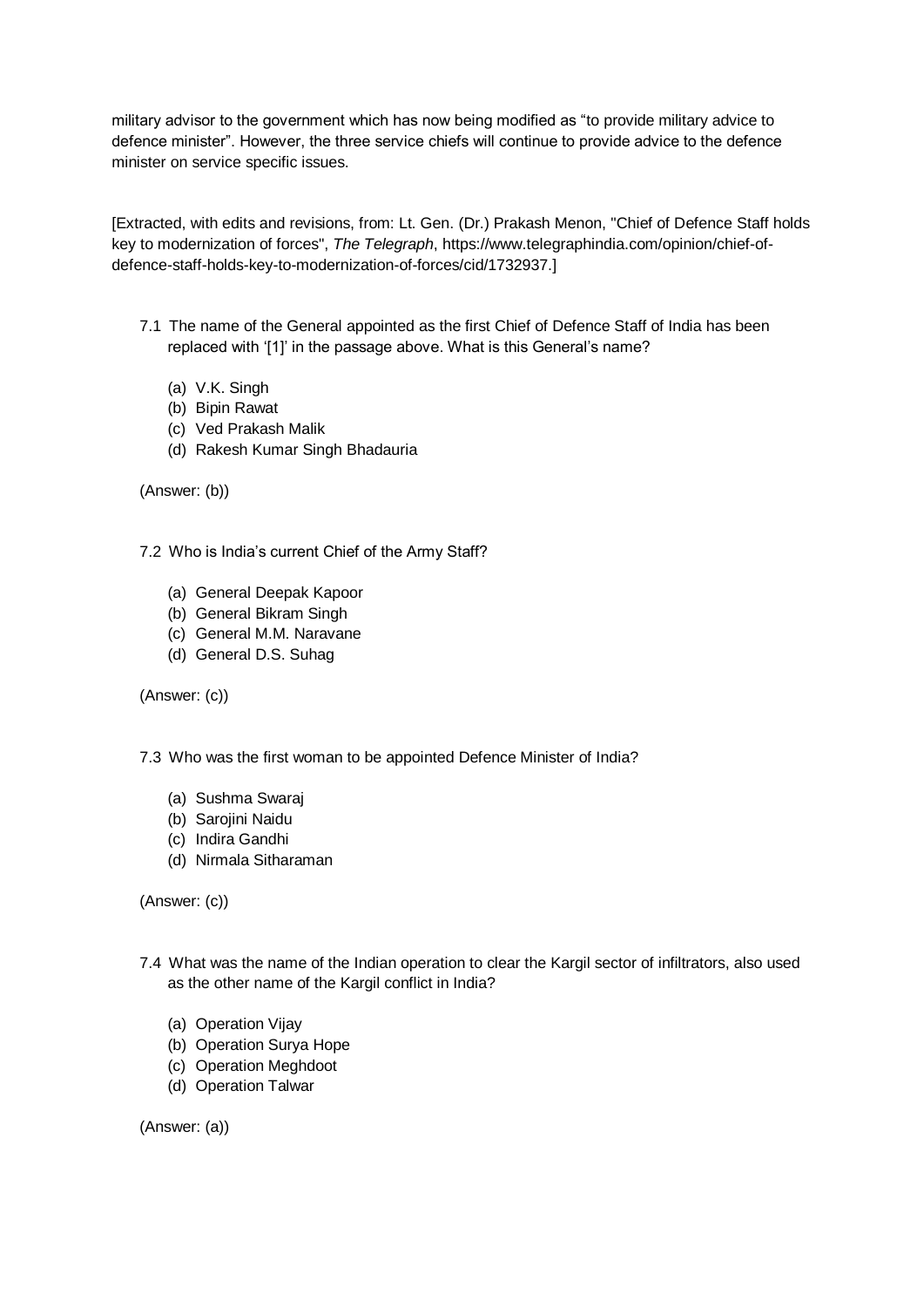7.5 The Indian Army conducted Operation Cactus to prevent a coup d'état in which country?

- (a) Nepal
- (b) Sri Lanka
- (c) Mauritius
- (d) Maldives

(Answer: (d))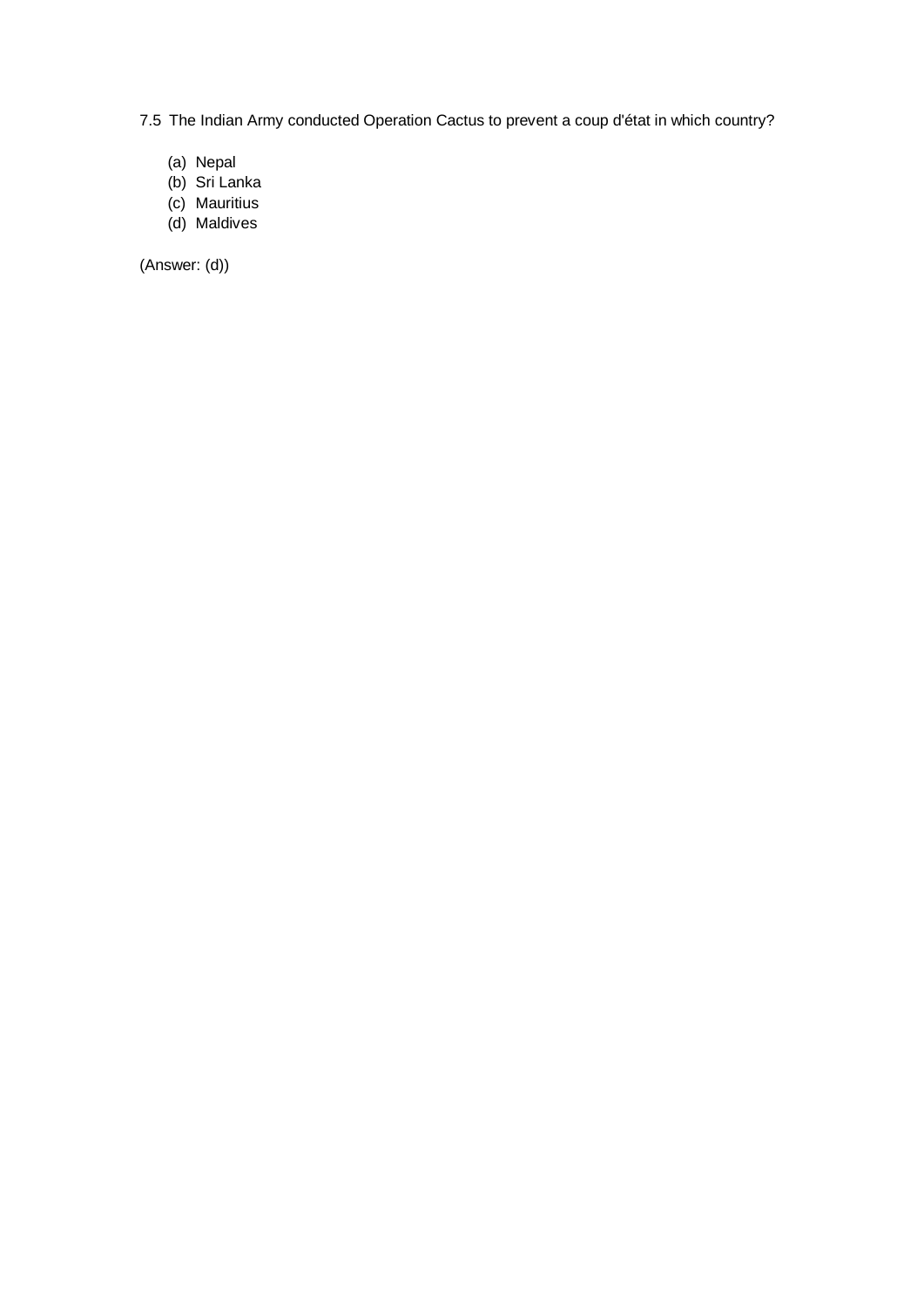# Legal Reasoning

*Each set of questions in this section is based on the reasoning and arguments, or facts and principles set out in the preceding passage. Some of these principles may not be true in the real or legal sense, yet you must conclusively assume that they are true for the purposes of this Section. Please answer each question on the basis of what is stated or implied in the corresponding passage. Do not rely on any principle of law other than the ones supplied to you, and do not assume any facts other than those supplied to you when answering the questions. In some instances, more than one option may be the answer to the question; in such a case, please choose the option that most accurately and comprehensively answers the question.*

1.

The population of a state is divided into two categories: citizens and non-citizens. A citizen of a state enjoys all civil and political rights. A non-citizen, on the other hand, doesn't enjoy all these rights.

Under the Indian Constitution, certain fundamental rights are available only to citizens, namely: Right against discrimination on the grounds of religion, race, caste, sex or place of birth (Article 15); right to equality of opportunity in matters of public employment (Article 16); freedom of speech and expression, assembly, association, movement, residence and profession (Article 19); cultural and educational rights (Articles 29 and 30); and the right to vote and become members of the union and state legislatures.

Several offices can also be occupied exclusively by citizens: president (Article 58(1)(a)), vicepresident (Article 66(2)), judges of the Supreme Court (Article 124(3)) and high courts (Article 217(2)), governor of a state (Article 157), attorney general (Article 76(1)) and advocate general (Article 165).

Equality before the law or equal protection of the laws within the territory of India (Article 14) and protection of life or personal liberty (Article 21) are applicable to non-citizens as well.

The Indian Constitution doesn't prescribe a permanent provision relating to citizenship in India. It simply describes categories of persons who are deemed to be citizens of India on the day the Indian Constitution was promulgated on January 26, 1950, and leaves citizenship to be regulated by law made by Parliament. Article 11 of the Constitution confers power on Parliament to make laws regarding citizenship. The Indian Citizenship Act, 1955 was enacted in exercise of this provision.

By the Citizenship Amendment Act, 2003, Section 3 of the Indian Citizenship Act, 1955 was amended to provide that persons born after December 3, 2004, would be deemed to be citizens of India if both their parents are Indian citizens, or one of their parents is a citizen of India and the other is not an illegal migrant, at the time of the person's birth.

"Illegal migrant" under the Indian Citizenship Act, 1955 means a foreigner who has entered India: without a valid passport or travel documents; or with a valid passport or travel documents but remained in the country beyond the permitted period of time.

If the Central Government is of the opinion that an applicant is a person who has rendered distinguished service to the cause of science, philosophy, art, literature, world peace or human progress generally, it may, under Section 6, waive all or any conditions specified to attain Indian citizenship.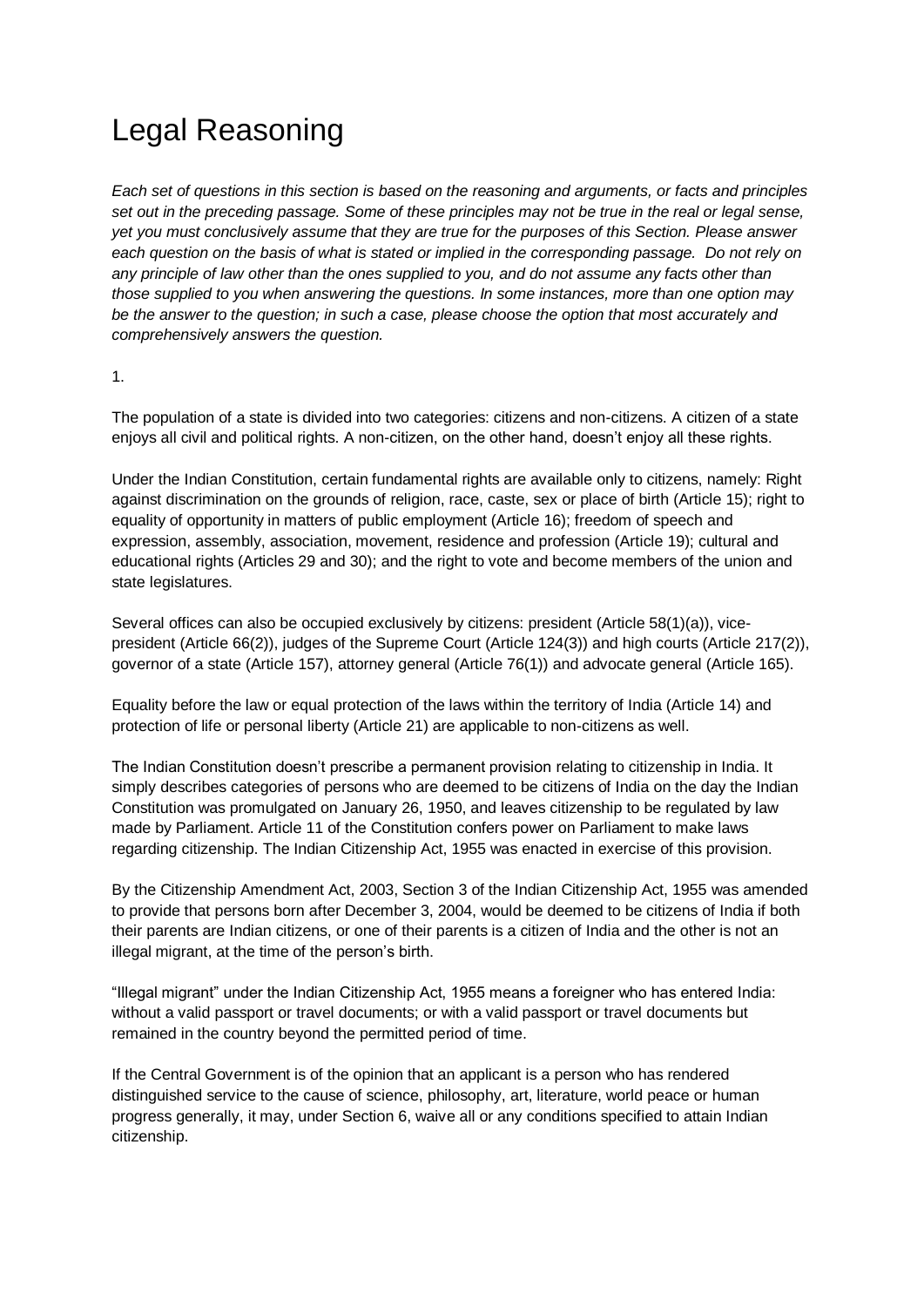[Source (edited): Shruti Jain, "What is Citizenship?", *The Wire*, https://thewire.in/rights/indiacitizenship-constitution.]

- 1.1 The state passes a new law that prohibits foreigners visiting India from posting on their social media accounts for the duration of their stay in India. Alex, a foreigner visiting India, challenges this law on the ground that it violates the fundamental rights of foreigners in India. Will Alex's challenge succeed?
	- (a) No, since prohibiting persons from posting on their social media accounts is not a violation of the freedom of speech and expression.
	- (b) Yes, since prohibiting persons from posting on their social media accounts is a violation of the freedom of speech and expression.
	- (c) No, since the fundamental right to freedom of speech and expression is only available to citizens, and foreigners staying in India temporarily are not citizens.
	- (d) Yes, since all foreigners have the right to post on their social media accounts, and the government cannot restrict this right.

(Answer: (c))

## **Rationale:**

The correct answer is (c) - no, since the fundamental right to freedom of speech and expression is only available to citizens, and foreigners staying in India temporarily are not citizens. The author lists the right under Article 19 as one of the rights that is only available to Indian citizens, in the second paragraph. Since Alex and other foreigners would not qualify as citizens, they cannot claim that the new law violates their rights under Article 19. While option (b) may be right, it does not take into account the fact that Alex is a foreigner, and therefore cannot claim a violation of rights under Article 19, since such rights are not available to Alex. Option (a) is incorrect since prohibiting people from expressing themselves on public fora would clearly be a violation of the freedom of speech and expression. Options (b) and (d) are incorrect since they do not address the question of whether such rights are available to foreigners in India.

- 1.2 Alex was born in Germany in 2005; her mother is an Indian citizen who normally resides in New Delhi. Her father is a German citizen who had visited India often before Alex's birth, occasionally without a visa. Alex's application for Indian citizenship is rejected on the grounds that she does not qualify as a citizen under Section 3 of the Indian Citizenship Act. If Alex challenges this decision, based only on the information set out in the passage above and in this question, will she succeed?
	- (a) No, since she was born in Germany, and not in India.
	- (b) Yes, since her mother was an Indian citizen, and her father was not an illegal migrant at the time of her birth.
	- (c) Yes, since her mother was an Indian citizen at the time of her birth, and her father had applied for Indian citizenship.
	- (d) No, since her father had visited India without a visa on occasion, and so, had been an illegal migrant in the past.

(Answer: (b))

#### **Rationale:**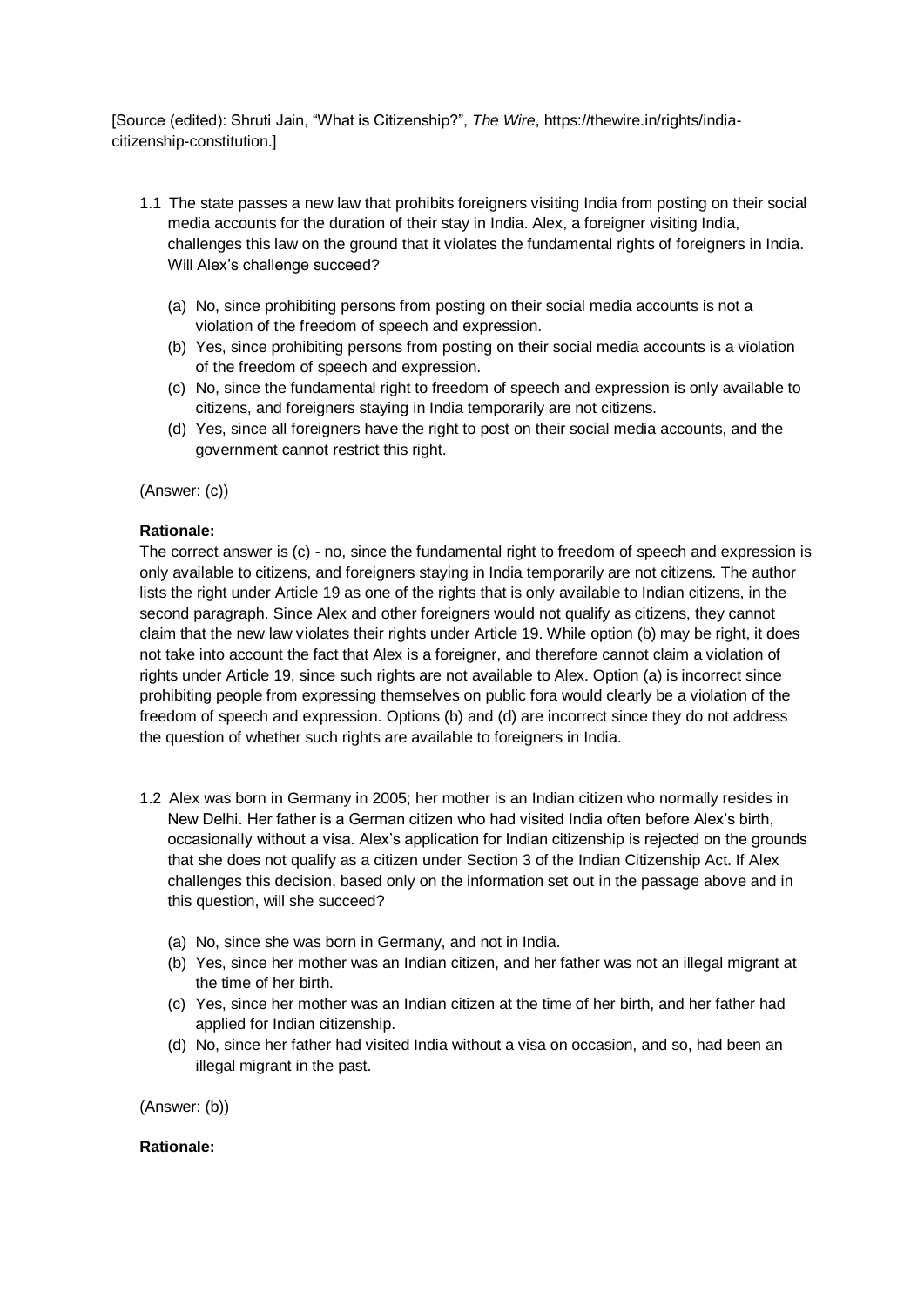The correct answer is (b) – yes, since her mother was an Indian citizen, and her father was not an illegal migrant at the time of her birth. The question tells us that Alex's father had visited India without a visa before Alex's birth, and so, he cannot be said to be an illegal migrant at the time of her birth. Since this is the case, and since Alex's mother is an Indian citizen, she cannot be disqualified from Indian citizenship under Section 3 of the Indian Citizenship Act, 1955. Option (a) is irrelevant, since a person's place of birth is not listed amongst the qualifying criteria for citizenship under Section 3. Option (c) cannot be the correct answer, since we are not told whether her father had applied for citizenship, nor is this a relevant criterion under Section 3. Option (d) cannot be the correct answer, since the disqualification under Section 3 is that the person's parent be an illegal migrant at the time of that person's birth, and not at some other time.

- 1.3 A historical monument situated in India is maintained by the Government. The monument is also a Hindu place of worship, and is visited by several thousand Hindu worshippers every day, who pray at the monument. The Government passes a rule making it compulsory for all visitors who are not Indian citizens to pay a fee of Rs. 500/- for each visit to the monument. A foreign citizen who is also a Hindu and regularly visits the monument, challenges this rule on the grounds that it is violative of their right under Article 15. Will this challenge succeed?
	- (a) Yes, since it discriminates unfairly on the basis of a person's place of birth.
	- (b) No, since the right under Article 15 is only available to citizens.
	- (c) Yes, since the rule discriminates on the basis of religion.
	- (d) No, since the rule applies to all foreigners, regardless of whether they are Hindu or not.

(Answer: (b))

## **Rationale:**

The correct answer is (b) – no, since the right under Article 15 is only available to citizens. We are told this by the author in the second paragraph of the passage, and we are told that the person posing the challenge is a foreign citizen. Since this right is not available to non-Indian citizens, their challenge will fail. For the same reason, options (a) and (d) cannot be the right answer. The rule applies to all visitors, regardless of religion, and so, option (c) cannot be the correct answer.

- 1.4 Sheila is an English citizen, who has made remarkable discoveries in the field of robotics. Sheila's parents were both English citizens throughout their life. Sheila now wishes to apply for Indian citizenship. Which of the following would most likely help her application succeed?
	- (a) Since Sheila's parents were both citizens throughout their life, and were not illegal migrants at any time, she should be given Indian citizenship.
	- (b) While Sheila may be an English citizen, she is of Indian ethnicity, and so, should be allowed to become a citizen of India.
	- (c) Since Sheila is keen to acquire Indian citizenship despite being a citizen of a first-world country, the Government should allow her to become an Indian citizen as this will increase India's international stature.
	- (d) Since Sheila has made significant contributions to science, the Government should use its powers under Section 6 when considering her application.

(Answer: (d))

#### **Rationale:**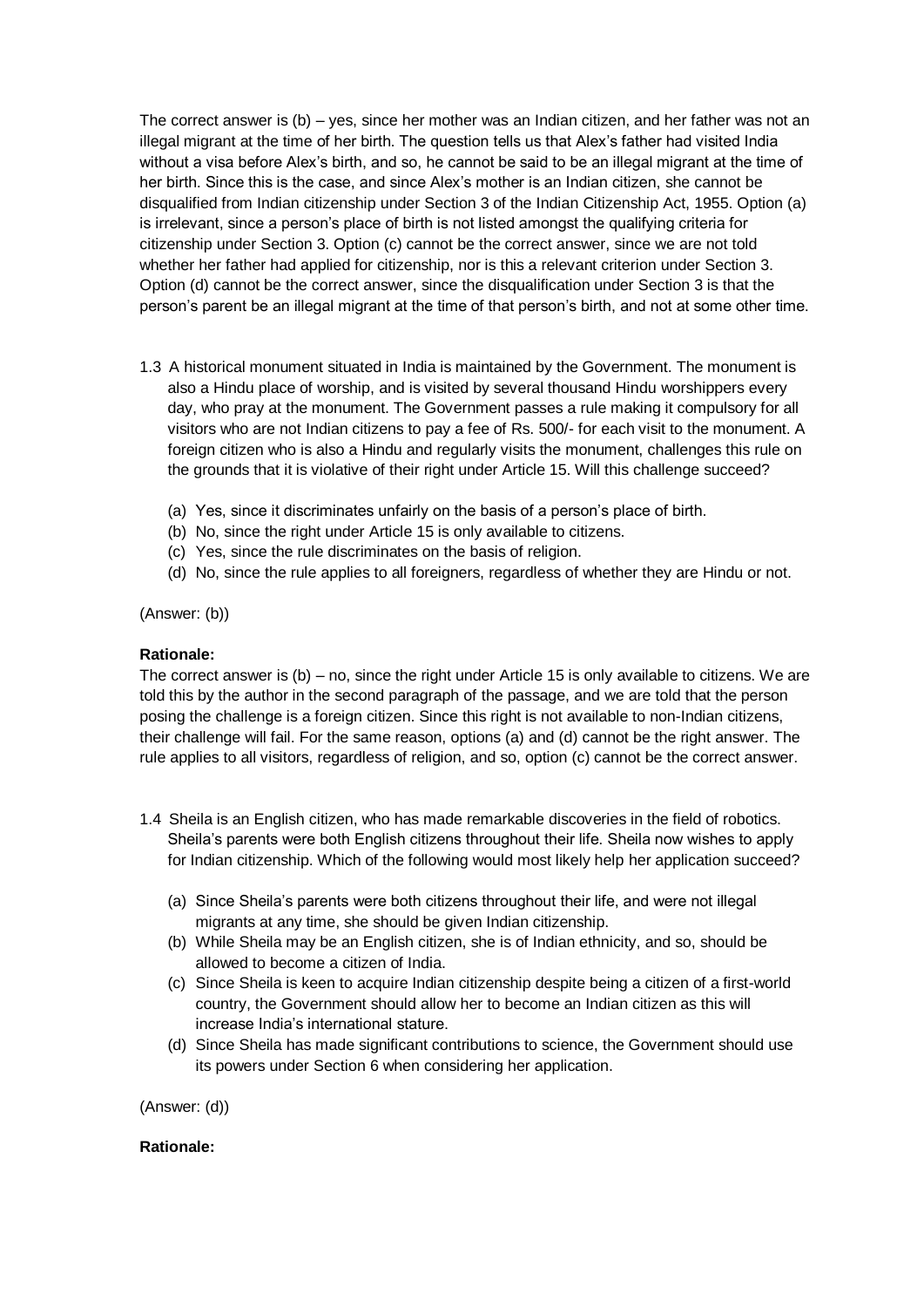The correct answer is (d) – since Sheila has made significant contributions to science, the Government should use its powers under Section 6 when considering her application. Since she has, as we are told in the question, made "remarkable discoveries in the field of robotics", it would certainly help her application to ask the Government to waive the requirements under Section 3 in light of her achievements. While option (a) may be right, it misses the point that neither of Sheila's parents was an Indian citizen at the time of her birth, and so, cannot be the correct answer (leaving aside the question over Sheila's date of birth, about which we have no information). There is no information to support option (b), and so, this cannot be the correct answer. Option (c) is irrelevant in light of the information we do have about Sections 3 and 6 of the Indian Citizenship Act, 1955, and so, cannot be the correct answer.

- 1.5 Sahil was born in Tanzania to parents who are both Tanzanian citizens. He studied law in India between 2002 and 2007, and later made a mark for himself as a lawyer in the trial courts. He also acquired Indian citizenship while studying law in India, and has now been nominated as a judge of the state high court. Which of the following, if true, would weaken Sahil's right to be appointed as a judge of the high court?
	- (a) Article 217(2) is amended to provide that only persons born in India may be appointed judges of high courts.
	- (b) The Indian Citizenship Act, 1955 is amended to provide that after December 31, 2019, a person who is born outside Indian cannot become a citizen of India.
	- (c) The Constitution is amended, and all fundamental rights are extended to all persons, regardless of whether they are citizens or not.
	- (d) Article 124(3) is amended to provide that only persons born in India may be appointed judges of the Supreme Court.

(Answer: (a))

#### **Rationale:**

The correct answer is  $(a)$  – Article 217(2) is amended to provide that only persons born in India may be appointed judges of high courts. If this were true, Sahil could not be appointed a judge of the high court since he was born outside India. Since Sahil acquired Indian citizenship while studying law in India between 2002 and 2007, the amendment in option (b) would not affect him, and so, this cannot be the correct answer. Options (c) and (d) do not affect Sahil's appointment as a judge of the high court, and so, neither can be the correct answer.

# 2.

Given that secularism had not been defined in the Constitution and did not form part of the preamble until the 1970s, and since the concept is neither self-evident nor self-explanatory, the task of defining and elaborating the concept of secularism has fallen upon the shoulders of the Supreme Court.

On 27 October 2016, amidst an acrimonious legal debate on curbing the role of religion in electioneering, the Supreme Court rhetorically asked whether secularism meant the complete separation of religion from politics. The bench concluded that secularism does not mean that the state should stay aloof from religion, but that it should give equal treatment to every religion.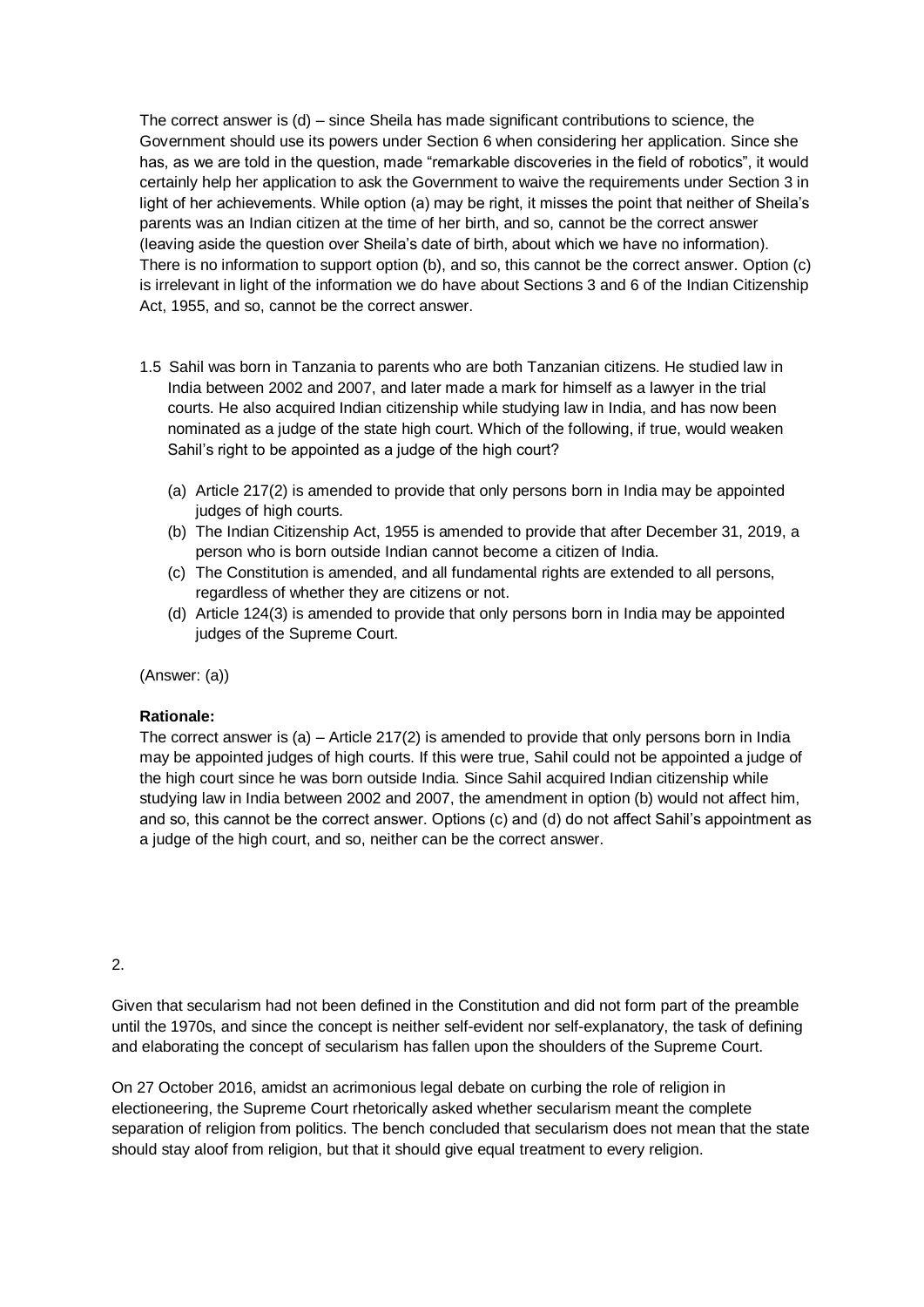The Supreme Court reiterated an earlier ruling in the case of SR Bommai vs The Union of India in 1993. The set of judgments in the Bommai case are lengthy and complex but we can isolate the following themes from that case that are of interest to the argument at hand.

One, secularism is part of the basic structure of the Constitution and therefore cannot be amended.

Two, secularism is derived from the cultural principle of tolerance and ensures the equality of religions.

Three, the Court reiterated that no religion will be at risk in a secular India, because the government will not be aligned to any religion.

Four, there is an essential connection between secularism and democracy; the concept of the secular state is needed for the working of democracy, and the realisation of social and economic needs that are essential for material and moral prosperity and political justice.

I feel there is a need to secularise secularism for a multireligious society.

How can we recover secularism in and for a plural society that is wracked with anxieties about its own pretensions to democracy, and about the many injustices that have led to violence and disregard for the human condition?

Let us take stock of secularism within the context of democracy, and see what a reworked concept of secularism would look like.

If the basic aim of secularism as it has historically developed in India is to secure equality of all religious denominations, the concept of secularism is derived from the principle of equality. In fact, let me suggest that secularism gains meaning and substance only when we see it as legitimate from the perspective of democracy and its core principle of equality. Logically, there is no reason why a society should be committed to secularism, unless it is committed beforehand to the concept of equality.

Secularism can, justifiably, be interpreted as a companion concept of democracy. Both democracy and secularism are constitutive of a just state, a state that ensures equality of status between individuals, as well as between religious communities.

[Source (edited): "Secularism: Central to a Democratic Nation", Neera Chandhoke, from *Vision For A Nation: Paths And Perspectives*, edited by Ashis Nandy and Aakash Singh Rathore, Penguin Books India, 2019]

- 2.1 The Government seeks to move an amendment that would delete references to 'secularism' from the Constitution. Based only on the themes from the Bommai case identified by the author above, would such an amendment be valid?
	- (a) The amendment would be valid, since the government is not aligned to any religion.
	- (b) The amendment would not be valid, since secularism is part of the basic structure of the Constitution.
	- (c) Since there is an essential connection between democracy and secularism, the amendment would be valid, as the amendment does not remove references to 'democracy'.
	- (d) The amendment would not be valid, since it is not backed by a cultural principle.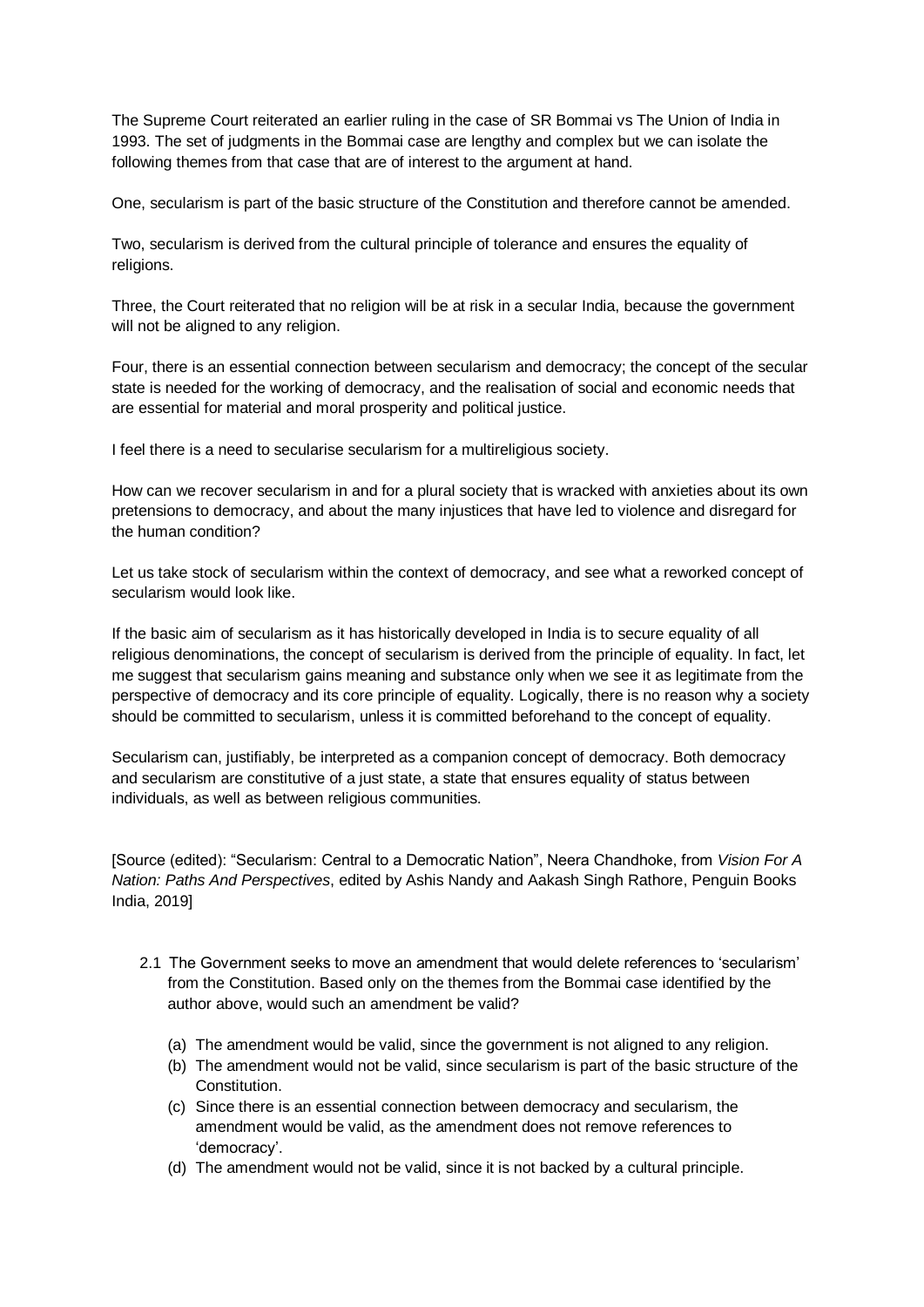(Answer: (b))

## **Rationale:**

The correct answer is (b) - The amendment would not be valid, since secularism is part of the basic structure of the Constitution. This is a direct application of the first theme from the Bommai case identified by the author. The other options do not directly address whether such an amendment would be valid, and therefore, none of them can be the correct answer.

- 2.2 The Constitution is amended to remove the concept of equality. In such a situation, based only on the author's reworked concept of secularism in the passage above, would the removal of secularism from the Constitution be valid?
	- (a) Yes, it would be valid, since secularism is not part of the basic structure of the Constitution.
	- (b) No, it would not be valid, since the basic aim of secularism is to ensure equality amongst religions.
	- (c) Yes, it would be valid, since a society that is not committed to equality need not be committed to secularism.
	- (d) No, it would not be valid, since secularism is part of the basic structure of the Constitution.

(Answer: (c))

## **Rationale:**

The correct answer is  $(c)$  – yes, it would be valid, since a society that is not committed to equality need not be committed to secularism. The author states this clearly in the last line of the secondto-last paragraph of the passage. The author does not rely on secularism being part of the basic structure of the Constitution in their reworked concept of secularism in the passage above, and so neither option (a) nor option (d) can be the correct answer. Option (b) would not be the correct answer, since the question provides that equality is no longer part of the Constitution.

- 2.3 Two religious denominations are involved in a dispute over a plot of land. Each claims it has the right to build a place of worship on that plot of land, but neither denomination is able to establish that they have better rights over the land. Assume there are no other claims over the land. In such a situation, based on the themes from the Bommai case identified by the author in the passage above:
	- (a) The land should be given to the denomination that first raises a claim in court.
	- (b) The land should be given to the denomination that has a longer history of existence in the country.
	- (c) The land should be given to the denomination that has more followers in the country.
	- (d) Since neither denomination has a better right over the land, they should be given equal rights over the land.

(Answer: (d))

#### **Rationale:**

The correct answer is  $(d)$  – since neither denomination has a better right over the land, they should be given equal rights over the land. The second theme from the Bommai case identified by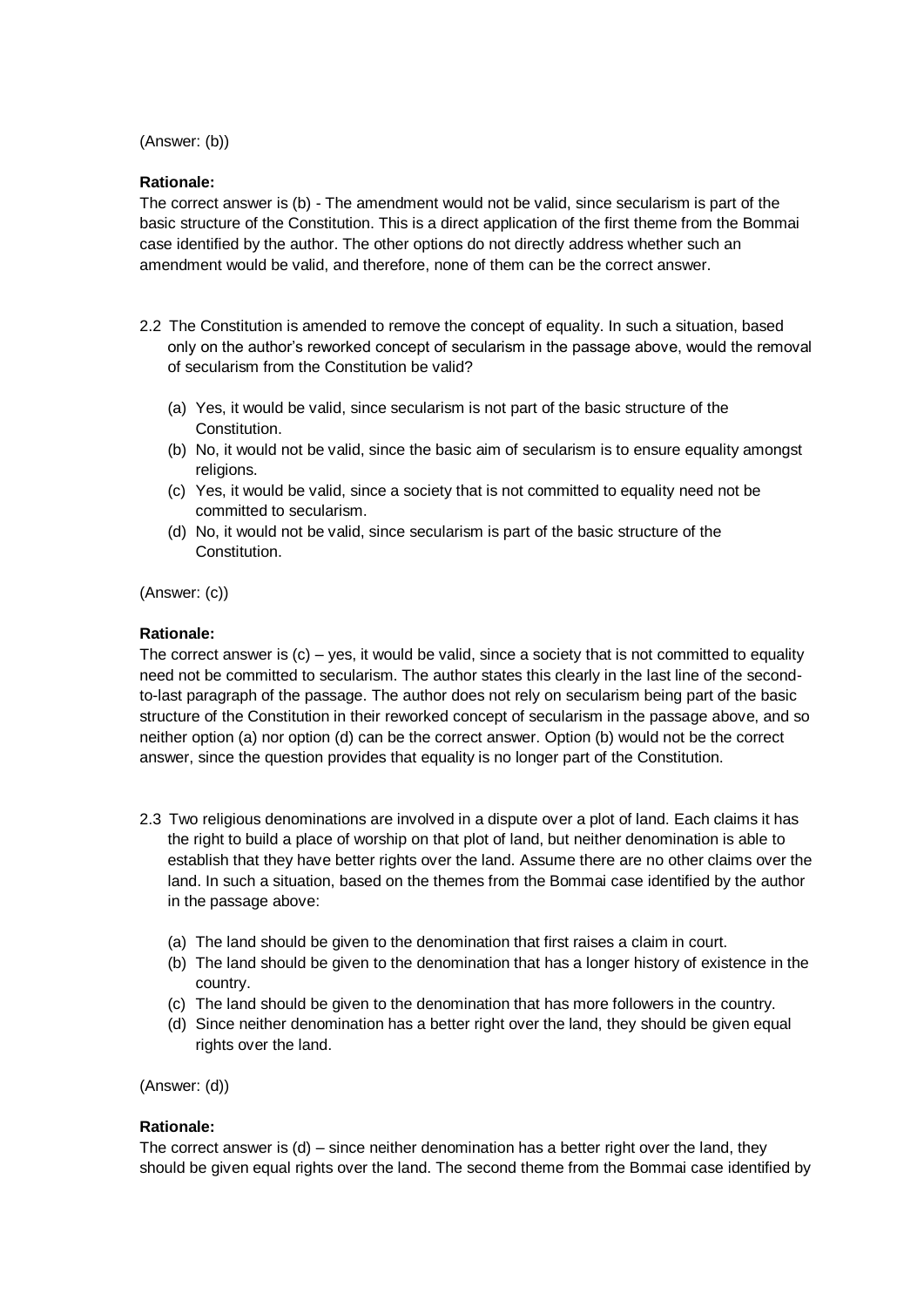the author supports this as the correct answer, since secularism ensures the equality of all religions. None of the themes from the Bommai case identified by the author support (a), (b), or (c) as the correct option.

- 2.4 Ms. Rule is a devout follower of a religion that is also followed by the vast majority of the country. She is often seen visiting places of worship of that religion, and publicly declares that she believes strongly in the beliefs of that religion. Ms. Rule is appointed the Prime Minister after the general elections. Ms. Ojini, her political opponent, is a follower of another religion, which is followed by a minority in the country. Ms. Ojini challenges Ms. Rule's appointment, on the grounds that the appointment of a religious person as Prime Minister would violate the principle of secularism. Based on the principles and information set out in the passage above:
	- (a) Ms. Ojini's challenge would not succeed, since there is a need for greater representation of women in political office.
	- (b) Ms. Ojini's challenge would not succeed, since secularism does not mean that the state stays aloof from religion, but that it grants equal treatment to all religions.
	- (c) Ms. Rule would be disqualified from being appointed as Prime Minister, since secularism is derived from the cultural principle of tolerance and ensures the equality of religions.
	- (d) Ms. Ojini's challenge would succeed, since secularism requires that only an atheist may be appointed as the Prime Minister of the country.

(Answer: (b))

## **Rationale:**

The correct answer is (b) – Ms. Ojini's challenge would not succeed, since secularism does not mean that the state stays aloof from religion, but that it grants equal treatment to all religions. This reflects the conclusion of the Supreme Court in the 2016 case, as described in the second paragraph of the passage above. Option (a) has no relation to the matters discussed in the paragraph. Option (c) is not supported by any of the information set out in the passage – there is nothing in the passage to indicate that Ms. Rule is intolerant of other religions or their followers. Option (d) would not be correct, since it contradicts the conclusion of the Supreme Court in the 2016 case about the meaning of secularism.

- 2.5 The government announces a rule making the provision of a prayer room mandatory in all government offices. The rule provides that followers of any religion may use the prayer rooms for their religious observances. Based on the principles and information set out in the passage above:
	- (a) The rule would be valid, since it allows for the equal treatment of all religions and is therefore secular.
	- (b) The rule would be invalid, since secularism requires that the government stay away from all religions.
	- (c) The rule would be invalid, since secularism is derived from the cultural principle of tolerance, and it would not be possible for followers of different religions to tolerate each other in the same prayer room.
	- (d) The rule would be valid, since secularism requires that all persons must follow a religion of their choice, and atheism should be banned.

(Answer: (a))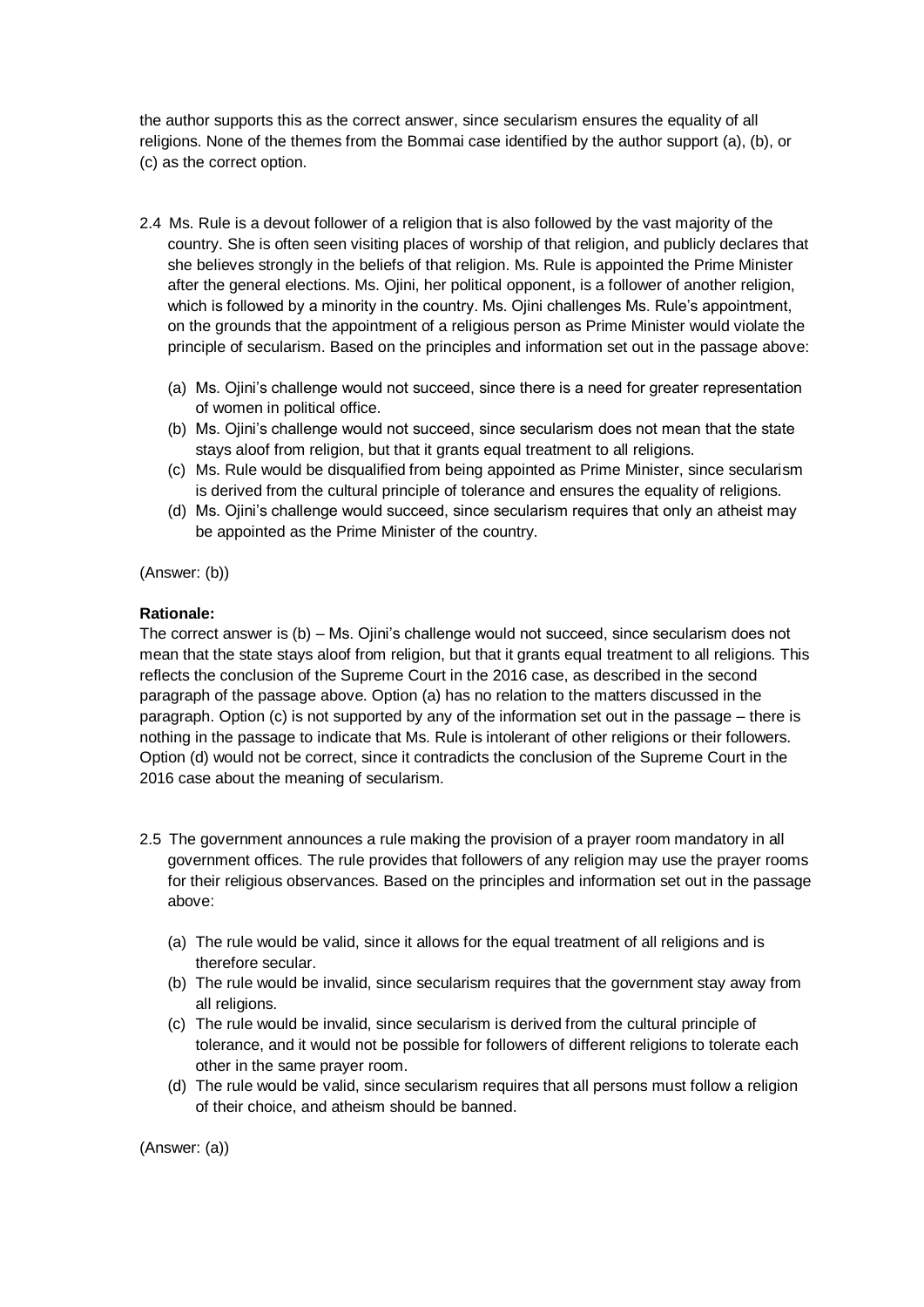## **Rationale:**

The correct answer is (a) – the rule would be valid, since it allows for the equal treatment of all religions and is therefore secular. Option (b) contradicts the descriptions of secularism set out in the passage and so cannot be correct. There is no information in the passage to support either (c) or (d) as the correct answer.

## 3.

In the case of *Beena* v. *Caruti Car Company*, the Supreme Court ruled that that Caruti Car Company ("**Caruti**"), a manufacturer of passenger automobiles, would be liable to someone who had purchased a second-hand Caruti car from someone in Guwahati, for damages produced by Caruti's incorporation into the car of a defective wheel manufactured by one of its suppliers, despite the lack of privity of contract between the purchaser and Caruti. The doctrine of privity of contract is a principle of law, which provides that a contract cannot confer rights or impose obligations upon any person who is not a party to the contract. Sometime later, the case of *Saaboo* v. *Drinkistaan Drinks Company* came before the Supreme Court. In that case, the consumer, Saaboo, a patron at the Welcome Café in Mangalore, was with a companion who ordered a soft drink for her. Saaboo drank about half a glass of the soft drink, and then the proprietor of the Café refilled her glass from the opaque bottle, at which time the remnants of a dead snail tumbled into Saaboo's glass. The sight and smell of the decomposed snail caused Saaboo gastric distress and mental shock, and she sued the manufacturer (who was also the bottler) of the soft drink, the Drinkistaan Drinks Company ("**Drinkistaan**").

Saaboo's lawyer argues that the Supreme Court was bound to follow the decision in the case of *Beena* v. *Caruti Car Company*, and should award compensation to Saaboo for the harm she suffered, even though there was no contract between her and Drinkistaan. The rule of precedent provides that a court must follow its own previous decisions in cases that are similar to the cases that resulted in such previous decisions, but not in cases that are different from the cases that resulted in such previous decisions. Drinkistaan's lawyer argues that the present case is very different from the *Caruti Car Company case*, and so, the Supreme Court should not follow its decision in that case in the present matter.

[Extracted, with edits, revisions, and with additions, from *Thinking Like a Lawyer*, Frederick Schauer, Harvard University Press, 2009.]

- 3.1 Based on the information in the passage above, which of the following, if correct, would most strengthen Drinkistaan's case?
	- (a) Since the *Caruti Car Company case* involved cars, which are inherently more dangerous and likely to cause more harm than soft drinks, ignoring the doctrine of privity was justified in that case, but cannot be justified in the present case.
	- (b) A car manufacturer has a duty of care towards its customers, and so, should manufacture all the parts of the car itself.
	- (c) Regardless of whether the transaction leading to the harm occurred in Guwahati or Mangalore, the underlying principle in both cases is the same, and so, privity should be ignored in the present case.
	- (d) The purchase of some goods by a person automatically creates a contract between such person and the manufacturer of the goods, regardless of whether they have interacted directly or not.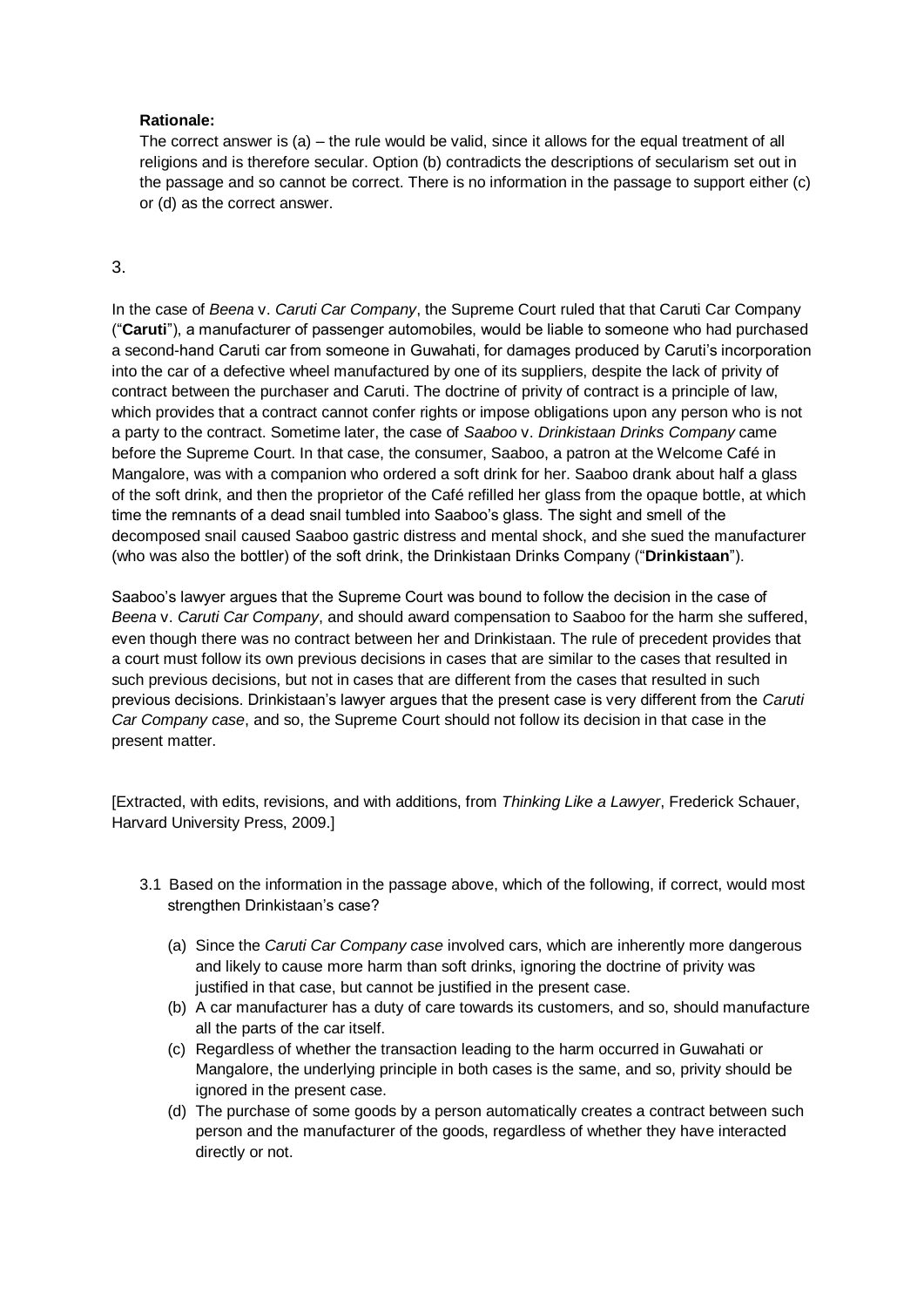(Answer: (a))

## **Rationale:**

The correct answer is (a) - since the *Caruti Car Company case* involved cars, which are inherently more dangerous and likely to cause more harm than soft drinks, ignoring the doctrine of privity was justified in that case, but cannot be justified in the present case. This is an argument that tries to show the difference between the two cases, and why the rule followed in the previous case should not be followed in the present case – which would strengthen Drinkistaan's case. The other options strengthen the case for ignoring the doctrine of privity, just like in the *Caruti Car Company case*, and so, none of them can be the correct answer.

- 3.2 Based on the information in the passage above, which of the following, if correct, would most strengthen Saaboo's case?
	- (a) The doctrine of privity is an inviolable rule of law, and cannot be ignored in any case.
	- (b) Since Guwahati is a very different place from Mangalore, the two cases are dissimilar, and therefore, the decision in the *Caruti Car Company case* cannot be followed in the *Drinkistaan Drinks Company case*.
	- (c) The rule of precedent would apply in the present case, and the Supreme Court should ignore the doctrine of privity in this case as well, since a manufacturer of a product owes a duty of care towards the eventual user of that product.
	- (d) All of the above.

(Answer: (c))

#### **Rationale:**

The correct answer is  $(c)$  – the rule of precedent would apply in the present case, and the Supreme Court should ignore the doctrine of privity in this case as well, since a manufacturer of a product owes a duty of care towards the eventual user of that product. This would result in the finding that Drinkistaan owed a duty of care toward Saaboo, the eventual user of Drinkistaan's product. Option (a) would result in the doctrine of privity being applied, and since there was no contract between Saaboo and Drinkistaan, her case would fall, and so, this cannot be the right answer. Option (b), if correct, would mean that the Supreme Court would not follow its decision in the *Caruti Car Company case* in the present matter, and would therefore not ignore the doctrine of privity, thereby weakening Saaboo's case, so this cannot be the correct answer. Since neither (a) nor (b) can be the correct answer, (d) cannot be the correct answer either.

- 3.3 Saaboo buys a car directly from the Caruti Car Company, and later replaces the brakes in the car with a set of brakes she had purchased from another manufacturer. The car is later involved in an accident, and Saaboo suffers some injuries because the brakes in the car did not work. Saaboo sues the Caruti Car Company, claiming that the rule of precedent should apply, and she should be awarded damages, just as in *Beena's case*. Which of the following would be the correct result?
	- (a) The rule of precedent would apply in this case, since, just like *Beena's case*, this case involved injuries caused by a part in a Caruti car.
	- (b) The rule of precedent would apply in this case, since, just like *Beena's case*, this case involved damages caused by a Caruti car.
	- (c) The rule of precedent would not apply in this case, since Saaboo had purchased the car directly from Caruti, and therefore, this case is different from *Beena's case*.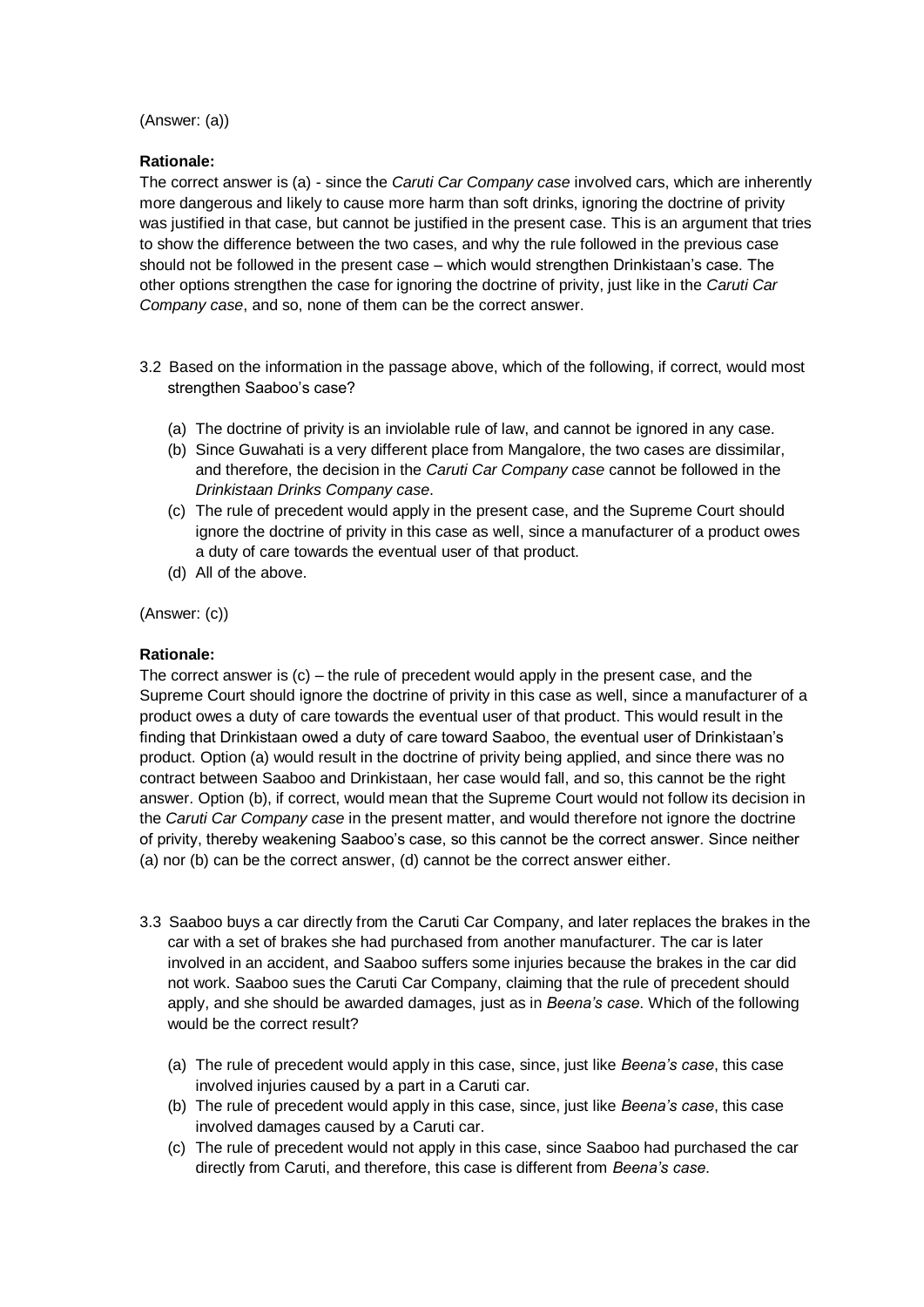(d) The rule of precedent would not apply in this case; since Saaboo had replaced the brakes herself, this case is different from *Beena's case*, and Saaboo would not be awarded damages.

(Answer: (d))

#### **Rationale:**

The correct answer is (d) – the rule of precedent would not apply in this case; since Saaboo had replaced the brakes herself, this case is different from *Beena's case*, and Saaboo would not be awarded damages. A careful reading of the passage above would show that *Beena's case* decided two things – first, that a manufacturer would have to compensate harm caused to the eventual customer for any fault in the product caused by the manufacturer, and second, that the duty of care would exist even without privity of contract, in some cases. Option (c) only addresses the second of these two things, but not the first, and so, cannot be the correct answer. Options (a) and (b) are incorrect, since they ignore the fact that Saaboo had replaced the brakes herself, which makes this case very different from *Beena's case*.

- 3.4 Assume the following are all valid principles of Indian law. Which of these would result in the decision in the *Caruti case* not being applied to the *Drinkistaan case*?
	- (a) Regardless of the extent of danger a product can cause, the manufacturer owes a reasonable duty of care to the consumer.
	- (b) Even though a manufacturer owes a duty of care to the customer, even the person who finally sells the product to the consumer owes the consumer a duty of care.
	- (c) Matters such as mental distress, though hard to diagnose, do constitute sufficient grounds for the award of damages.
	- (d) None of the above would result in the decision in the *Caruti case* not being applied to the *Drinkistaan case*.

#### (Answer: (d))

#### **Rationale:**

The correct answer is  $(d)$  – none of the above. Option (a) strengthens the case that Drinkistaan should pay damages to Saaboo, just like in the *Caruti case*. While option (b) may result in the proprietor of the Welcome Café also having to pay damages to Saaboo, it does not take away from Drinkistaan's responsibility, and so, does not affect whether the *Caruti case* decision would be applied to the *Drinkistaan case*; therefore, this cannot be the correct answer. Similarly, option (c) would result in damages being awarded for the mental shock caused to Saaboo, but does not affect whether the decision in the *Caruti case* should be applied to the *Drinkistaan case*, and so, cannot be the correct answer.

- 3.5 Based on the description of the rule of precedent set out in the passage above, which of the following is likely to be a result of the application of the rule?
	- (a) Courts would award higher damages to people.
	- (b) Courts would treat people who are in similar situations, in a similar fashion.
	- (c) Courts would award lesser damages to people.
	- (d) Courts would discourage people from buying cars or visiting cafes.

(Answer: (b))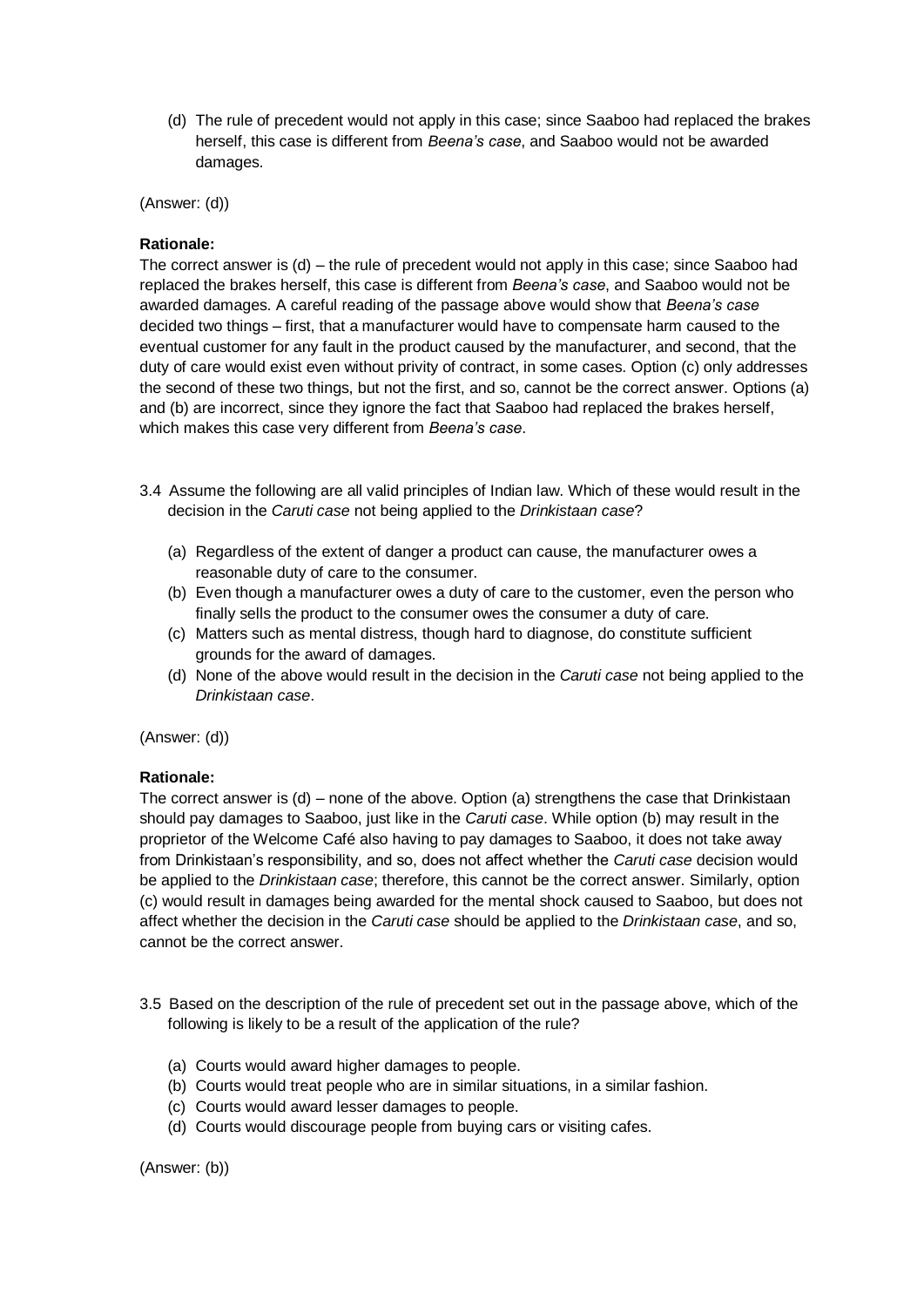#### **Rationale:**

The correct answer is (b) – courts would treat people who are in similar situations, in a similar fashion. Since, as the statement of the rule of precedent in the passage provides, courts would have to follow their previous decisions in similar future cases, people in similar situations would be treated in a similar manner by the courts. None of the other options logically follows from an application of the rule of precedent as set out in the passage, and so, none of the other options can be the correct answer.

## 4.

The proposal to further simplify the regulatory regime for startups is most welcome. In particular, the promise to create a tax compliance regime that would permit a start-up to not spend more than an hour a month on tax matters sounds most appealing. India has a considerably large startup ecosystem and ensuring that the regulatory regime is conducive to innovation and setting up new businesses is essential for economic growth. The government has already put in place selfcertification and other measures to ease compliance. The effort to reduce the time taken to comply with regulatory requirements without diluting the protections that the regulations provide is critical for sustainable economic growth.

A simpler regime must not become synonymous with a lax regime, nor with dilution of labour protection, security and safety, and environmental norms. It must ensure that businesses have access to space to operate — this requires reasonable rents and stability of tenancy. This will mean creating functional markets in land and rental spaces. Access to stable power supply calls for ending the ills of the power sector. Easier starting up calls for systemic reform, for everyone.

[Source (edited): "Welcome move to ease starting-up pains", Editorial, *The Economic Times*, https://economictimes.indiatimes.com/blogs/et-editorials/welcome-move-to-ease-starting-up-pains/.]

- 4.1 The Government proposes a new law that would require startups to prepare daily reports on various aspects of their business for submission to the tax authorities. Based on the author's argument about what is necessary for sustainable economic growth in the passage above, would the author be in support of such a law?
	- (a) No, since the new law would affect environmental norms as more paper would be used.
	- (b) Yes, since the new law strengthens labour protection.
	- (c) Yes, since the new law does not dilute the protections that existing regulations provide.
	- (d) No, since the new law would increase the time spent on regulatory compliance.

(Answer: (d))

#### **Rationale:**

The correct answer is (d) - no, since the new law would increase the time spent on regulatory compliance. Preparing daily reports on various aspects of business and submitting them to the tax authorities would certainly increase the time spent on compliance and would therefore be contrary to the author's suggestions. There is nothing in the passage to support (a) – the reports could, for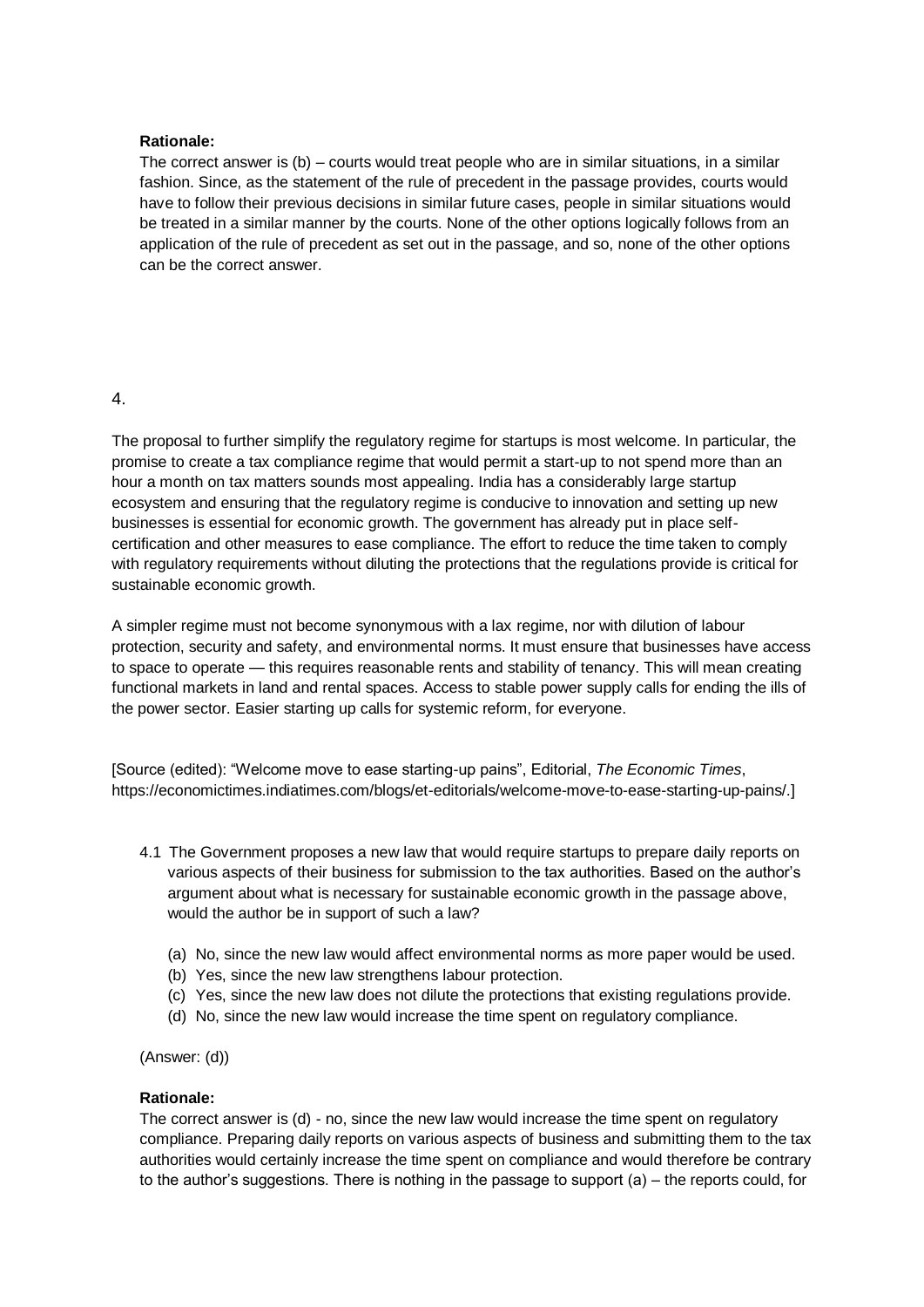all we know, be electronic, and thus consume no additional paper; therefore, (a) cannot be the correct answer. There is no information in the passage to support either (b) or (c), and so, neither of these can be the correct answer.

- 4.2 A new law is passed that permits startups to operate their offices twenty-four hours a day, and removes an existing obligation on them to provide transport for their female employees between 9 p.m. and 6 a.m. Would such a law be valid in light of the author's statements in the passage above?
	- (a) No, it would not be valid, since it would lead to a more lax regime about office operating hours.
	- (b) No, it would not be valid, since it is unfair towards businesses other than startups.
	- (c) No, it would not be valid, since it compromises on the safety and security of startups' female employees.
	- (d) All of the above.

(Answer: (c))

#### **Rationale:**

The correct answer is  $(c)$  – no, it would not be valid, since it compromises on the safety and security of startups' female employees. The author argues that regulatory reforms must not lead to a dilution of the protections they offer, nor should they dilute safety and security. Removing the obligation to provide transport for female employees at night would affect their safety and security, and so, such a law would not be valid in light of the author's statements in the passage above. There is no information in the passage to support (a), and so, this cannot be the correct answer. The author does not argue that startups should not be provided favourable treatment over other businesses, and so, (b) cannot be the correct answer. Therefore, (d) cannot be the correct answer either.

- 4.3 The Government introduces a new law that prohibits landlords from increasing the rent they charge for startups' offices more than 10% in a year. Based on the information and arguments in the passage above, is the author likely to support such a law?
	- (a) Yes, since this will reduce the time taken for regulatory compliance by startups.
	- (b) Yes, since this provides startups stability and will ensure the reasonableness of rents in the long term.
	- (c) No, since this increases startups' regulatory obligations.
	- (d) No, since this relates to an issue that startups do not currently face.

## (Answer: (b))

#### **Rationale:**

The correct answer is  $(b)$  – yes, since this provides startups stability and will ensure the reasonableness of rents in the long term. The author argues that businesses need space to operate, as well as reasonable rents and stability of tenancy, and this law would help achieve those aims. There is no information in the passage to suggest that such a law would affect startups' regulatory compliance obligations in any manner, and so, neither (a) nor (c) can be the correct answer. There is nothing in the passage to support option (d), and so, this cannot be the correct answer.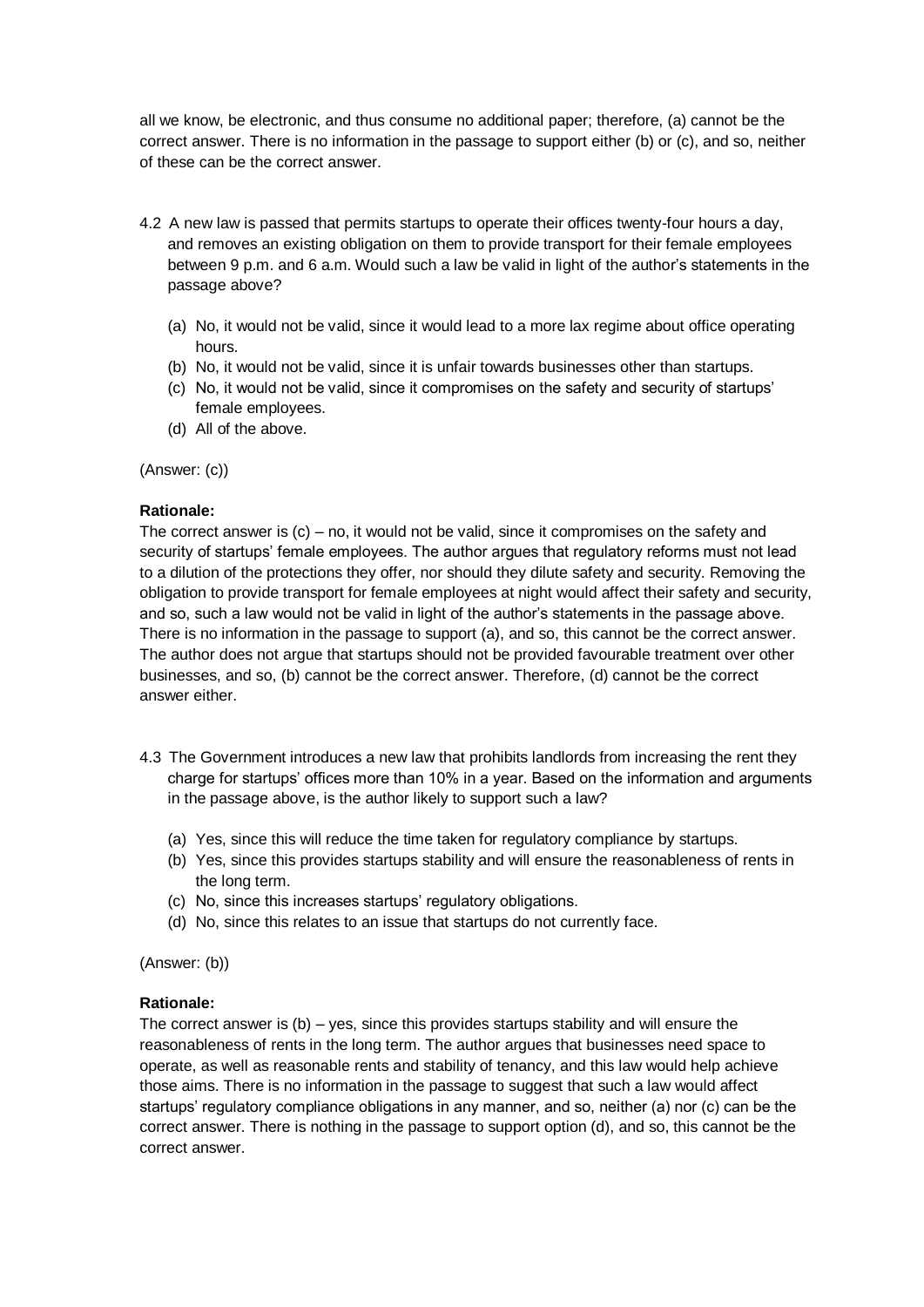- 4.4 Kabir starts a new company that provides offices on rent to other businesses, and argues that the new law described in the previous question is invalid, since it prevents him from growing his business. Based on the information and arguments in the passage above, would Kabir's challenge succeed?
	- (a) Yes, since the 10% limit on rent increases means that Kabir's businesses can only grow 10% each year.
	- (b) No, since the law does not increase the regulatory burden on Kabir's business, and he can grow his business through means other than increasing rents more than 10% every year.
	- (c) Yes, since Kabir will be required to submit reports to the authorities proving that his business has not increased rents more than 10% in any year.
	- (d) No, since a rental business cannot be considered a startup.

(Answer: (b))

#### **Rationale:**

The correct answer is (b) – no, since the law does not increase the regulatory burden on Kabir's business, and he can grow his business through means other than increasing rents more than 10% every year. As this option suggests, Kabir could grow his business through means other than increasing rent, such as by providing more spaces for rent; furthermore, there is no information provided to us that suggest Kabir's regulatory burden would increase, and so, (b) is the correct answer. For the same reasons, neither (a) nor (c) can be the correct answer. There is nothing in the passage to support (d), and so, this cannot be the right answer.

4.5 Which of the following is the author of the passage above most likely to agree with?

- (a) The Government should focus all its policies on making matters easier for startups, without regard to any other considerations.
- (b) The Government should try to achieve a balance between economic growth and protection of weaker and underprivileged sections of society, as well as of shared resources.
- (c) Systemic reforms are unimportant, and the Government should focus solely on easing startups' regulatory compliance burden.
- (d) The most important problem that startups face is lack of access to space to operate their businesses, and so, the Government should focus all its policies on solving this problem.

(Answer: (b))

## **Rationale:**

The correct answer is (b) – the Government should try to achieve a balance between economic growth and protection of weaker and underprivileged sections of society, as well as of shared resources. This is apparent from the author's argument that reduced regulatory requirements should not result in dilution of labour protection, security and safety, and environmental norms. Since this argument is contrary to option (a), (a) cannot be the correct answer. The author argues that "Easier starting up calls for systemic reform, for everyone", and so, (c) cannot be the correct answer. There is no information to support the claim in option (d) that lack of access to space to operate their businesses is the biggest problem that startups face, and so, (d) cannot be the correct answer.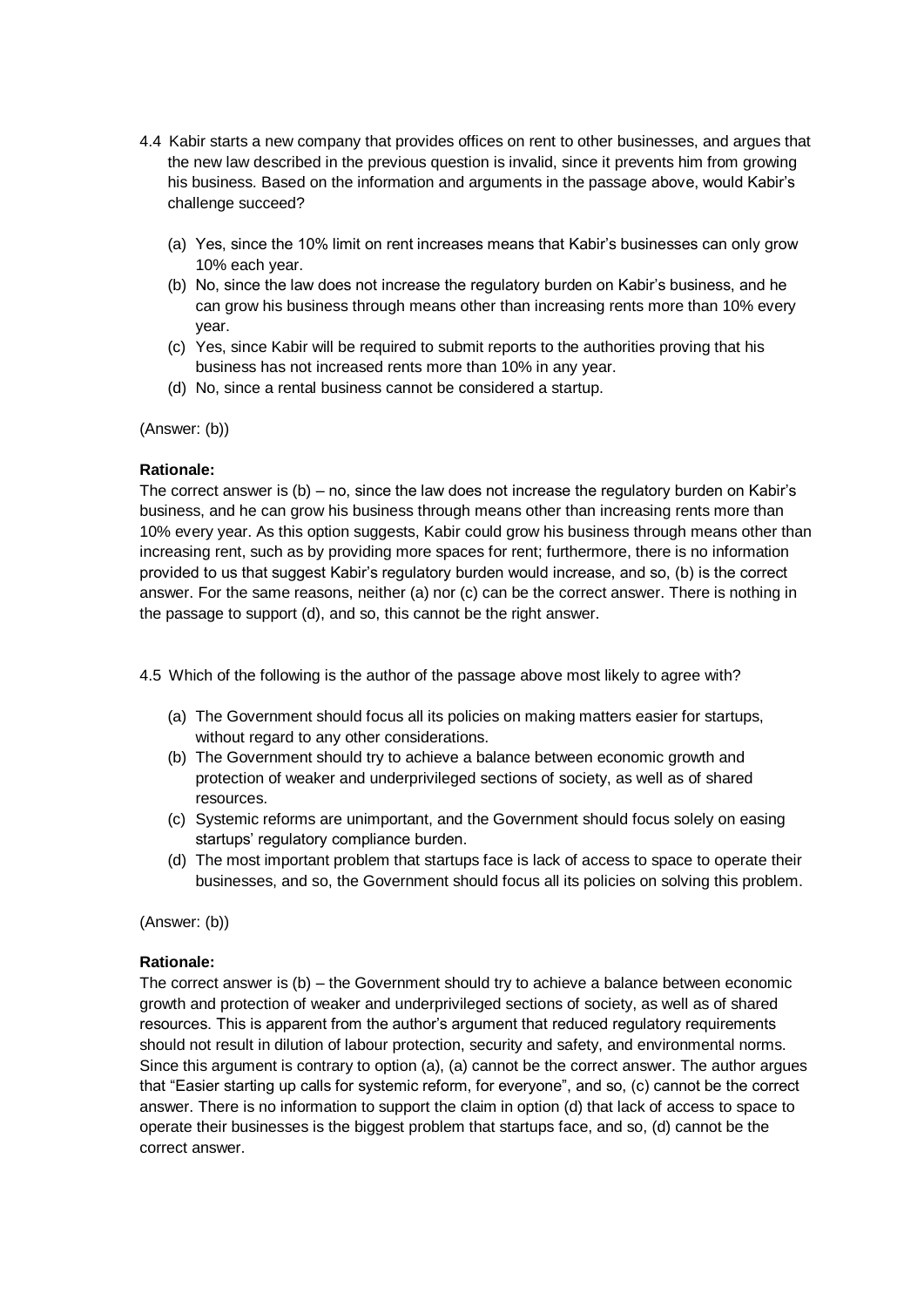#### 5.

One day, Behram Khurshed Pesikaka, a middle-aged government servant, left home after dinner for a drive to escape the oppressive summer heat. As he returned to his home at 9:30 p.m., some people emerged from behind a stationary vehicle and suddenly stepped out on the path of his jeep. Although he braked, he was unable to avoid them, and his jeep knocked down three of them. A police constable on the scene reported that Pesikaka's breath smelled of alcohol. Pesikaka was accordingly charged under the Indian Penal Code for rash and negligent driving, as well as under the Maharashtra Prohibition Act, a state law. Section 279 of the Indian Penal Code defines the offence of rash and negligent driving as: "Whoever drives any vehicle, or rides, on any public way in a manner so rash or negligent as to endanger human life, or to be likely to cause hurt or injury to any other person, shall be punished with imprisonment". The Maharashtra Prohibition Act prohibits "the import, export, transport, manufacture, sale, purchase, possession, use, or consumption of any intoxicant, except in accordance with the terms and conditions of a license granted under the Act."

During the trial the neighbourhood watchman, an independent witness, testified that Pesikaka was driving at an ordinary speed and exercising adequate care. Furthermore, the medical evidence confirmed that even though Pesikaka had smelled of alcohol, his pupils reacted to light, his speech was coherent, he was well behaved, and he could walk in a straight line. The police doctor testified that Pesikaka had not been acting under the influence of alcohol. Pesikaka attributed the smell of alcohol to BG Phos, a health tonic with 17% alcohol content. He also argued that while he did not have the necessary license, the Maharashtra Prohibition Act did not extend to the consumption of BG Phos, because of Article 19 of the Constitution. Article 19 provides that the powers of the state legislature do not extend to the legitimate use of medicinal preparations and non-alcoholic beverages. The Constitution prevails over all other laws in the country.

[Extracted, with edits and revisions, from *A People's Constitution*, by Rohit De, Princeton University Press, 2018.]

- 5.1 Based on the information in the passage above, can Pesikaka be convicted of rash and negligent driving under the Indian Penal Code?
	- (a) No, since it would be more appropriate to convict him under the Maharashtra Prohibition Act.
	- (b) No, since he was not driving in a rash or negligent manner.
	- (c) Yes, since he had knocked down three people with his jeep.
	- (d) No, since the people had suddenly stepped out on the path of his jeep, and the fault was theirs, not Pesikaka's.

(Answer: (b))

#### **Rationale:**

The correct answer is (b) - no, since he was not driving in a rash or negligent manner. This is borne out from the testimony of the neighbourhood watchman, who stated that Pesikaka was driving "at an ordinary speed and exercising adequate care". Option (a) is irrelevant to the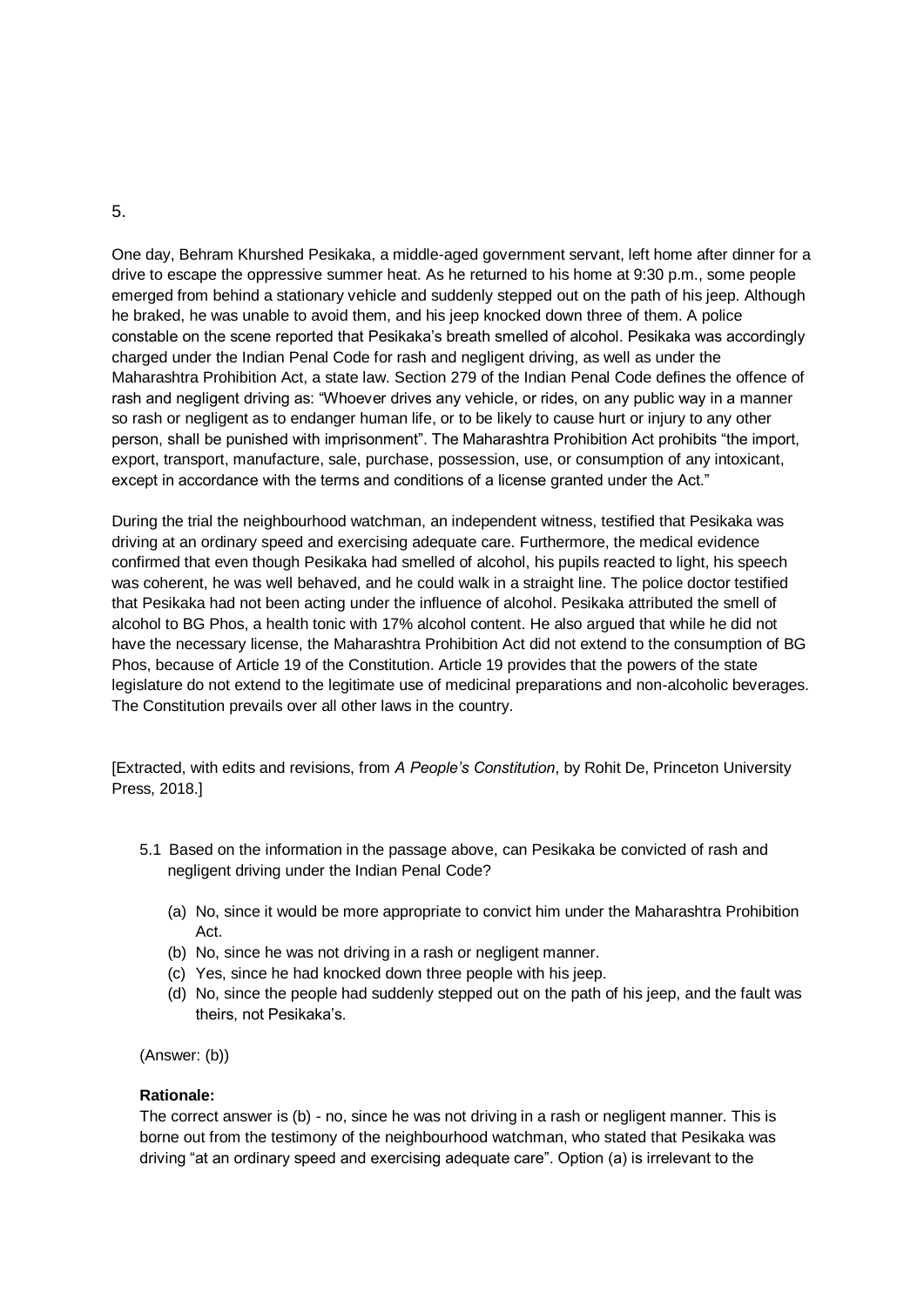question, and so cannot be the correct answer. Options (c) and (d) cannot be the right answer, since they do not fulfil the criteria of the definition of rash and negligent driving provided to us.

- 5.2 Suppose Pesikaka had consumed an alcoholic beverage before driving his jeep, and that he was found to have been under the influence of alcohol at the time of the incident described in the passage. If all other facts set out in the passage continue to be true, could Pesikaka be convicted of rash and negligent driving under the Indian Penal Code?
	- (a) No, since the consumption of alcohol while driving a vehicle is not prohibited under S. 279 of the Indian Penal Code.
	- (b) Yes, since drunken driving is an offence under the Indian Penal Code.
	- (c) No, since he was driving with adequate care at the time of the incident.
	- (d) Yes, since a person driving while under the influence of alcohol is likely to cause harm or injury to other people.

(Answer: (d))

## **Rationale:**

The correct answer is  $(d)$  – yes, since a person driving while under the influence of alcohol is likely to cause harm or injury to other people. A complete reading of S. 279 as set out in the passage makes it clear that the offence under that Section arises when someone "…drives any vehicle, or rides, on any public way in a manner… likely to cause hurt or injury to any other person". Driving under the influence of alcohol is clearly likely to cause hurt or injury to others on the road, and so, would be an offence under S. 279. The responses in options (a) and (b) may be right, but they cannot be the right answer, since they are not supported by anything provided to us in the passage. Option (c) only addresses one part of S. 279, without addressing the part about driving in a manner that is likely to cause injury to others, and so, cannot be the correct answer.

- 5.3 Based on the information in the passage above, can Pesikaka be convicted under the Maharashtra Prohibition Act?
	- (a) No, since the Maharashtra Prohibition Act cannot extend to the use of medicinal preparations, and BG Phos is a health tonic.
	- (b) No, since the requirement to obtain a license to consume alcohol is onerous and unconstitutional.
	- (c) Yes, since he had consumed an alcoholic preparation without the necessary license.
	- (d) Yes, since BG Phos has a very high alcohol content.

(Answer: (a))

#### **Rationale:**

The correct answer is (a) – no, since the Maharashtra Prohibition Act cannot extend to the use of medicinal preparations, and BG Phos is a health tonic. We are provided this information towards the end of the passage – because the Constitution prevails over all other laws in the country, and because it provides that the powers of the state legislature do not extend to the legitimate consumption of medicinal preparations, the requirement of a license under the Maharashtra Prohibition Act cannot extend to Pesikaka's consumption of BG Phos. There is nothing in the passage to support option (b), and so, this cannot be the right answer. While (c) may be true, it does not take into account the other information provided to us about the Constitution, and so, cannot be the correct answer. (d) is irrelevant to the question, and so, cannot be the right answer.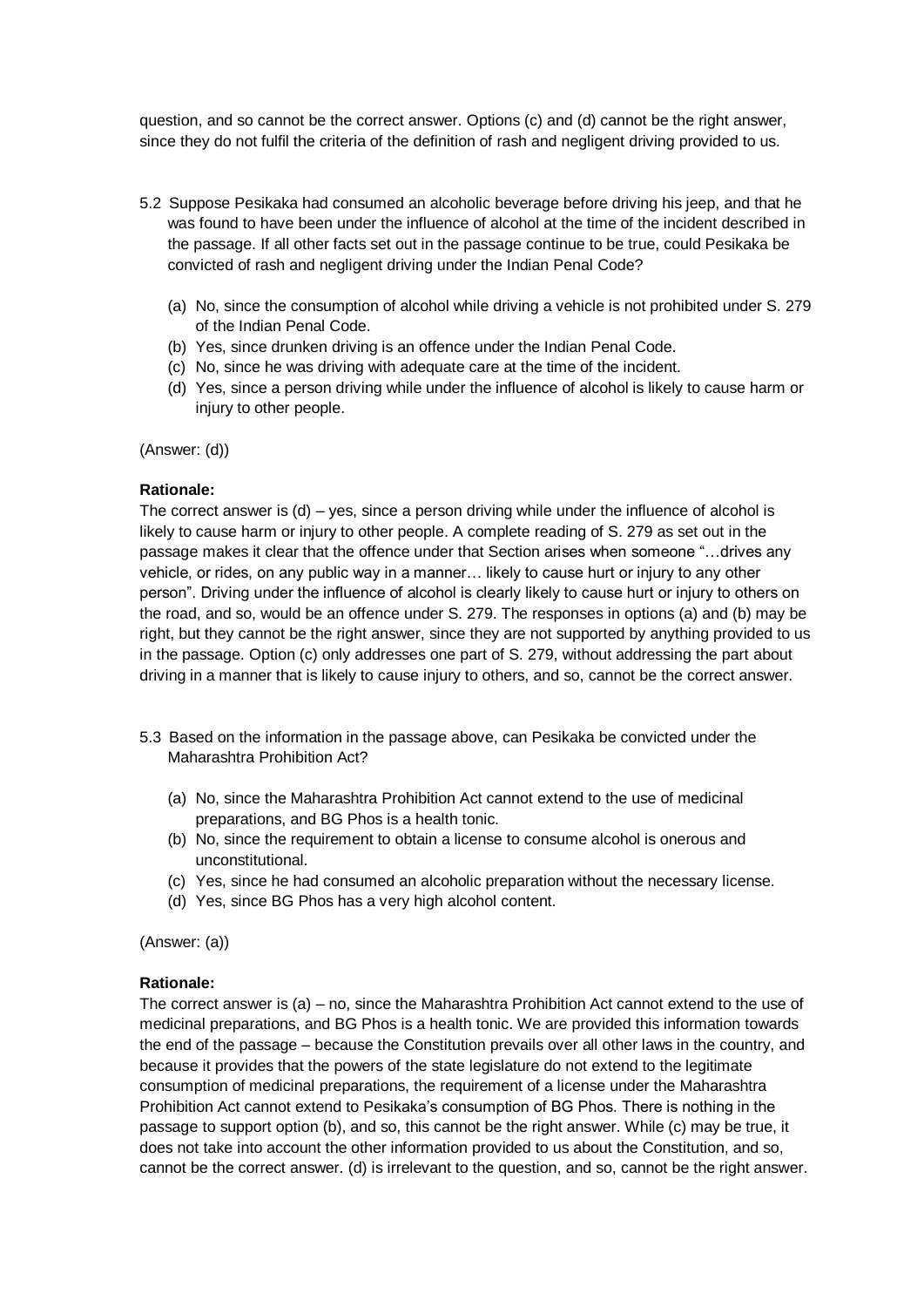- 5.4 If Article 19 of the Constitution is amended to allow state legislatures to pass laws relating to the consumption of medicinal preparations, can Pesikaka be convicted under the Maharashtra Prohibition Act?
	- (a) No, since, as a middle-aged person, he needed to consume health tonics with an alcohol content.
	- (b) Yes, since BG Phos could be considered an intoxicant, and he did not have the necessary license.
	- (c) Yes, but only if Pesikaka had not applied for a license under the Maharashtra Prohibition Act.
	- (d) No, since the Constitution cannot be amended in the manner described in the question.

(Answer: (b))

## **Rationale:**

The correct answer is (b) – yes, since BG Phos could be considered an intoxicant, and he did not have the necessary license. Since the tonic contained alcohol (17%), and since Pesikaka did not have the necessary license, he could be convicted under the Maharashtra Prohibition Act, in the circumstances described in the question. There is no information in the passage to support any of the other options, and so, none of them can be the correct answer.

- 5.5 Which of the following, if true, would strengthen the case for Pesikaka's conviction under S. 279 of the Indian Penal Code?
	- (a) The Maharashtra Prohibition Act has been held to be constitutionally valid, even though it regulates the use of medicinal preparations.
	- (b) Many people walk around at night in the area where Pesikaka lived.
	- (c) BG Phos is a weak tonic, and is not proven to have any major health benefits.
	- (d) Pesikaka was aware that the brakes on his jeep were faulty, but had not bothered repairing them.

(Answer: (d))

#### **Rationale:**

The correct answer is (d) – Pesikaka was aware that the brakes on his jeep were faulty, but had not bothered repairing them. Knowingly driving a vehicle on the streets even though its brakes are faulty can be considered rash and negligent, since such an act is likely to cause harm or injury to other people. Options (a) and (c) are irrelevant to the question of conviction under S. 279 of the Indian Penal Code, and so, cannot be the correct answer. Even if option (b) is true, the neighbourhood watchman's testimony tells us that Pesikaka was driving with adequate care, and so, this would not strengthen the case for Pesikaka's conviction and consequently, cannot be the correct answer.

6.

Seema is an international wrestler and a member of the Mahabali Akhada in Thane, Maharashtra. The Mahabali Akhada has strict rules against doping and also on possession of Prohibited Substances. It had circulated to each of its members, a list of Prohibited Substances, including the substance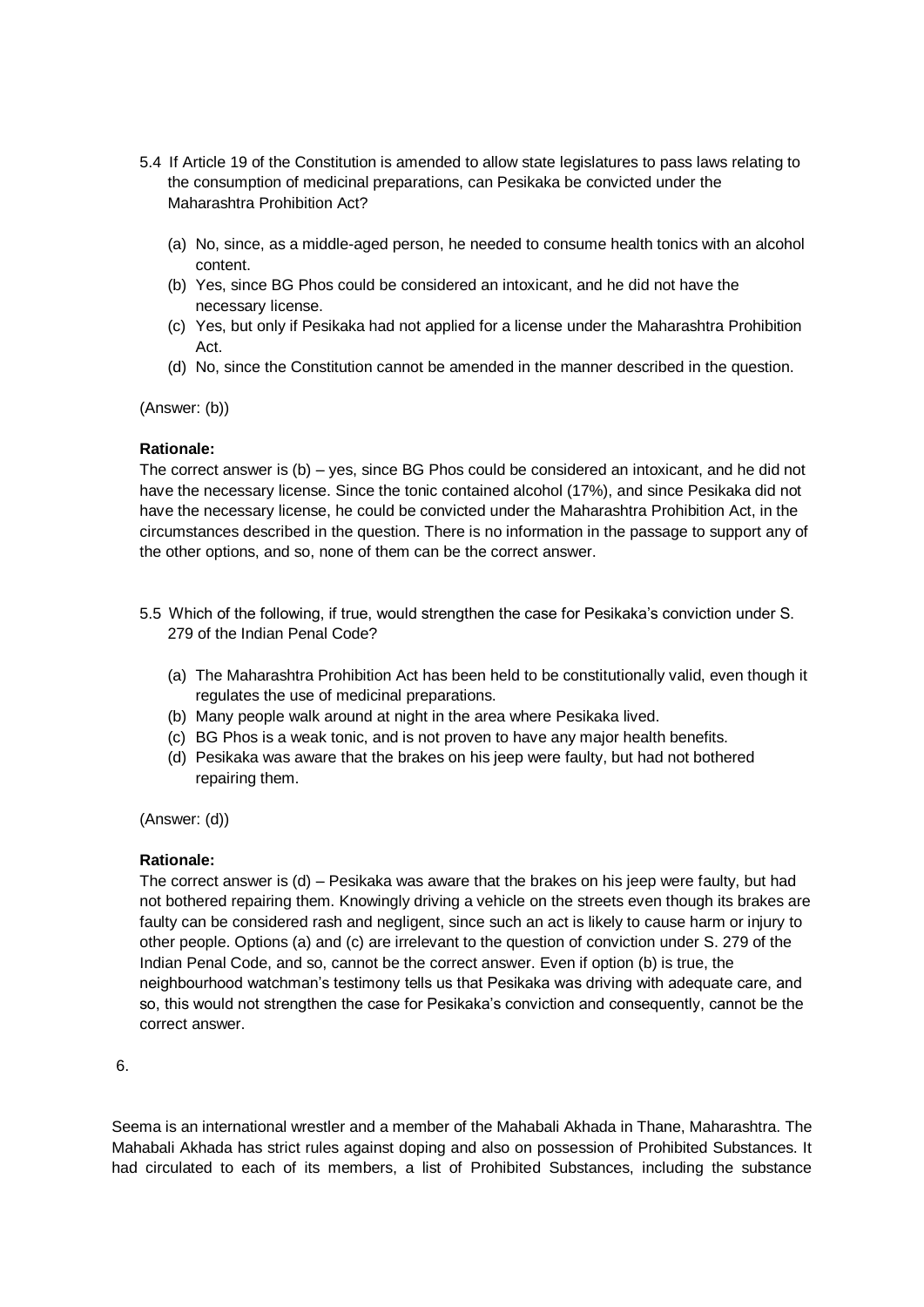Dexamethasone. On Tuesday, Seema caught a severe cold and her doctor prescribed her a cough syrup, Cofdex. Acting on her doctor's advice, Seema requested her driver to get Cofdex from the local pharmacy. Naina, who happens to be a rival of Seema and also a member of the Mahabali Akhada, saw Seema's driver purchasing Cofdex from the pharmacy. Naina knew that Cofdex contains Dexamethasone and, on the same day, made an anonymous complaint to the Mahabali Akhada that Seema is in constructive possession of a Prohibited Substance. The next day, Seema took one dose of Cofdex and then checked the ingredients of the medicine. She found out that it contains Dexamethasone. She immediately reported to the Anti-Doping Wing of Mahabali Akhada that she came in possession of the cough syrup and intends to surrender it since it contains Dexamethasone. On Thursday, the Anti-Doping Wing of the Mahabali Akhada requested Seema for her urine samples, which tested positive for the presence of Dexamethasone.

The Mahabali Akahada's Anti-Doping Code on 'Possession of Prohibited Substances' states the following: "The actual, physical or constructive possession of a Prohibited Substance amounts to a violation of this Anti-Doping Code; provided, however, constructive possession shall only be found if the person knew about the presence of the Prohibited Substance and exercised control to acquire possession of it. Provided, however, there shall be no violation of this Anti-Doping Code on Possession of Prohibited Substances, if, prior to receiving notification of any kind that the person has committed an anti-doping rule violation, the person has taken concrete action demonstrating that the person never intended to have possession of the Prohibited Substance and has renounced its possession by explicitly declaring it to the Anti-Doping Wing of Mahabali Akhada. Notwithstanding anything to the contrary in this definition, the purchase (including by any electronic or other means) of a Prohibited Substance constitutes possession by the Person who makes the purchase."

6.1 At the time of making her complaint, did Naina have sufficient basis to say that Seema had constructive possession of a Prohibited Substance? Choose the option with the correct answer as well as the most appropriate explanation for it.

- (a) Yes; Seema's samples tested positive for Dexamethasone.
- (b) No; Seema did not know that Cofdex contained the Prohibited Substance at the time of Naina's complaint.
- (c) Yes; Seema's driver was procuring it for Seema.
- (d) Yes; Seema exercised control over her driver and thereby acquired constructive possession.

(Answer: (b))

#### **Rationale:**

The correct answer is (b) - no; Seema did not know that Cofdex contained the Prohibited Substance at the time of Naina's complaint. The Anti-Doping Code specifies two elements for constructive possession: (i) knowledge of the Person about the presence of the Prohibited Substance; and (ii) exercise of control to acquire possession of it. As is evident from the facts, it was only on Wednesday that Seema checked the ingredients of Cofdex and found that it contained Dexamethasone, the Prohibited Substance. Therefore, the first of the two elements of constructive possession had not been met as of Tuesday when Naina made the complaint, so it cannot be said that Naina had sufficient basis when she made the complaint.

6.2 Did Seema violate the Mahabali Akhada's Anti-Doping Code on Possession of Prohibited Substances? Choose the option with the correct answer as well as the most appropriate explanation for it.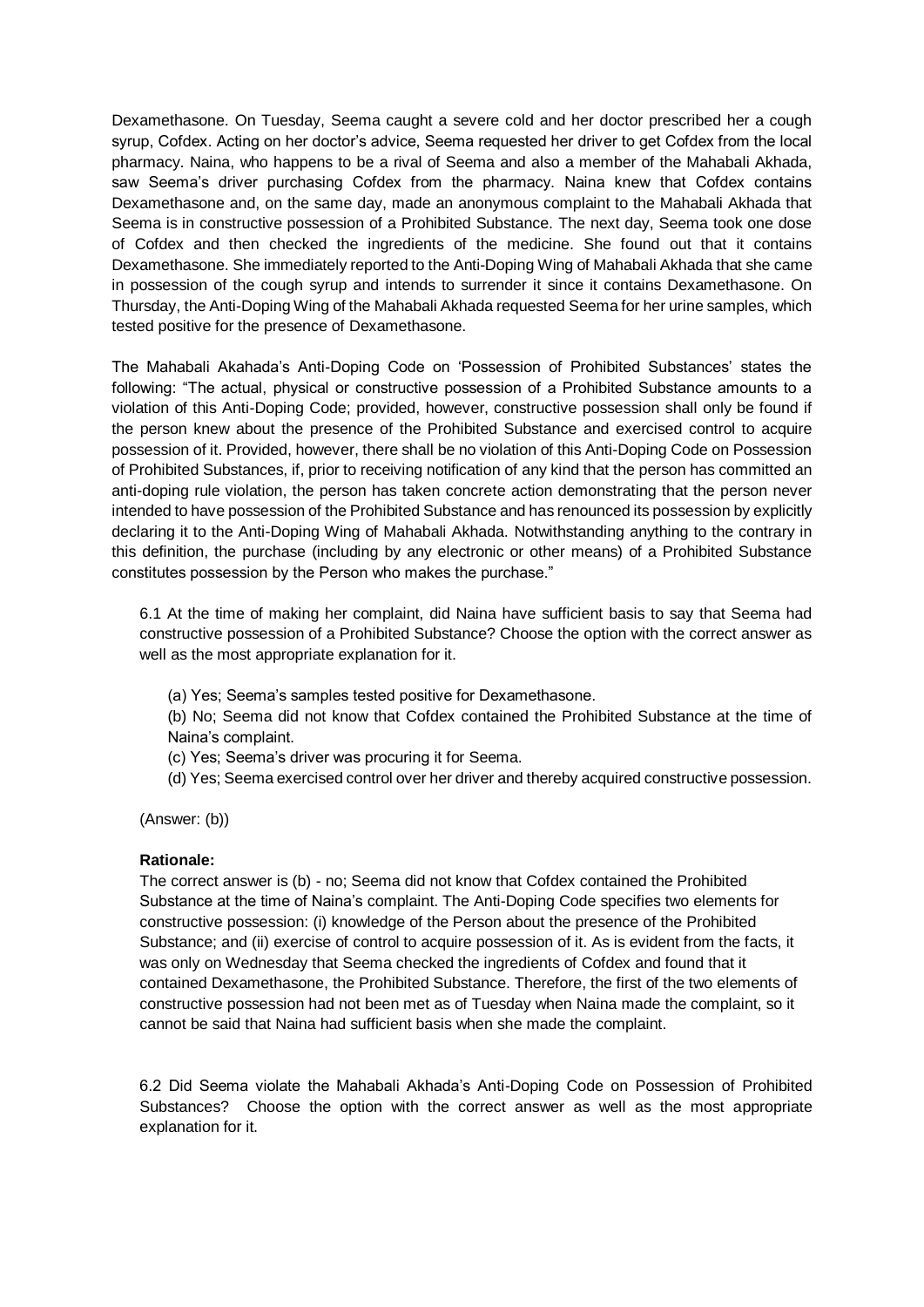(a) No; prior to being notified of an anti-doping rule violation, Seema took action to demonstrate that she never intended to have possession of the Prohibited Substance and renounced its possession.

(b) Yes; Seema's samples tested positive for the Prohibited Substance.

(c) No; because the Code states that purchase of a Prohibited Substance constitutes possession by the person and Seema did not make the purchase herself.

(d) Yes; she gained constructive possession of Dexamethasone and consumed it.

(Answer (a))

#### **Rationale:**

The correct answer is (a) - no; prior to being notified of an anti-doping rule violation, Seema took action to demonstrate that she never intended to have possession of the Prohibited Substance and renounced its possession. The Anti-Doping Code clearly states that there shall be no antidoping rule violation based solely on possession if, prior to receiving notification of any kind that the person has committed an anti-doping rule violation, the person has taken concrete action demonstrating that the person never intended to have possession and has renounced possession by explicitly declaring it to the Anti-Doping Wing of Mahabali Akhada. As soon as she learnt that Cofdex contains Dexamethasone, Seema took steps to demonstrate that she never intended to have possession by notifying the Anti-Doping Wing of Mahabali Akhada and renouncing possession. Therefore, she did not violate the Anti-Doping Code on Possession of Prohibited Substances.

6.3 A precedent is either binding on or persuasive when deciding subsequent cases with similar issues or facts. Which of the following would not be a valid precedent for deciding on Naina's complaint against Seema?

(a) A case involving an athlete in whose car, a protein supplement containing a banned steroid was found.

(b) A case involving an athlete who added a sauce containing a banned growth hormone to a bowl of pasta to be consumed by a rival athlete.

(c) A case involving a weightlifter whose spouse operated a pharmacy that stocked medicines with prohibited substances and traces of which were found in the weightlifter's samples. (d) A case involving a badminton player who was caught with energy bars that contained a prohibited performance-enhancing drug.

(Answer (b))

## **Rationale:**

The correct answer is  $(b)$  – a case involving an athlete who added a sauce containing a banned growth hormone to a bowl of pasta to be consumed by a rival athlete. Barring option (b), all the other options involve actual, physical or constructive 'possession' of a banned substance by an athlete. However, option (b) involves a case where one athlete chooses to contaminate a rival athlete's food with a banned substance, presumably to frame the rival athlete. This is not similar to the facts or the allegation in Naina's complaint.

6.4 Azim is a member of Mahabali Akhada, and one day, his son purchases an anti-inflammatory medicine from an e-commerce site using his father's credit card and account but without his father's knowledge. Has Azim violated the Mahabali Akhada's Anti-Doping Code on Possession of Prohibited Substances?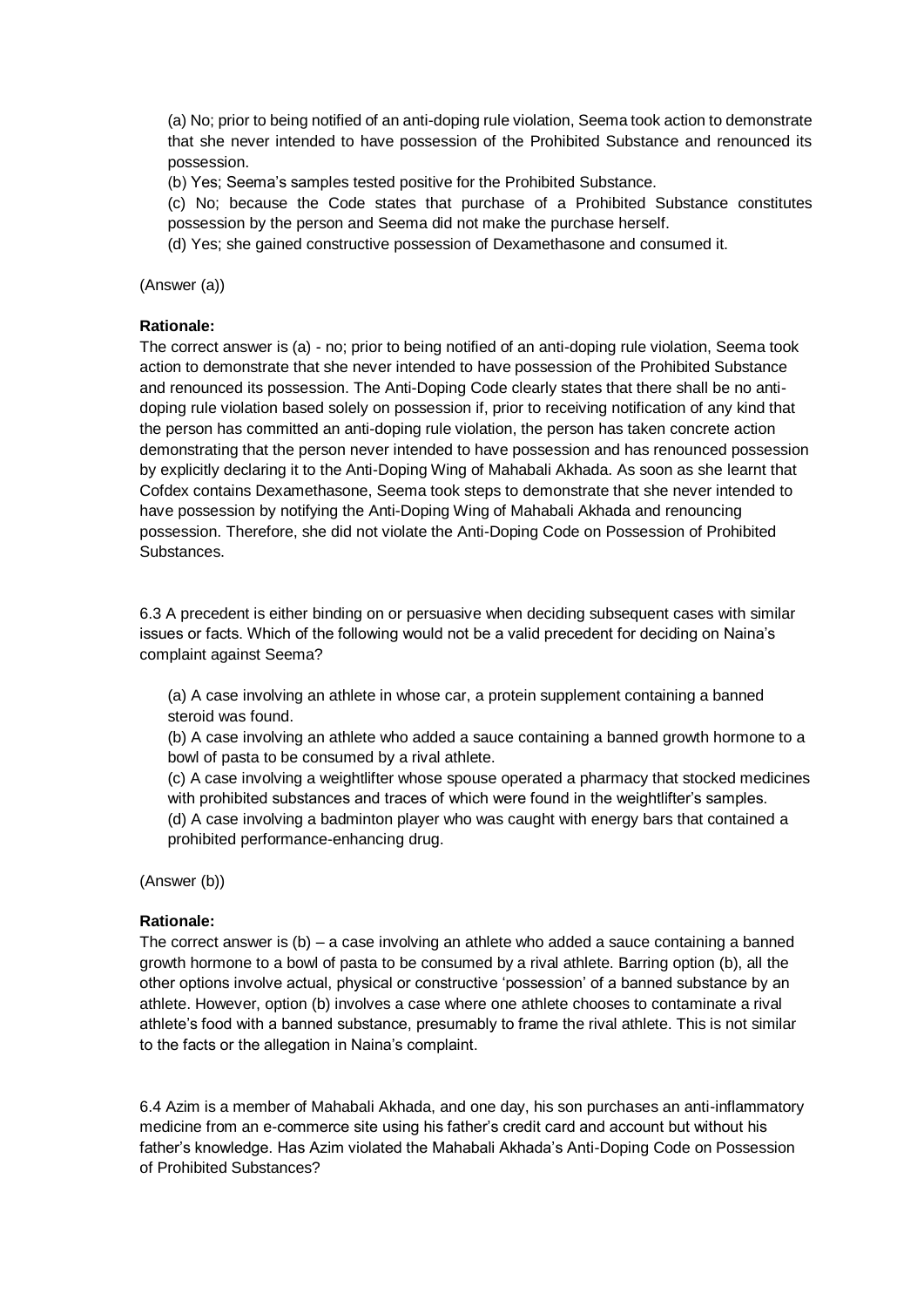(a) Yes; the purchase was made by Azim's son, and Azim's personal credit card and account were used.

- (b) Yes; possession by one's own son will amount to constructive possession.
- (c) No; Azim did not make the purchase and did not instruct his son to do so either.
- (d) (a) and (b) above, but not (c).

(Answer: (c))

#### **Rationale:**

The correct answer is (c) - no; Azim did not make the purchase and did not instruct his son to do so either. The facts don't suggest that Azim exercised control to make the purchase and he clearly did not make the purchase himself. Therefore, there is no violation of the Mahabali Akhada's Anti-Doping Code on Possession of Prohibited Substances by Azim.

6.5 The Mahabali Akhada's Anti-Doping Code on 'Presence of Prohibited Substances in an Athlete's Sample' contains a rule that states the following: "It is the Athletes' personal duty to ensure that no Prohibited Substance enters their bodies. Athletes are responsible for any Prohibited Substance or its metabolites found to be present in their Samples." Has Seema violated this rule? Choose the option with the correct answer as well as the most appropriate explanation for it.

(a) No; Seema was only following her doctor's advice.

(b) No; Seema followed her personal duty to ensure that the Prohibited Substance does not enter her body by renouncing its possession as soon as she learnt that the Cofdex contains a Prohibited Substance.

(c) Yes; Seema violated the rule by providing her samples before the Prohibited Substance had left her system.

(d) Yes; Seema failed to prevent the banned substance from entering her body.

(Answer: (d))

#### **Rationale:**

The correct answer is (d) - yes; Seema failed to prevent the banned substance from entering her body. The rule clearly states that it is the personal duty and responsibility of the athletes to ensure that no Prohibited Substance enters their body. On this count, Seema clearly failed since she did not prevent the Prohibited Substance, Dexamethasone from entering her body.

## 7.

## **Principles :**

An "insider" in relation to any company is any person who is an employee, director, or holder of more than 10% or more of that company's shares, or who is in possession of, or has access to, unpublished information that may affect the price of that company's shares on the market (such information is called "unpublished price sensitive information").

No insider in possession of unpublished price sensitive information shall communicate, provide, or allow access to any unpublished price sensitive information, relating to the company in relation to which they are an insider, or its shares, to any person, including other insiders, except where such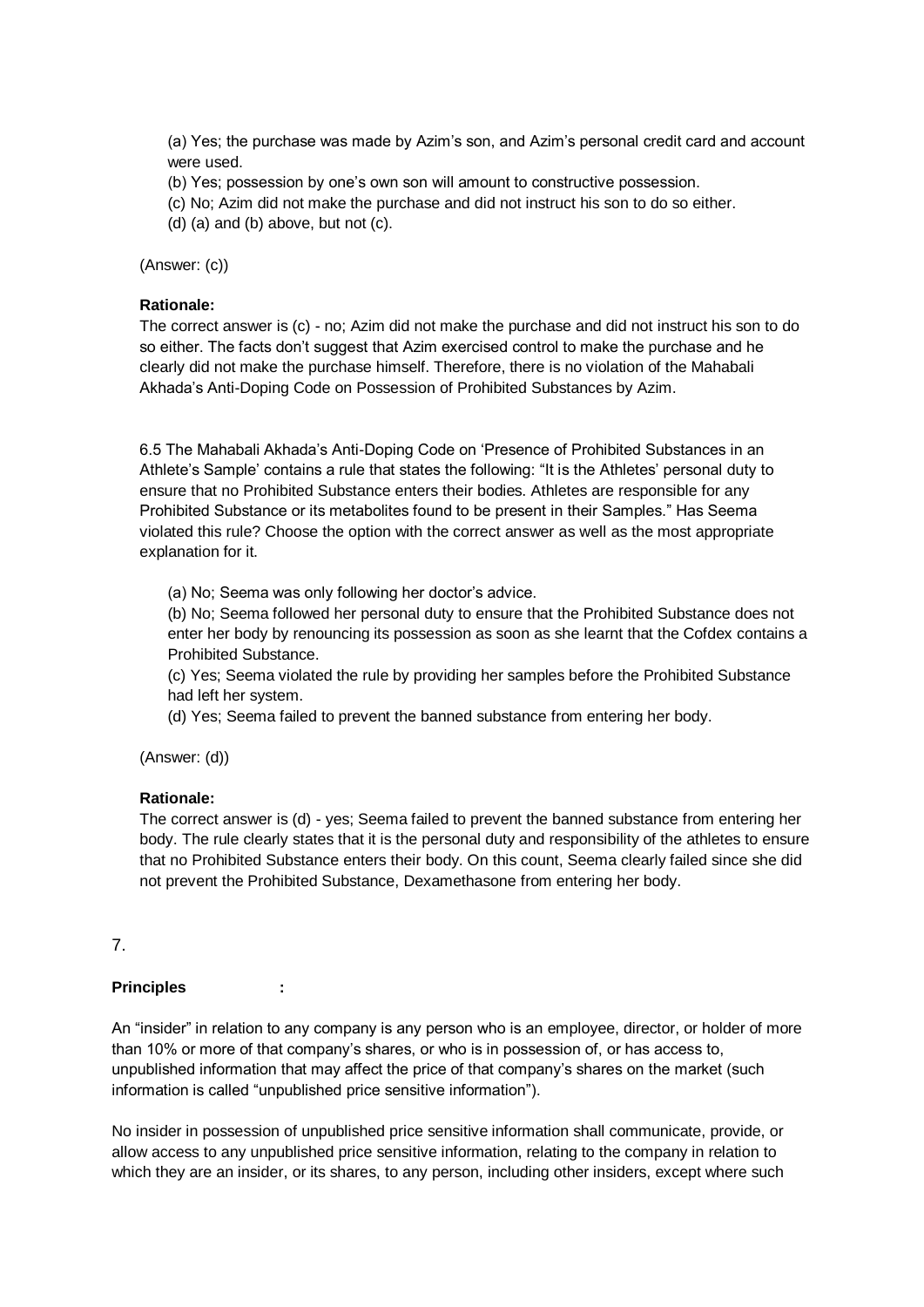communication is in furtherance of legitimate purposes, performance of duties or discharge of legal obligations. Any insider that does so shall be guilty of the offence of insider trading.

No insider may buy and then sell, or sell and then buy the shares of any company in relation to which they are an insider, within a six-month period. Any insider that does this shall be guilty of committing a contra trade.

## **Facts :**

Salim works as a secretary in Super Cement Company Limited (the "**Company**"). He has been in the Company's employ for over seven years, but only as a secretary, and does not usually have access to any sensitive information at the Company's offices. Salim's wife, Sunaina, is a share trader, and makes her living buying and selling shares on the stock market. One day in February, Salim returned home and left his bag on the table. Sunaina noticed a piece of paper that had fallen out of the bag, and while picking it up, she saw that the paper described certain important plans that the company was about to put into motion to expand its business dramatically by taking huge loans. Salim saw the paper in Sunaina's hands, and asked her to put it away; his boss, a director of the Company, had asked Salim to proof-read the paper and give it back to him the next day. He had also told Salim that the paper contained secret information that should not be revealed to anyone.

The next day, Sunaina sold all the shares she owned in the Company. Salim's boss owned 15% of the Company's shares, and he sold all his shares that same day.

In November of the same year, the Company's shares were trading at a price much lower than they were in February. Sunaina and Salim's boss bought a number of the Company's shares in November, at the lower price.

- 7.1 Has Salim committed the offence of insider trading?
	- (a) No, since he did not buy or sell any of the Company's shares.
	- (b) No, since he did not have access to any unpublished price sensitive information.
	- (c) Yes, since it was because of him that Sunaina gained access to the unpublished price sensitive information.
	- (d) Yes, since his wife bought and sold shares in the Company based on unpublished price sensitive information.

(Answer: (c))

#### **Rationale:**

The correct answer is (c) - yes, since it was because of him that Sunaina gained access to the unpublished price sensitive information. Salim's boss had told him that the paper contained secret information that should not be revealed to anyone. As such, Salim should have been more careful handling that paper, and he should not have allowed it to fall from his bag. Since he is an "insider" by reason of being employed at the Company, and since he allowed such information to fall into Sunaina's possession, he is guilty of the offence of insider trading. Given this, neither (a) nor (b) can be the correct answer. While (d) may be right, it does not explain how Salim is guilty, and so, cannot be the right answer.

7.2 Who, if any, amongst the following has committed a contra trade?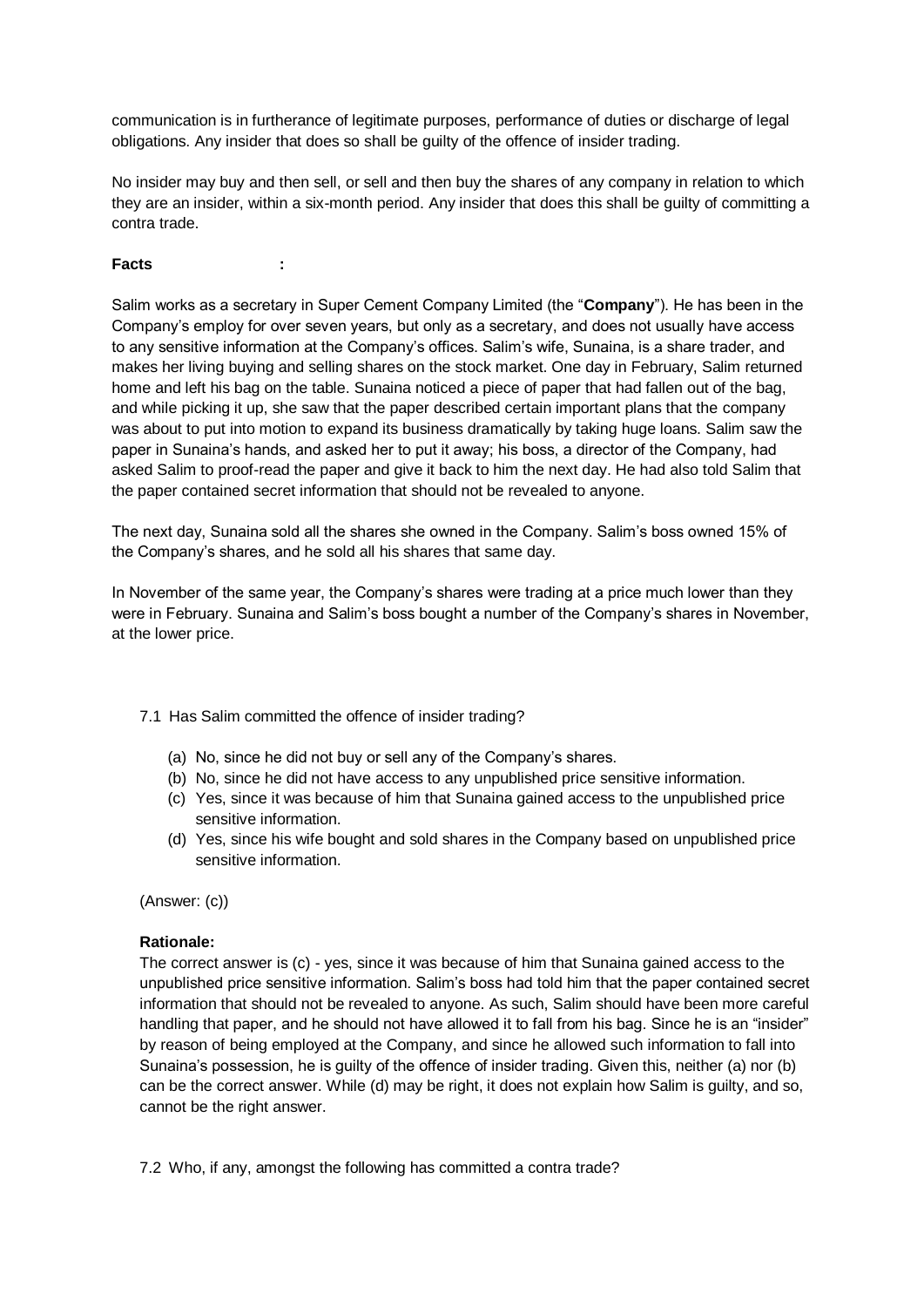- (a) Sunaina
- (b) Salim's boss
- (c) Both Sunaina, and Salim's boss
- (d) Neither Sunaina nor Salim's boss

(Answer: (d))

#### **Rationale:**

The correct answer is (d) – neither Sunaina nor Salim's boss. This is because while they are both insiders since they have access to unpublished price sensitive information in relation to the Company, the gap between their selling and then buying the shares of the Company is more than six months.

- 7.3 Assume that Salim's boss owned only 8% of the Company's shares in February. Would he then be guilty of insider trading?
	- (a) Yes, since he was an employee of the Company and had access to unpublished price sensitive information at the time of selling the Company's shares.
	- (b) No, since he did not share unpublished price sensitive information in a prohibited manner.
	- (c) No, since he owned less than 10% of the Company's shares.
	- (d) Yes, since he was a director of the Company and had access to unpublished price sensitive information at the time of selling the Company's shares.

(Answer: (b))

## **Rationale:**

The correct answer is  $(b)$  – no, since he did not share unpublished price sensitive information in a prohibited manner. While he may have been a director in the Company, he did not violate the rule against insider trading. That rule prohibits sharing unpublished price sensitive information in the manners described in the rule, but Salim's boss had given Salim the information in the course of his duties, and had asked Salim to be careful with it. Options (a) and (d) cannot be correct, since the rule against insider trading does not prohibit trading in shares when in possession of unpublished price sensitive information. Option (c) is irrelevant – even if he owned less than 10% of the Company's shares, Salim's boss was still an 'insider' by virtue of being a director in the Company.

- 7.4 Salim is charged with the offence of insider trading by the authorities. Which of the following, if true, would be a valid defence for Salim?
	- (a) He had not been an employee of the Company, but a mere consultant.
	- (b) He had not bought nor sold any shares of the Company, ever.
	- (c) He had locked his bag, and Sunaina had picked the lock on his bag and retrieved the paper.
	- (d) He did not know that Sunaina traded in shares; she had kept this a secret from him.

(Answer: (c))

#### **Rationale:**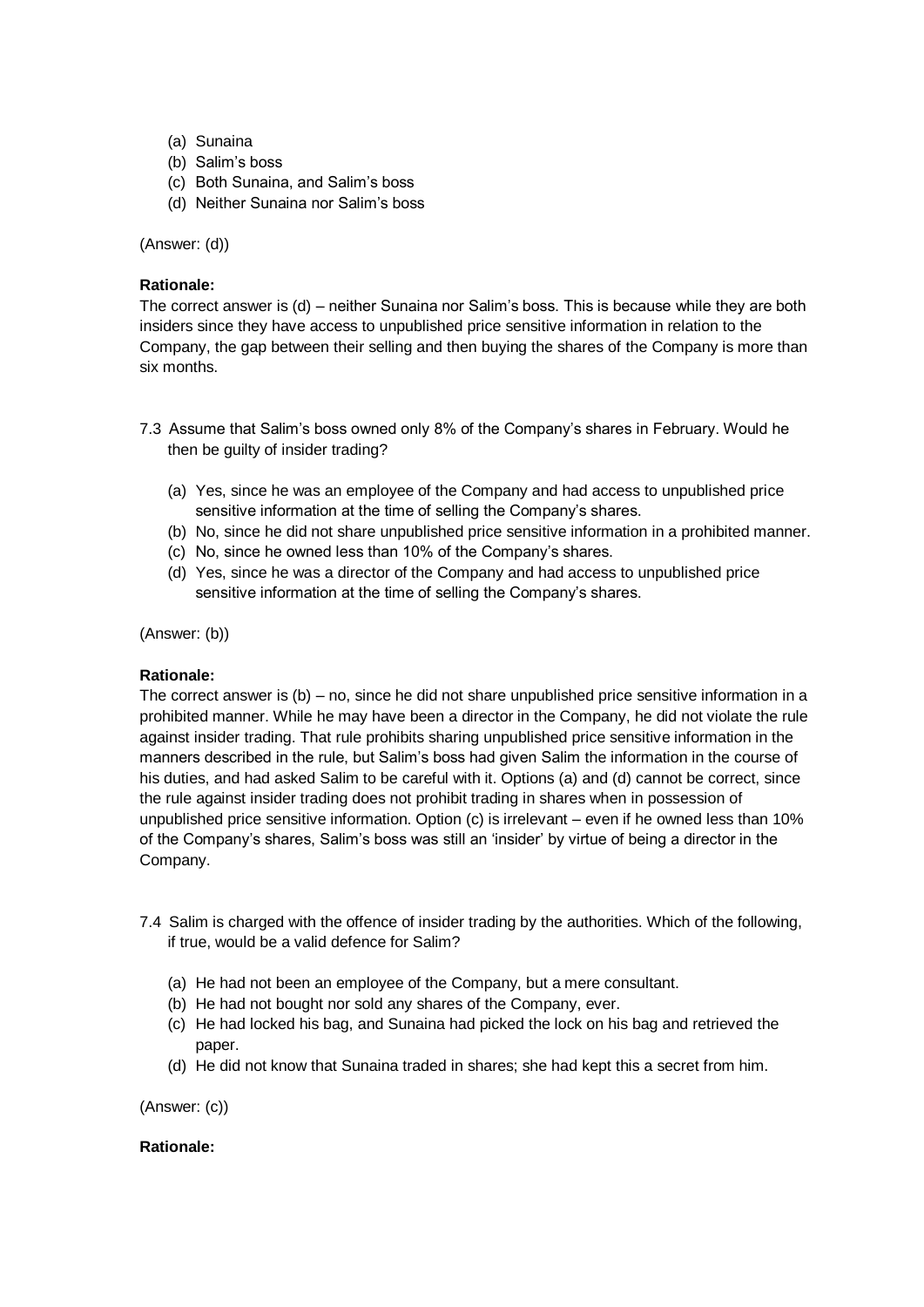The correct answer is  $(c)$  – he had locked his bag, and Sunaina had picked the lock on his bag and retrieved the paper. If this were true, it cannot be said that Salim had communicated, provided, or allowed access to Sunaina to the unpublished price sensitive information, and so, he cannot be held guilty of insider trading. None of the other options affects the fact that Salim was an 'insider' by virtue of being in possession of unpublished price sensitive information, and that it was his error that led to Sunaina's getting access to such information, and so, none of them can be the correct answer.

- 7.5 Sunaina is charged with the offence of insider trading by the authorities. Which of the following, if true, would not be a valid defence for Sunaina?
	- (a) She had bought the Company's shares more than six months after selling them.
	- (b) She had not shared the unpublished price sensitive information with anyone.
	- (c) She had not picked up the paper from Salim's bag; she had another piece of paper in her hands which Salim mistook for the paper containing the sensitive information.
	- (d) She had poor eyesight, and since she did not have her glasses on at the time, she could not read anything written on the paper.

(Answer: (a))

#### **Rationale:**

The correct answer is  $(a)$  – she had bought the Company's shares more than six months after selling them. This option does not relate to the offence of insider trading at all, and so, cannot be a valid defence for Sunaina. Option (b) directly relates to the main ingredient of the offence, which is sharing unpublished price sensitive information with others, and so, cannot be the correct answer. Options (c) and (d), if true, would mean that Sunaina could not be said, at any time in the fact situation given to us, to have possession of the unpublished price sensitive information, and so, neither can be the correct answer.

#### 8.

## **Principles:**

- Regulation 1: Operation of drones for commercial purposes shall require a permit under law, except for those in the Nano category flown below a height of 50 feet and those in the Micro category flown below a height of 200 feet. Nano: weight of less than or equal to 250 grams. Micro: weight between 250 grams and 2 kg.
- Regulation 2: "No Drone Zones" include areas near airports, international borders, strategic locations, and military installations; the law prohibits the operation of drones in No Drone Zones.
- Regulation 3: The remote pilot of a drone shall ensure that there is no trespass into private property and the privacy of a third party is not compromised in any manner. Trespass includes drones entering the private property of a person without being authorised to do so.
- The master is vicariously liable for wrongful acts of their servant which are done by the servant in the course of their employment.

#### **Facts:**

Drone Boyz Co is a company that specialises in photography including photography with the use of Nano drones. Drone Boyz Co does not have any permit to operate drones. Mehek entered into an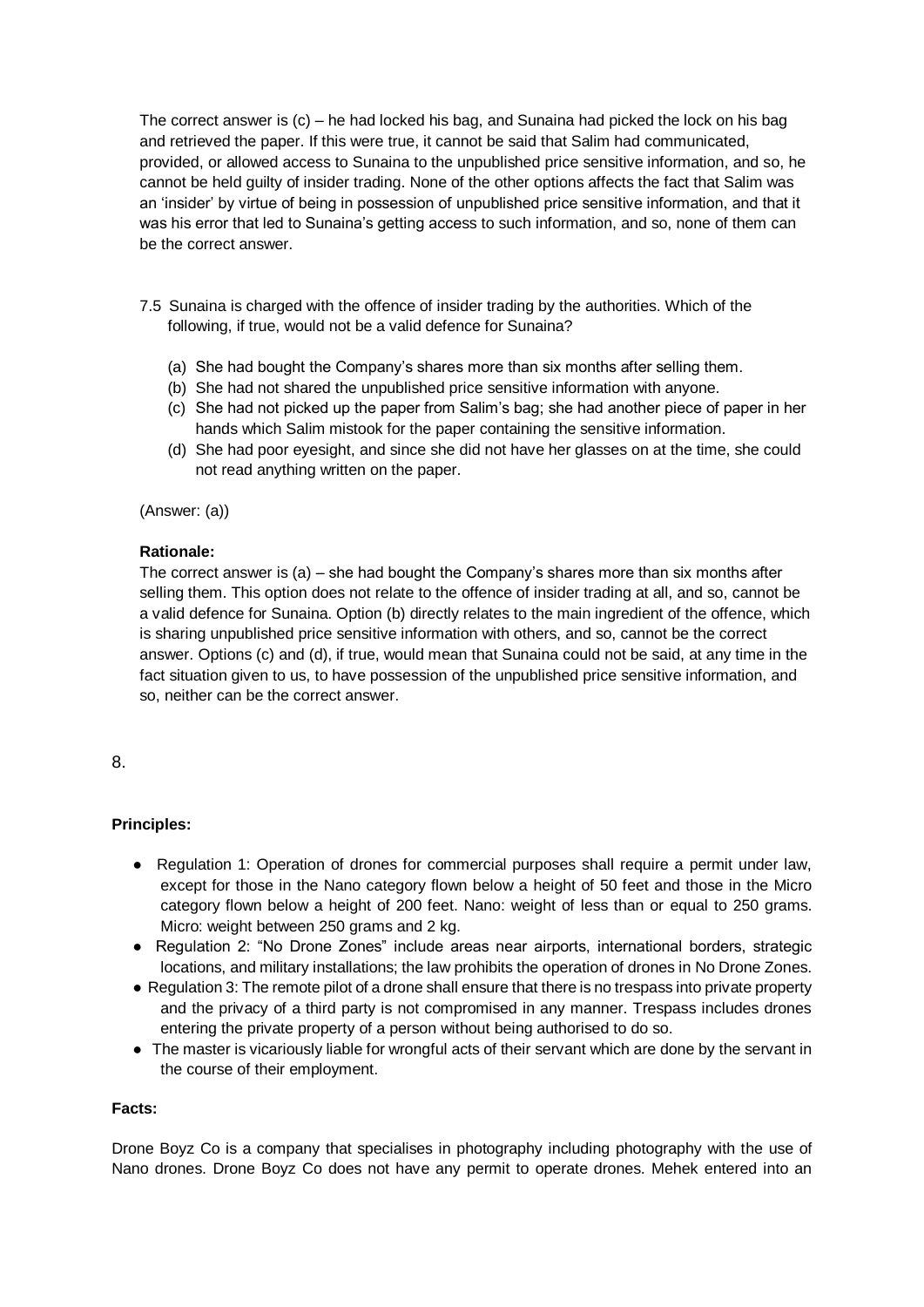agreement with Drone Boyz Co to have her birthday party photographed. At the time of entering into the contract, the venue of Mehek's birthday party was supposed to be her farmhouse on the outskirts of the city. However, due to a large number of her friends finding it inconvenient to travel till there, Mehek shifted the venue of the birthday party to her uncle's bungalow adjoining the city airport a few hours before the scheduled time of the party. Drone Boyz Co assigned one of its employees, Rajat, to do the photography using drones. Rajat used a drone weighing 179 grams to do the photography of the event. However, the app on his phone with which the drone is controlled crashed and the drone ended up next to Robin, who lived in the neighbourhood. Robin saw the camera on a drone flash outside his bedroom and seeing that an unauthorised drone had entered into his property, Robin decided to disable and crush the drone and threw it into the air about 55 feet high and 35 feet away.

8.1 Which regulations did Drone Boys Co violate, if any?

- (a) Regulations 1, 2 and 3
- (b) Regulation 1 and 2, but not Regulation 3
- (c) Regulations 1 and 3, but not Regulation 2
- (d) Regulation 2 and 3, but not Regulation 1

(Answer: (d))

#### **Rationale:**

The correct answer is (d) - regulation 2 and 3 but not Regulation 1. The permit for flying drones commercially is not applicable to Nano drones flown below 50 feet. Drone Boyz Co only operated Nano drones and hence, they would not be in breach of the requirement of the permit so long as they flew the drones below 50 feet. There is nothing in the facts to suggest that they flew the drones at 50 feet or higher. However, they did violate Regulations 2 and 3, respectively, by operating a drone in a No Drone Zone, and trespassing on Robin's property and breaching his privacy.

8.2 Has Mehek violated the law? Choose the option with the correct answer and explanation.

- (a) Yes, she shifted the venue of her birthday party to an area that is close to the airport.
- (b) No, she was not aware of the laws against flying of drones near the airport.
- (c) Yes, she is liable for the acts of her employees.
- (d) No, she did not require that the photography of her event be done using drones.

(Answer: (d))

## **Rationale:**

The correct answer is (d) - no, she did not require that the photography of her event be done using drones. There is nothing in the facts to suggest that Mehek requested the photography of her birthday party to be done with the use of drones, and so, neither (a) nor (b) can be the correct answer. Moreover, Rajat is an employee of Drone Boyz Co and not Mehek, therefore option (c) cannot be the correct answer.

8.3 Did Robin breach the requirement of a permit?

- (a) No, he did not operate a drone for commercial purposes.
- (b) Yes, the drone he threw was being used for commercial purposes.
- (c) Yes, his house is near the airport.
- (d) No, the drone weighed only 179 grams.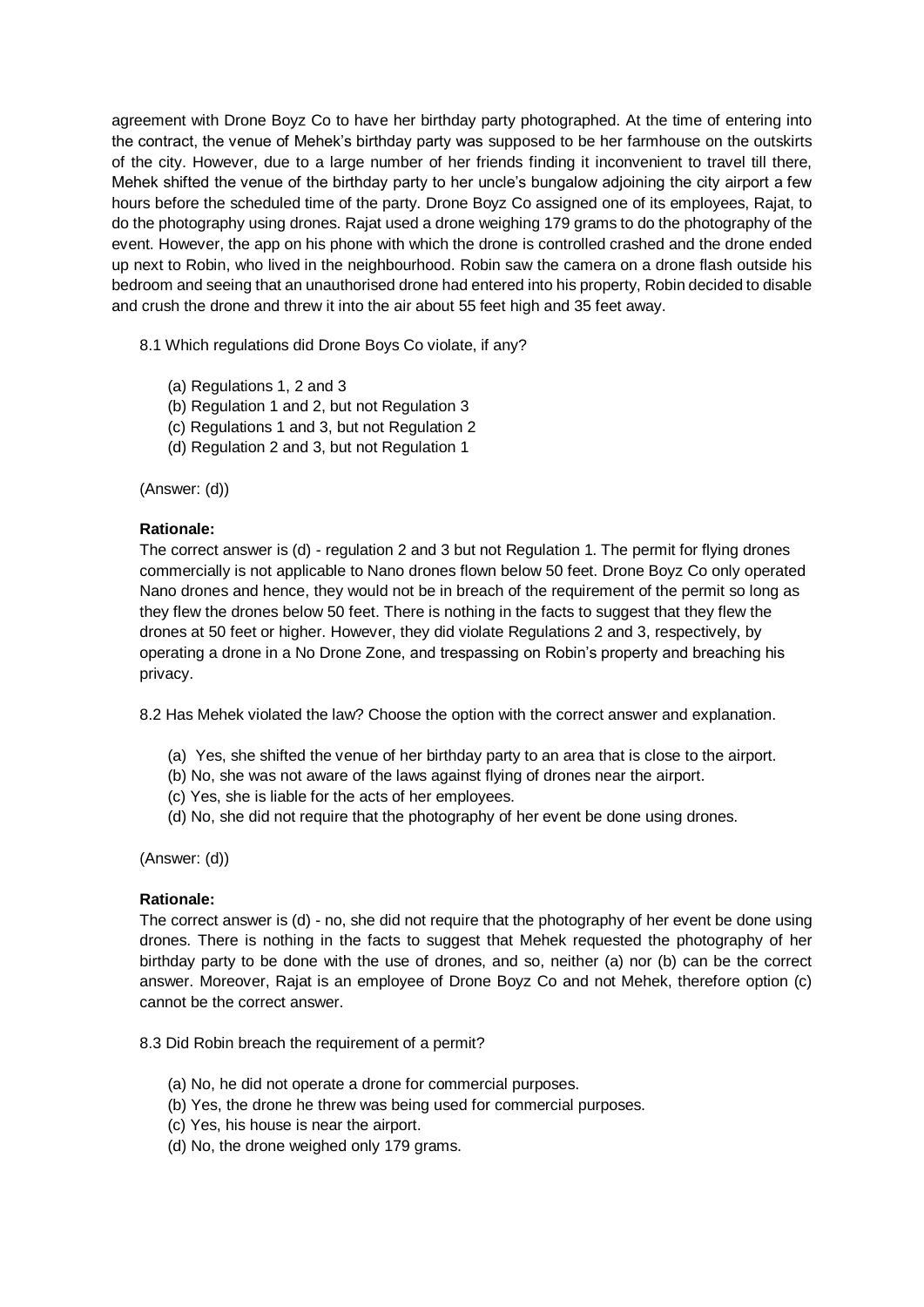(Answer: (a))

#### **Rationale:**

The correct answer is (a) - no, he did not operate a drone for commercial purposes. As is evident from the facts, Robin did not fly nor operate the drone. He also disabled and crushed the drone before throwing it away. The requirement of the permit is applicable to the operation of the drone for commercial purposes and therefore, did not apply to Robin, who merely threw a drone, therefore, neither option (b) nor option (d) can be the right answer. Option (c) is irrelevant to the question and so, cannot be the right answer.

8.4 Assuming that Drone Boyz Co is charged with violating Regulations on operation of drones, which of the following is good defence for Drone Boyz Co to take?

- (a) That Rajat breached the Regulations in his individual capacity.
- (b) That Mehek shifted the venue of her birthday party at the last minute.
- (c) That the makers of the app to control the Drone are liable.
- (d) None of the above.

(Answer: (d))

#### **Rationale:**

The correct answer is (d) - none of the above. Rajat breached the Regulation of not operating drones in No Drone Zones in the course of his employment. Mehek did not require the photography of her birthday party to be done with the use of drones. The law makes the remote pilot of the drone responsible for trespass and breach of privacy, regardless of the cause leading to trespass or breach of privacy.

8.5 Drone Boyz Co intends to acquire a drone weighing 250 gm to photograph a football match. It intends to fly the drone to the roof of a pavilion at the football stadium that is exactly at a height of 200 feet from the ground. Will it require a permit to do so?

- (a) Yes, the new drone cannot be flown at that height without a permit.
- (b) No, the new drone is proposed to be flown at a height allowed under the exception.

(c) No, the new drone is within the weight category for Micro drones which are exempt from the requirement of a permit.

(d) There is insufficient information to answer this question.

(Answer: (a))

#### **Rationale:**

The correct answer is (a) - yes, the new drone cannot be flown at that height without a permit. Since the exception allows operation of Micro drones below the height of 200 feet, operating one at the height of 200 feet is not covered by the exception. Hence, Drone Boyz Co will need a permit for the same. Option (b) contradicts Regulation 1, and so, cannot be the correct answer. Since Drone Boyz Co proposes to operate the drone at a height greater than that permitted by the exception, option (c) cannot be the correct answer either. Based on the explanation for why option (a) is the correct answer, option (d) cannot be the correct answer.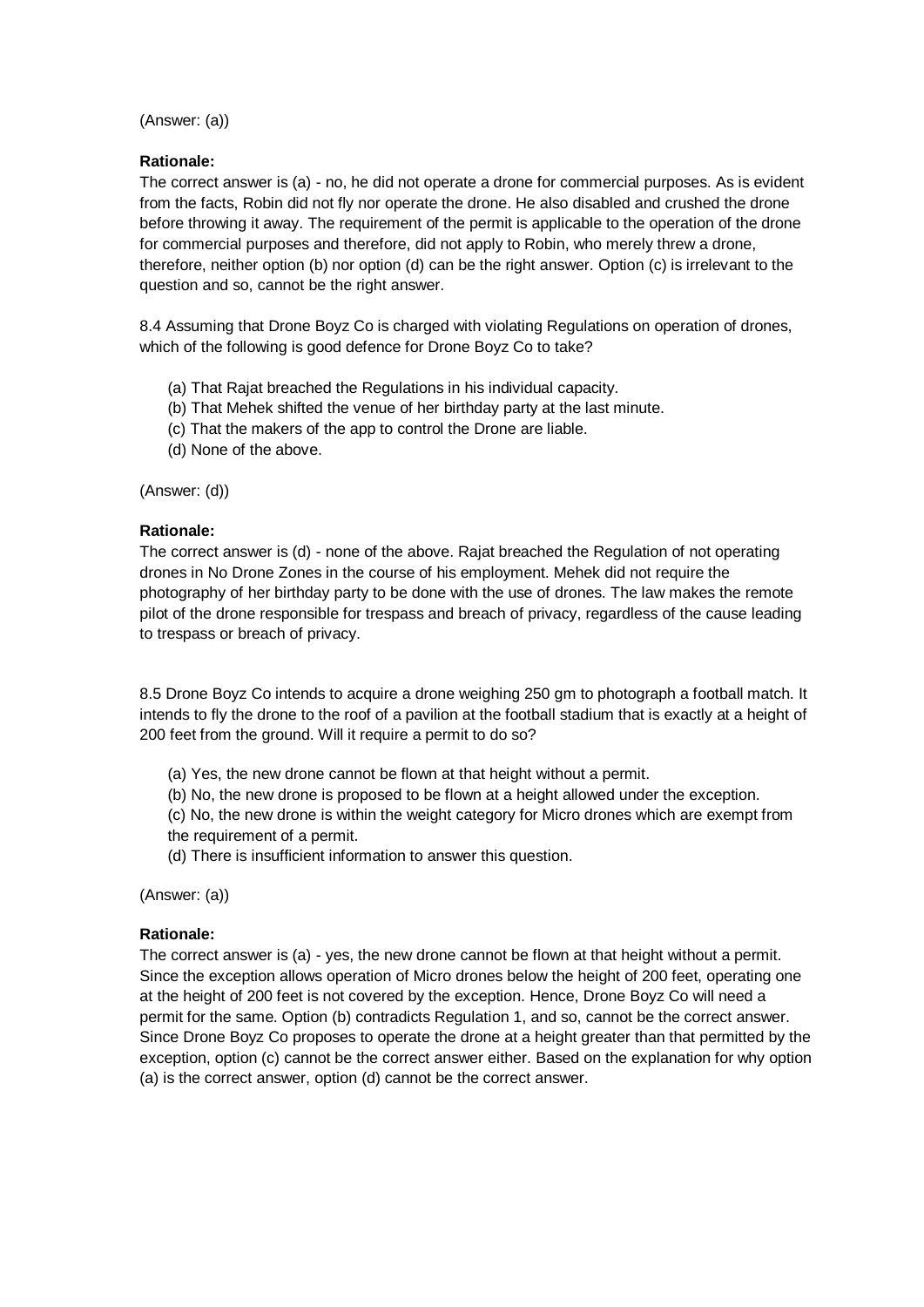# Logical Reasoning

*Each set of questions in this section is based on the reasoning and arguments set out in the preceding passage. Please answer each question on the basis of what is stated or implied in the corresponding passage. Do not rely on any information or facts other than the ones supplied to you. In some instances, more than one option may be the answer to the question; in such a case, please choose the option that most accurately and comprehensively answers the question.*

1.

We all make ethical choices, often without being conscious of doing so. Too often we assume that ethics is about obeying the rules that begin with "You must not…" If that were all there is to living ethically, then as long as we were not violating one of those rules, whatever we were doing would be ethical. That view of ethics, however, is incomplete. It fails to consider the good we can do for others less fortunate than ourselves, not only in our own community, but anywhere within the reach of our help. We ought also to extend our concern to future generations, and beyond our own species to nonhuman animals.

Another important ethical responsibility applies to citizens of democratic society: to be an educated citizen and a participant in the decisions our society makes. Many of these decisions involve ethical choices. In public discussions of these ethical issues, people with training in ethics can play a valuable role. In the 1960s, philosophers used to proclaim that it was a mistake to think that they have any expertise that would qualify them to address substantive ethical issues. They said that philosophy is concerned with the analysis of words and concepts, and so is neutral on substantive ethical questions.

[Extracted, with edits and revisions, from *Ethics in the Real World: 82 Brief Essays on Things that Matter*, by Peter Singer, Princeton University Press, 2016.]

- 1.1 Why does the author say that ethics is not just about obeying rules that forbid one from doing certain things?
	- (a) Because ethics is not about doing anything; it only requires thinking about things.
	- (b) Because ethics requires that one poses questions to other people.
	- (c) Because ethics also requires that one does good for those who are not as fortunate as us.
	- (d) Because ethics requires that one follows rules that direct one to do certain things.

(Answer: (c))

## **Rationale:**

The correct answer is (c) – because ethics also requires that one does good for those who are not as fortunate as us. The author states this in the first paragraph as the reason why ethics is not just about following certain rules. While (b) and (d) may be right, neither is the correct option, as the author does not present either as the reason why ethics is not just about following certain rules. Option (a) is not supported by any information in the passage, and so cannot be the right answer.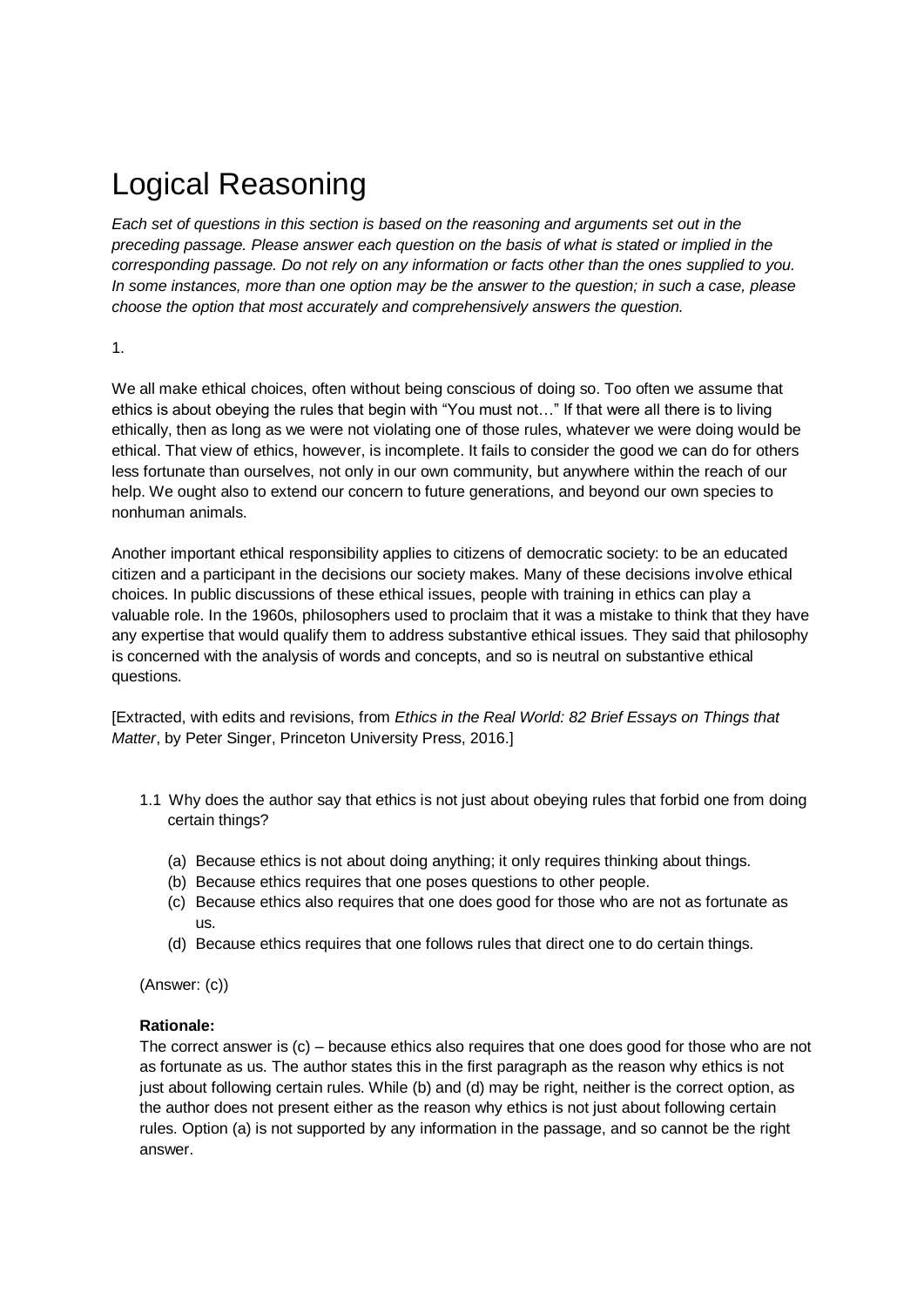- 1.2 Which of the following is not an example of the important ethical responsibility that the author says applies to citizens of a democratic society?
	- (a) Understanding one's fundamental rights and participating in debates about how these rights may have to change with the times.
	- (b) Closely tracking the performance of the national cricket team and commenting on individual players' performances.
	- (c) Finding out about the candidates in local elections and casting one's vote.
	- (d) Staying abreast of news about legal matters and talking to other people about one's opinions on those laws.

(Answer: (b))

#### **Rationale:**

The correct answer is (b) – closely tracking the performance of the national cricket team and commenting on individual players' performances. Following cricket and commenting on players is not directly related to being an educated citizen. (a), (b), and (c) all describe matters that are directly related to being an educated citizen, and participating in society's decisions.

- 1.3 Which of the following is similar to the reason philosophers gave in the 1960s for claiming they were not qualified to comment on substantive ethical issues?
	- (a) Athletes are concerned with improving their physical performance, and so are qualified to help others improve their physical abilities.
	- (b) Engineers are experts in construction, and so should not build bridges.
	- (c) Lawyers are experts in understanding and explaining the law, and are not capable of advising others on the law.
	- (d) Doctors are concerned with understanding how the chemistry of the body works, and so are not qualified to advise patients on how to improve their health.

(Answer: (d))

#### **Rationale:**

The correct answer is  $(d)$  – doctors are concerned with understanding how the chemistry of the body works, and so are not qualified to advise patients on how to improve their health. Just as philosophers claimed that philosophy is concerned with the analysis of words and concepts, and so is neutral on substantive ethical questions (second paragraph), this option provides that doctors are focused on understanding body chemistry, which is different from advising patients on how to improve their health. Option (a) cannot be the right answer as it provides a reason why athletes can help others improve their physical abilities. Options (b) and (c) cannot be the correct option; philosophers in the 1960s claimed expertise in something other than the act they said they were not qualified to participate in, that is, commenting on substantive ethical issues, whereas these options tell us that engineers and lawyers are experts in the very thing the option tells us they cannot do.

1.4 Which of the following can be inferred from the author's description of ethics and living ethically?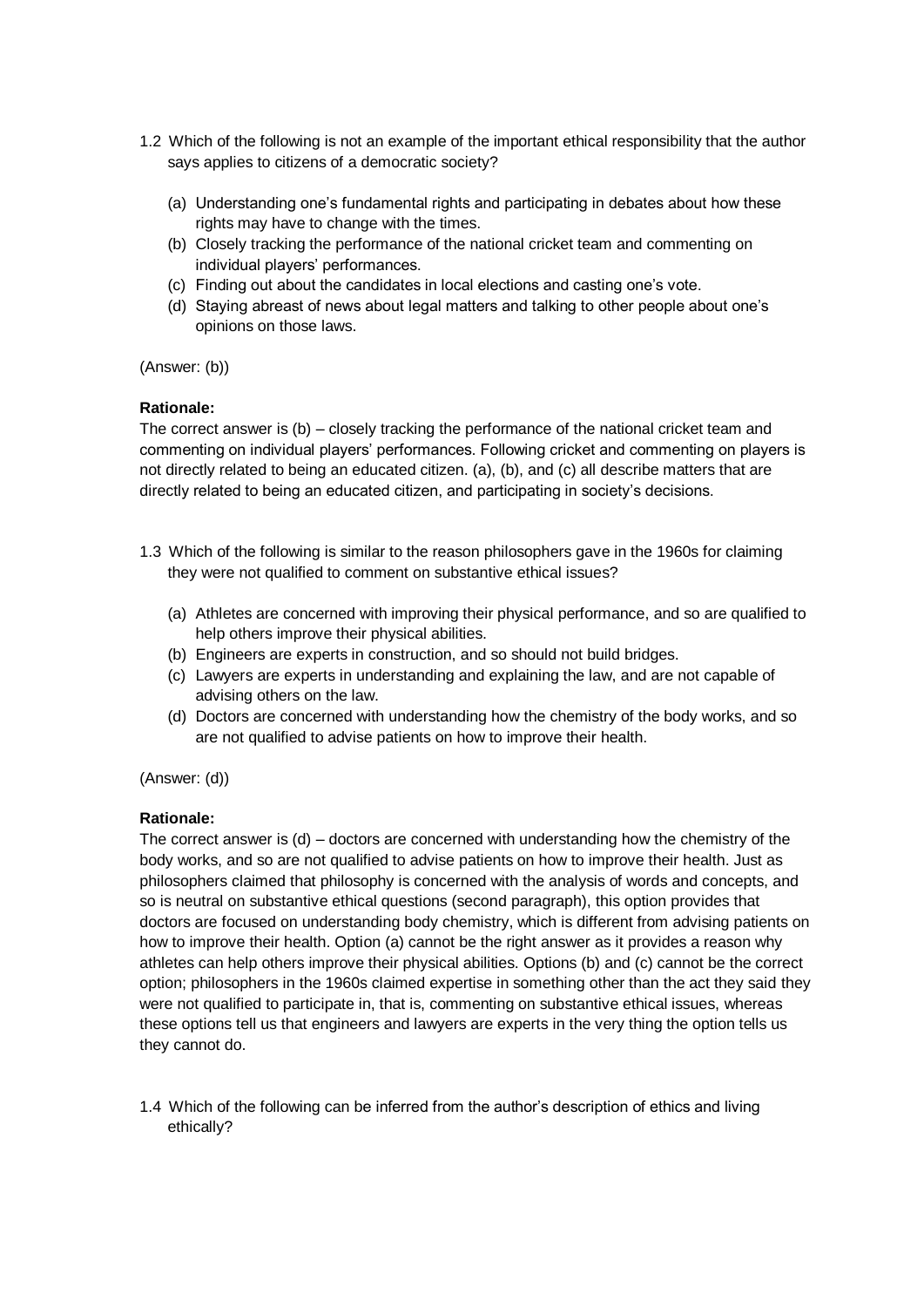- (a) The author thinks polluting the environment is bad as this may affect people who have not been born yet.
- (b) The author thinks hunting wild animals is bad as it is cruel and unnecessary.
- $(c)$  (a), but not  $(b)$ .
- (d) Both (a) and (b).

(Answer: (d))

#### **Rationale:**

The correct answer is  $(d)$  – both  $(a)$  and  $(b)$ . This is apparent from the last line of the first paragraph, where the author states: "We ought also to extend our concern to future generations, and beyond our own species to nonhuman animals."

- 1.5 Who amongst the following would be 'living ethically' if all there were to ethics was following the rule "You must not kill other humans"?
	- (a) An alcoholic husband who beats his wife, causing her injuries.
	- (b) A factory owner who releases massive quantities of lethal pollutants in a town's drinkingwater supply.
	- (c) A rash and negligent driver who causes the death of other people.
	- (d) Someone who adulterates life-saving medicines, rendering them ineffective.

(Answer: (a))

#### **Rationale:**

The correct answer is (a) - an alcoholic husband who beats his wife, causing her injuries. If, as the question provides, all there is to living ethically is following the rule "You must not kill other humans", then the husband has not violated the rule, and so can be said to be 'living ethically'. Each of the actions in options (b), (c), and (d) would lead to the death of other people, or, as option (c) tells us, cause the death of other people.

## 2.

The industrial nations which are adding alarming amounts of carbon dioxide to the atmosphere will at some point need to go beyond today's insufficient efforts to stop the accumulation of this gas in the atmosphere. They will need to put the world machine into reverse, and start taking carbon dioxide out. They are nowhere near ready to meet this challenge. This is because of two problems, one technological, the other psychological.

The technological one is that sucking tens of billions of tonnes of carbon dioxide out of the atmosphere is an enormous undertaking for which the world is not prepared. In principle it is simple to remove carbon dioxide by incorporating it in trees and plants. But planting trees on a scale even remotely adequate to the task requires something close to a small continent.

The psychological problem is that, even while the capacity to ensure negative emissions languishes underdeveloped, the mere idea that they will one day be possible eats away at the perceived urgency of cutting emissions today.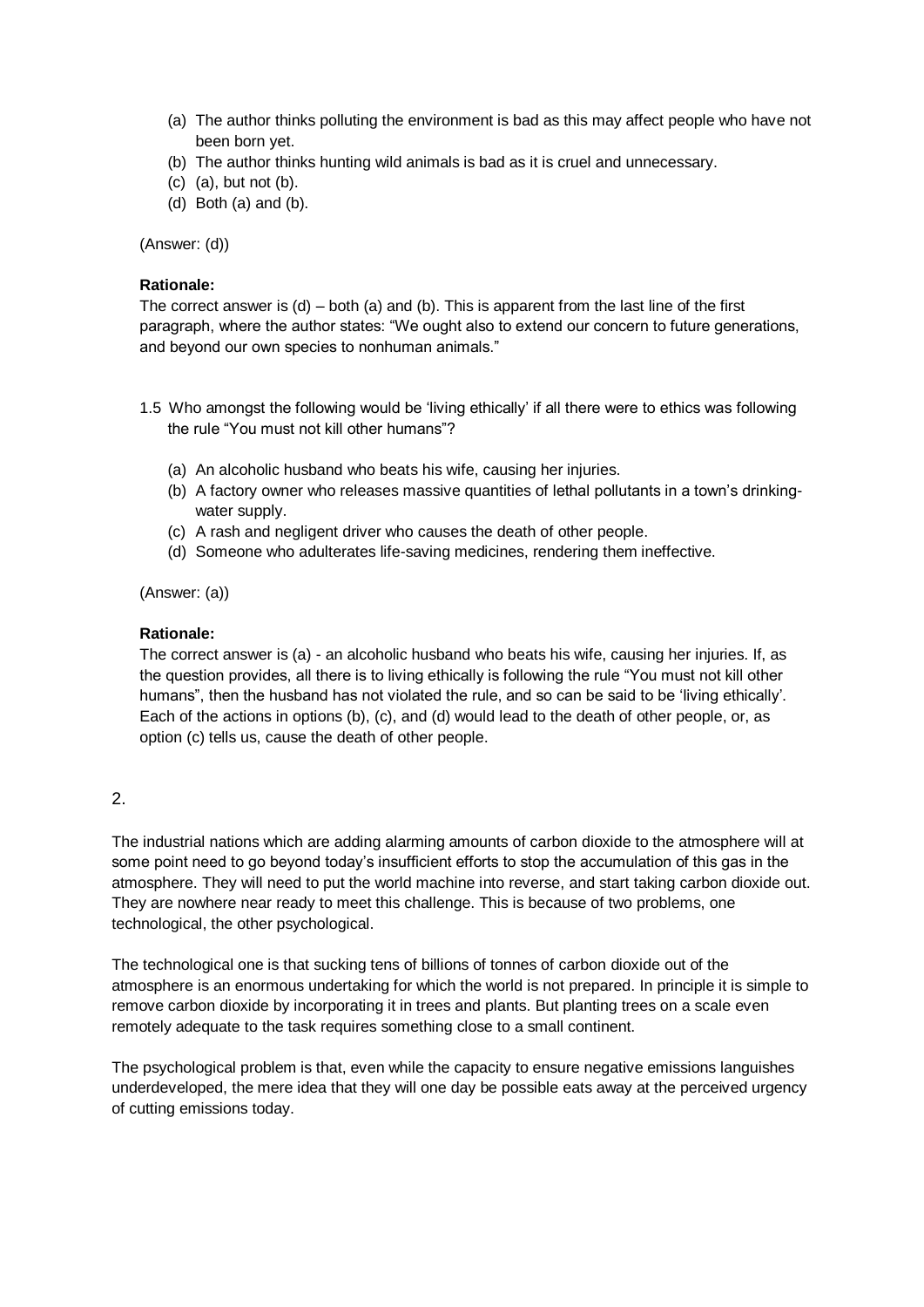This puts policymakers in a bind. It would be reckless not to try to develop the technology for negative emissions. But strict limits need to be kept on the tendency to demand more and more of that technology in future scenarios.

[Extracted, with edits and revisions, from "Reverse Gear", The Economist, Vol. 433, No. 9172.]

- 2.1 Which of the following situations is similar in nature to the 'technological problem' that the author describes?
	- (a) Global poverty can be reduced by lowering the income level below which people are classified as living in poverty.
	- (b) Traffic jams in Mumbai can be eliminated by building more roads, but this will require more miles of road area than the total surface area of Mumbai.
	- (c) Suffering due to illness can be reduced, but this will require investing more money in medical research.
	- (d) Global warming can be reduced, but this will mean all of us will have to take steps to use less fossil fuels.

(Answer: (b))

## **Rationale:**

The correct answer is (b) – Traffic jams in Mumbai can be eliminated by building more roads, but this will require more miles of road area than the total surface area of Mumbai. The 'technological problem' the author describes is a situation where we do not have enough resources for the solution to be practical. Similarly, option (b) describes a situation where there is not enough surface area in Mumbai to build all the roads it will take to eliminate traffic jams. None of the other options describes a situation where the solution is impractical because of a lack of resources, and so, cannot be the correct answer.

- 2.2 Which of the following behaviours is unlike the psychological problem that the author describes?
	- (a) College students spend all their money in the first week of term, because they think their parents will send them more money the next week.
	- (b) Smokers do not stop smoking, because they think medical science will one day develop a cure for all illnesses.
	- (c) Farmers use up all the water in reservoirs because they think there will be abundant rainfall later in the year to refill the reservoirs.
	- (d) Some countries do not permit refugees to enter because they feel that they do not have adequate resources to support them.

(Answer: (d))

## **Rationale:**

The correct answer is (d) – some countries do not permit refugees to enter because they feel that they do not have adequate resources to support them. Each of the other options describes a situation similar to the author's 'psychological problem', which is a situation where someone indulges in potentially negative or harmful behaviour in the present because they feel that a solution will emerge in the future that will solve the problem. Option (d) is different in that the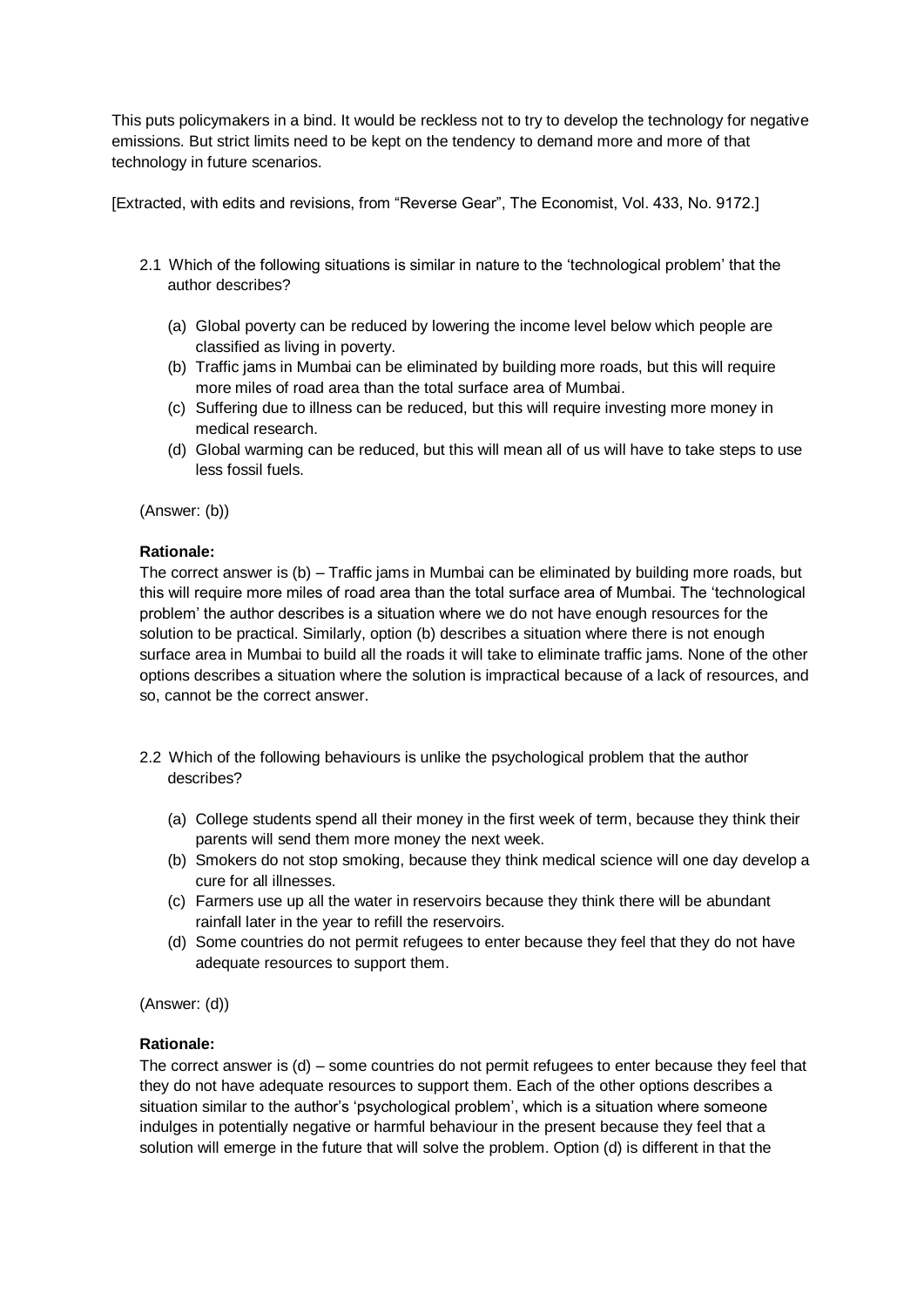countries that do not permit refugees perceive no such solution emerging in the future, and act the way they do because of a lack of resources in the present.

- 2.3 Based on the author's arguments in the passage above, what would be the best way for policymakers to make people reduce emissions today?
	- (a) They should tell people that carbon dioxide in the atmosphere is not a problem.
	- (b) They should tell people that emerging technologies will easily remove carbon dioxide from the atmosphere.
	- (c) They should tell people that it is unlikely we will discover technologies that can remove enough carbon dioxide from the atmosphere.
	- (d) They should tell people that a heavy fine would be imposed on carbon dioxide emissions.

(Answer: (c))

#### **Rationale:**

The correct answer is (c) - they should tell people that it is unlikely we will discover technologies that can remove enough carbon dioxide from the atmosphere. This can be inferred from both, the author's description of the 'psychological problem', as well as the last sentence of the passage. Neither (a) nor (b) would offer people incentives to reduce emissions. While (d) may seem right, it is not the correct answer, since the author does not discuss this option in the passage.

- 2.4 Which of the following, based on the author's arguments, would be the best approach for policymakers to ensure the reduction of carbon dioxide in the atmosphere?
	- (a) Remove aid for negative emissions technology research, so as to encourage people to reduce emissions today.
	- (b) Provide aid for negative emissions technology research only if such research leads to technology which removes extraordinary amounts of carbon dioxide from the atmosphere.
	- (c) Provide aid for negative emissions technology research while giving people incentives to reduce emissions today.
	- (d) Remove aid for negative emissions technology research and impose strict penalties on carbon dioxide emissions today.

(Answer: (c))

#### **Rationale:**

The correct answer is (c) - provide aid for negative emissions technology research while giving people incentives to reduce emissions today. This is the only option that satisfies both conditions in the author's recommendations to policymakers in the last paragraph of the passage, that is, to try and develop technology for negative emissions, while limiting expectations from what such technology can achieve.

2.5 Which of the following can we infer from the passage above?

- (a) Natural ways of reducing carbon dioxide in the atmosphere are not feasible since we do not have enough resources to achieve the required level of reduction through such means.
- (b) Technological progress in ways of reducing carbon dioxide in the atmosphere has been insufficient, and we need to boost our efforts in this regard.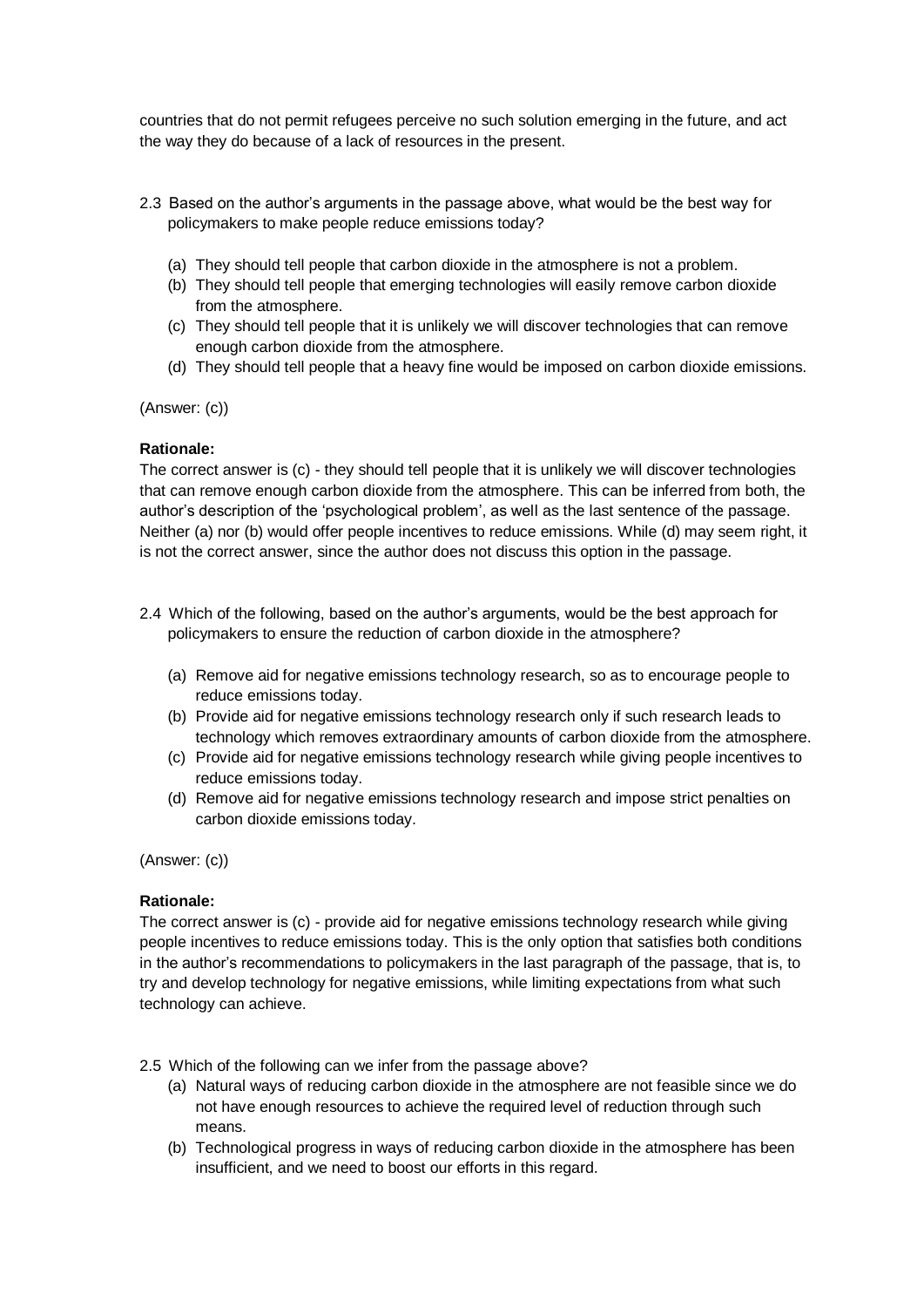- (c) Neither (a) nor (b).
- (d) Both (a) and (b).

(Answer: (d))

## **Rationale:**

The correct answer is  $(d)$  – both  $(a)$  and  $(b)$ .  $(a)$  is supported by the author's statement in the second paragraph, about how "…planting trees on a scale even remotely adequate to the task requires something close to a small continent". (b) is supported by the statement in the last paragraph that "It would be reckless not to try to develop the technology for negative emissions."

3.

The magnetic North Pole, it turns out, is shifting eastwards at an unprecedented pace. About 15 years ago, this would have made little difference to the daily lives of people and even Google Maps relies largely on satellite imaging, which is mostly unaffected by this shift. But now, in addition to its implications for industries and sectors that rely on the magnetic north — airports, defence, drilling — it will affect smartphones as well. Most contemporary phones have three magnetic sensors that tell the direction the user is facing. This feature could be compromised with the pole shifting, and people would be, quite literally, direction-less. They will thus have to ask other people for directions.

But learning to navigate by memory, and, more importantly, asking for directions may not be a terrible development. In fact, in India, it is a necessary skill. The spate of frequent internet shutdowns means that Google is of erratic help across cities in India.

[Extracted, with edits and revisions, from "Where I Am", Editorial, *The Indian Express*, https://indianexpress.com/article/opinion/editorials/navigation-sytems-google-maps-where-i-am-northpole-shifting-6184815/.]

- 3.1 Which of the following best represents the main point of the passage above?
	- (a) Smartphones rely on magnetic sensors to tell the user which direction they are facing.
	- (b) The shifting of the North Pole may not be a bad thing, since asking for directions is an important skill in India.
	- (c) Internet shutdowns are very frequent in India.
	- (d) The shifting of the North Pole will not affect Google Maps too much.

(Answer: (b))

## **Rationale:**

The correct answer is  $(b)$  – the shifting of the North Pole may not be a bad thing, since asking for directions is an important skill in India. This is apparent from the author's arguments in the second paragraph. While the statements in the other options may be true, they are used in support of the main conclusion, and are not the main conclusion themselves.

3.2 If the statements in the passage above are true, then which of the following would also be true?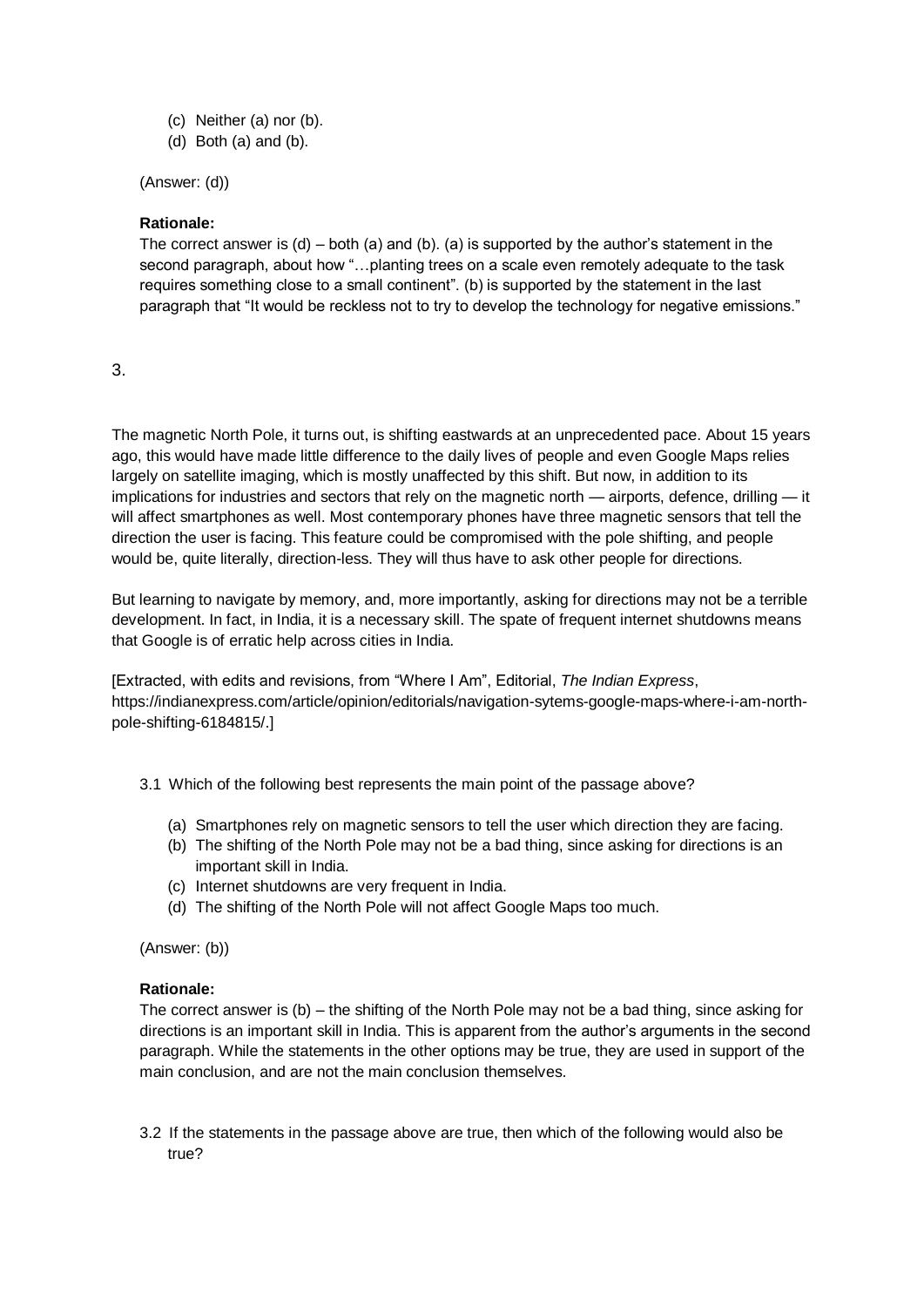- (a) The political maps of the world will have to be redrawn to reflect the new position of the North Pole.
- (b) Smartphone sales will reduce drastically.
- (c) People will stop relying on their smartphones and instead ask other people for directions.
- (d) Weather patterns across the world will change dramatically because of the shifting of the North Pole.

(Answer: (c))

#### **Rationale:**

The correct answer is (c) – people will stop relying on their smartphones and instead ask other people for directions. Since smartphones will no longer be able to tell users which direction they are facing, people will have to ask other people for directions. There is no information in the passage to support any of the other options as the correct answer.

3.3 Which of the following, if true, most weakens the author's arguments in the passage above?

- (a) The drilling industry does not rely on the magnetic North Pole.
- (b) People in India are very familiar with the streets close to their home.
- (c) Road signs in India are very badly made and are of no help.
- (d) Smartphones rely on satellite imaging rather than magnetic sensors to tell the user which direction they are facing.

(Answer: (d))

## **Rationale:**

The correct answer is (d) – smartphones rely on satellite imaging rather than magnetic sensors to tell the user which direction they are facing. If this were true, then, since we are told satellite imaging is unaffected by the shifting of the magnetic North Pole, the ability of smartphones to tell the user which direction they are facing would also remain unaffected, and this would defeat the author's argument in the passage above that people would have to rely on asking other people for directions. Option (c) supports the author's argument, and so cannot be the correct answer. Option (a) is irrelevant to the author's argument, and so cannot be the correct answer. Even if option (b) is true, people may of course travel away from their homes, and will still need directions; thus, this cannot be the correct answer either.

- 3.4 The author's claim that smartphones rely on magnetic sensors to tell users the direction they are facing plays which of the following roles in the author's argument that people will soon have to ask other people for directions?
	- (a) It forms the conclusion of the argument.
	- (b) It forms the premise of the argument.
	- (c) Neither (a) nor (b).
	- (d) Both (a) and (b).

(Answer: (b))

#### **Rationale:**

The correct answer is (b) – it forms the premise of the argument. This is one of the premises in the passage, based on which the author draws the conclusion that even if smartphones cannot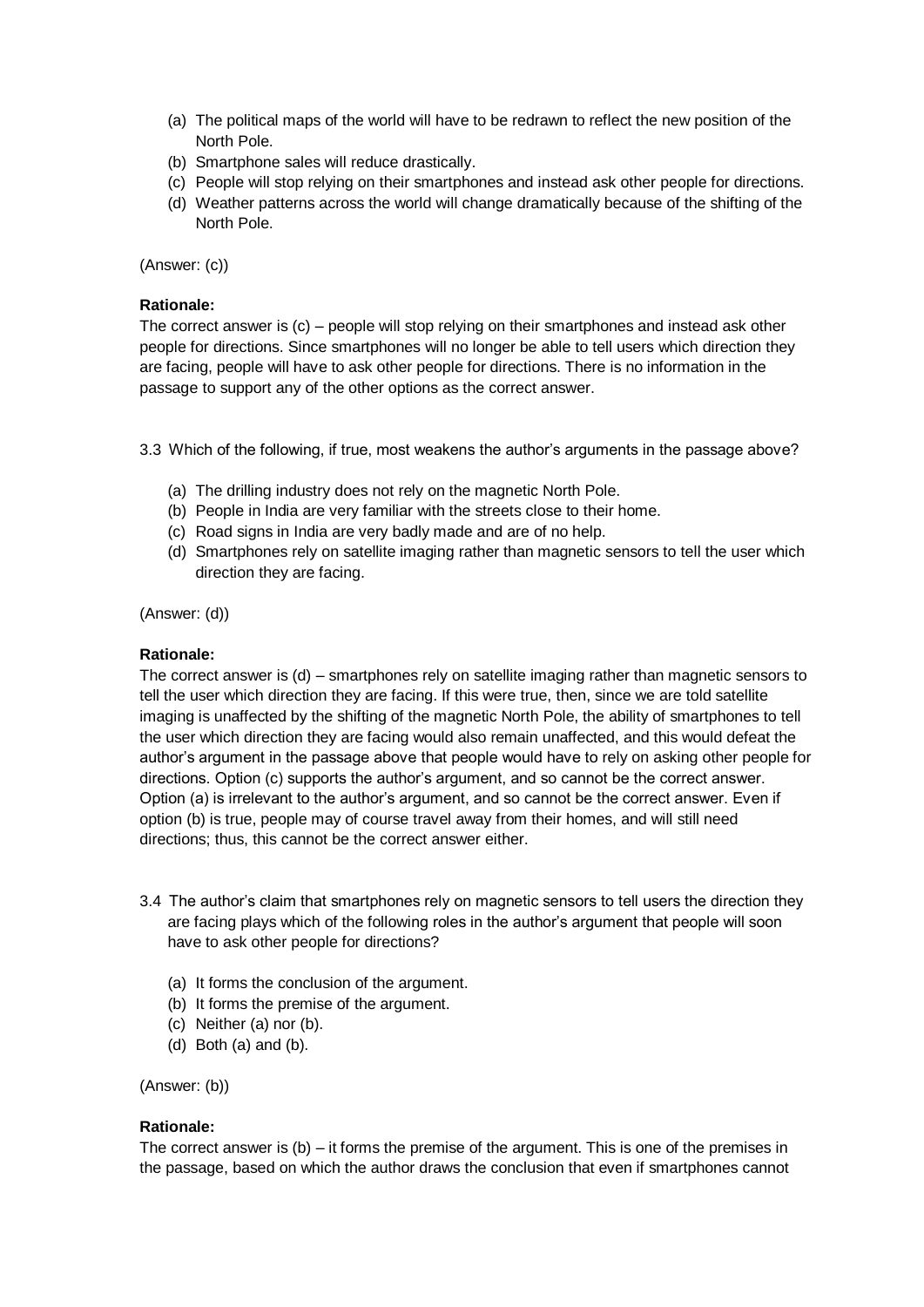help tell directions anymore, this may not be a bad thing in India. Since this is a premise and not the conclusion of the author's argument, none of the other options can be the correct answer.

- 3.5 Which of the following is an assumption, on which the argument that people will have to ask others for directions since their smartphones will no longer be able to give directions, is based?
	- (a) People rely on other people to get directions.
	- (b) People rely on their smartphones to get directions.
	- (c) Both (a) and (b).
	- (d) Neither (a) nor (b).

(Answer: (b))

#### **Rationale:**

The correct answer is (b) - people rely on their smartphones to get directions. If this were not the case, they would not need to ask other people for directions if their smartphones were no longer able to give them directions. If people already relied on other people for directions, they would be unaffected by their smartphones not being able to give them directions, and so, neither (a) nor (c) can be the correct answer. Since we have determined that (b) is the correct answer, (d) cannot be the correct answer.

#### 4.

Research has now found that the key to a long life lies not in medicine but in museums. A study conducted by researchers at University College London says on the basis of its examination of a sample of 6,000 adults in the United Kingdom aged 50 years and above that frequent trips to the museum and sites of art — concerts, opera, exhibition galleries — can play an instrumental role in prolonging life. The findings complement earlier research, which argued that engaging with community art projects helps battle serious health conditions such as depression, chronic pain and even dementia. It seems that investments in creative pursuits — watching, appreciating or critiquing art — could have therapeutic consequences for cognitive ability. It would be unwise to scoff at these inferences. For data seem to bear out the hypothesis. The life expectancy at birth in the UK is nearly 80 years for men and almost 83 for women, while the corresponding figures for India are 67.8 and 70.4. This difference can be attributed to the fact that a lot many people visit the UK's museums, which are stupendous repositories of not just the past but also culture.

[Extracted, with edits and revisions, from "History for health", Editorial, *The Telegraph*, https://www.telegraphindia.com/opinion/history-for-health/cid/1729241.]

- 4.1 If the author's arguments in the passage above are true, which of the following must also be true?
	- (a) Countries can increase the lifespan of their citizens by building more exhibition galleries and opera houses.
	- (b) Countries can increase the lifespan of their citizens by prohibiting smoking.
	- (c) Regular exercise greatly increases lifespan.
	- (d) Eating fruits daily helps increase lifespan.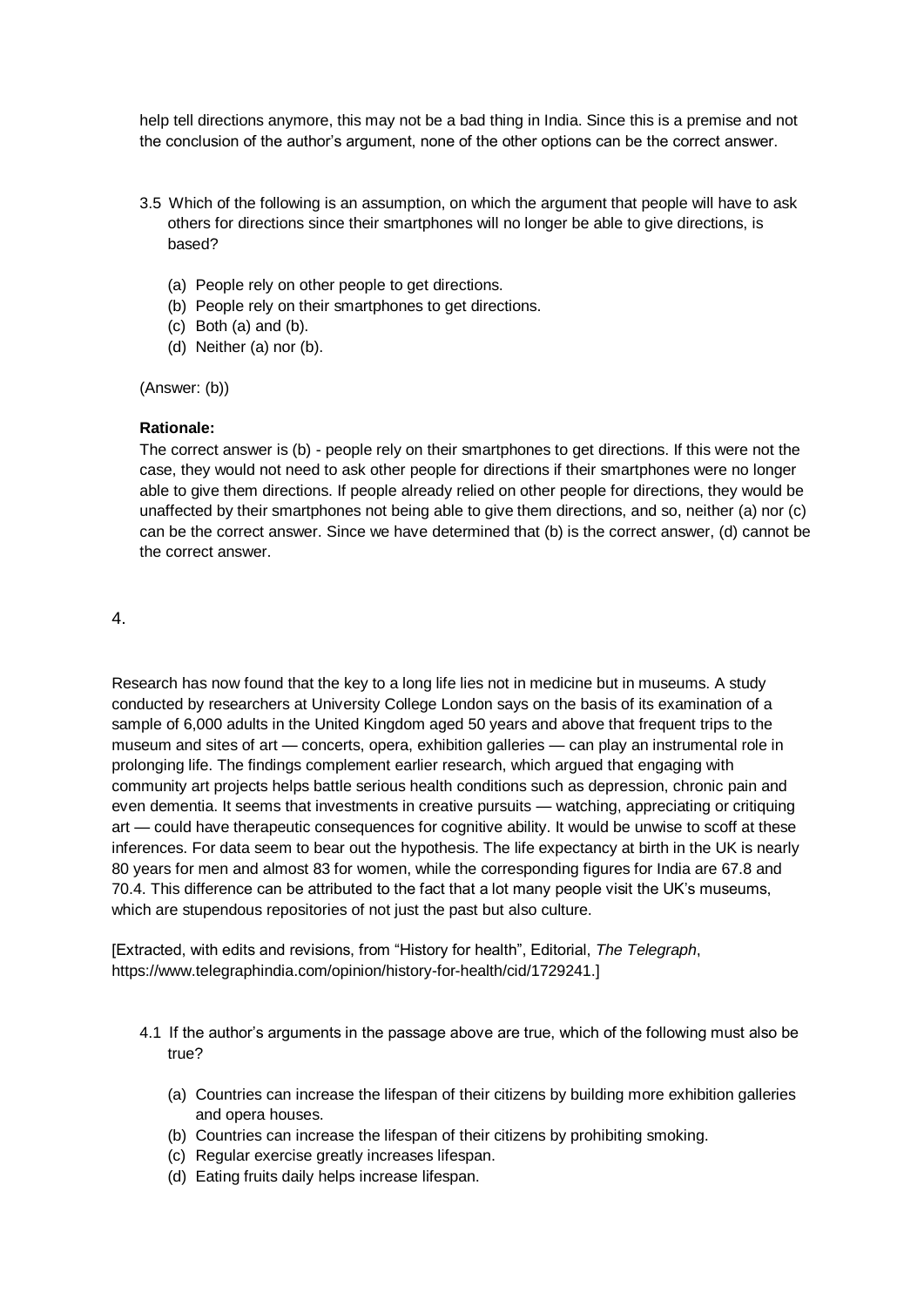(Answer: (a))

#### **Rationale:**

The correct answer is  $(a)$  – countries can increase the lifespan of their citizens by building more exhibition galleries and opera houses. This follows logically from the author's description of the study conducted at University College London – since frequent trips to museums and sites of art can play an instrumental role in prolonging life, it follows that building more such sites – and thereby making them more accessible – would result in increasing people's lifespans. While (b), (c), and (d) may be true, they are not related to the author's arguments, and so, cannot be the correct answer.

4.2 Which of the following, if true, most weakens the author's conclusion?

- (a) Indian prefer to spend money on going to restaurants rather than museums.
- (b) India has more museums than exhibition galleries.
- (c) The UK provides free medicines and medical advice at museums.
- (d) People in the UK have access to better and cheaper healthcare than people in India.

(Answer: (d))

#### **Rationale:**

The correct answer is (d) – people in the UK have access to better and cheaper healthcare than people in India. If this is true, then the longer lifespan of people in the UK could be attributed to the fact that they have access to better healthcare than people in India, rather than to the fact that more people in the UK visit museums. (c) does not weaken the author's conclusion, and so cannot be the correct answer. (a), arguably, support the author's conclusion, and thus cannot be the correct answer. (b) neither supports nor weakens the author's conclusion, and so, cannot be the correct answer.

- 4.3 What role does the author's claim that a lot many people visit the UK's museums play in the argument in the passage?
	- (a) It is the conclusion that the author draws based on the findings of research studies.
	- (b) It supports the author's conclusion as to why people in the UK have a longer lifespan than people in India.
	- (c) It contradicts the claim that people in India have longer lifespans than people in the UK.
	- (d) It supports the findings of the earlier research about engaging with community art projects.

(Answer: (b))

#### **Rationale:**

The correct answer is (b) - it supports the author's conclusion as to why people in the UK have a longer lifespan than people in India. This, in addition to the author's discussion about the findings of the University College London study, and the data about people in the UK having longer lifespans than people in India, form the premises for the author's conclusion. Since the claim in the question is a premise rather than a conclusion, (a) cannot be the correct answer. The claim described in (c) is not supported by any information in the passage, and therefore cannot the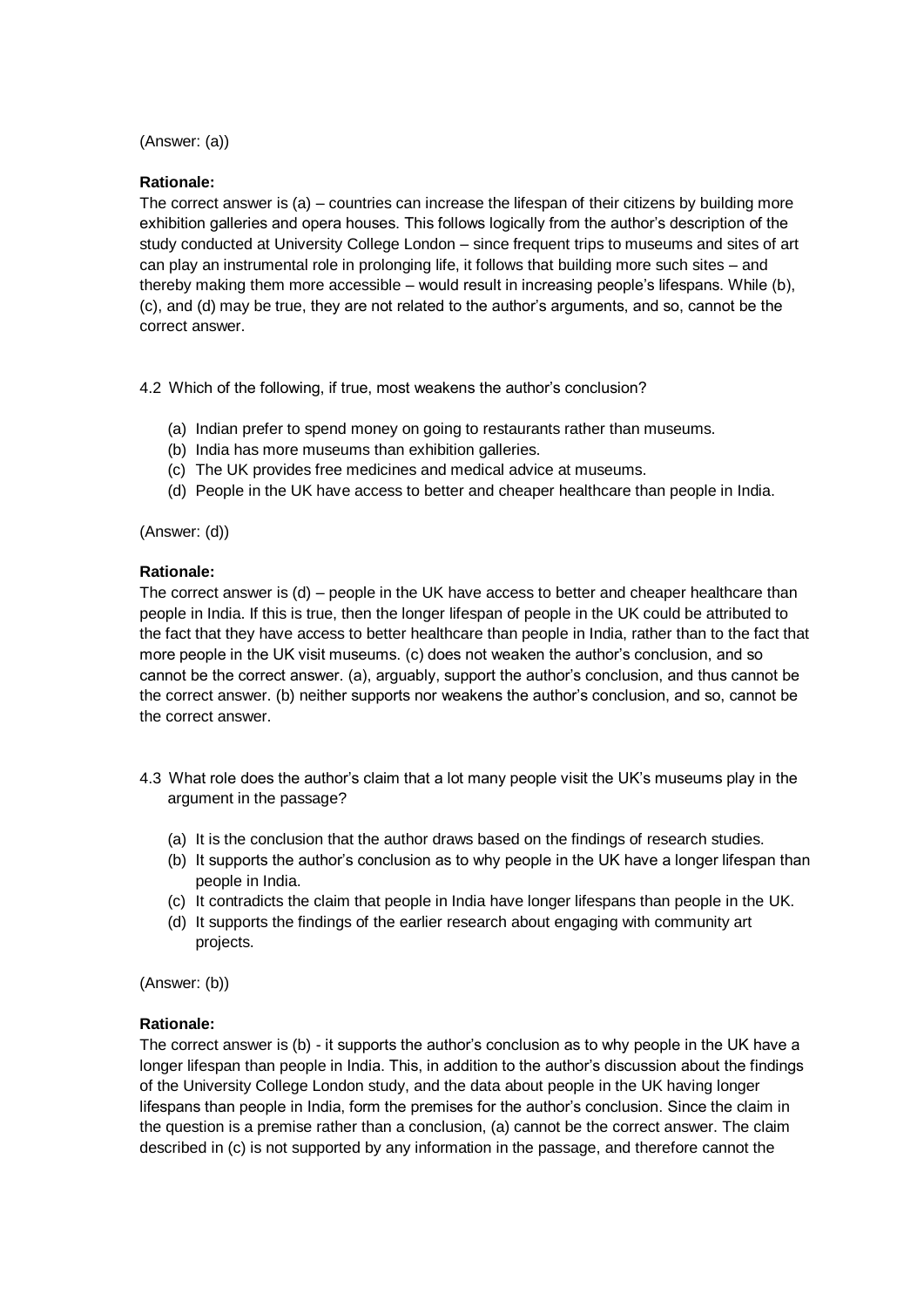correct answer. The claim described in the question is not related to the matter in option (d), and so, (d) cannot be the right answer.

- 4.4 Which of the following does not weaken the conclusions drawn by the researchers at University College London?
	- (a) Data show that visiting museums frequently does not affect the lifespans of adults aged 25-40.
	- (b) Data show that people who visit museums and art sites are also better educated.
	- (c) Both (a) and (b) above weaken the conclusions.
	- (d) Neither (a) nor (b) weakens the conclusions.

(Answer: (d))

#### **Rationale:**

The correct answer is  $(d)$  – both,  $(a)$  and  $(b)$ . Since the University College London study was conducted on a sample of adults aged 50 and over, the effects of more frequent museum visits on adults aged 25-40 would have no relevance and so would not weaken the researchers' conclusions. Similarly, whether or not people who visit museums and art sites are better educated does not affect the researchers' conclusions.

4.5 Which of the following best expresses the main conclusion of the passage above?

- (a) Universities in the UK conduct more studies on reasons affecting people's lifespans.
- (b) Engaging with community art projects can help treat dementia.
- (c) People in the UK have longer lifespans because they visit museums more often.
- (d) More people in the UK visit museums than in India.

(Answer: (c))

## **Rationale:**

The correct answer is  $(c)$  – People in the UK have longer lifespans because they visit museums more often. This conclusion is supported by the various pieces of information the author provides – such as the findings of the study conducted at University College London, and that a lot more people visit museums in the UK. There is nothing in the passage to support (a) as the correct answer. The information in (b) and (d) are premises for the author's conclusion, but not the main conclusion, and so, neither (b) nor (d) can be the correct answer.

## 5.

One day, Ramesh tells all his friends that there is a ghost that makes strange screeching sounds in the tree adjoining his house. When two of his friends, Suresh and Mahesh, visited the spot where the tree was, they refuted Ramesh's claim and told all their other friends that the noise was made by an owl that lived in that tree.

5.1 Which method did Suresh and Mahesh use to refute Ramesh's claim?

- (a) They refuted Ramesh's claim by providing an alternate explanation.
- (b) They established their conclusion by providing an explanation.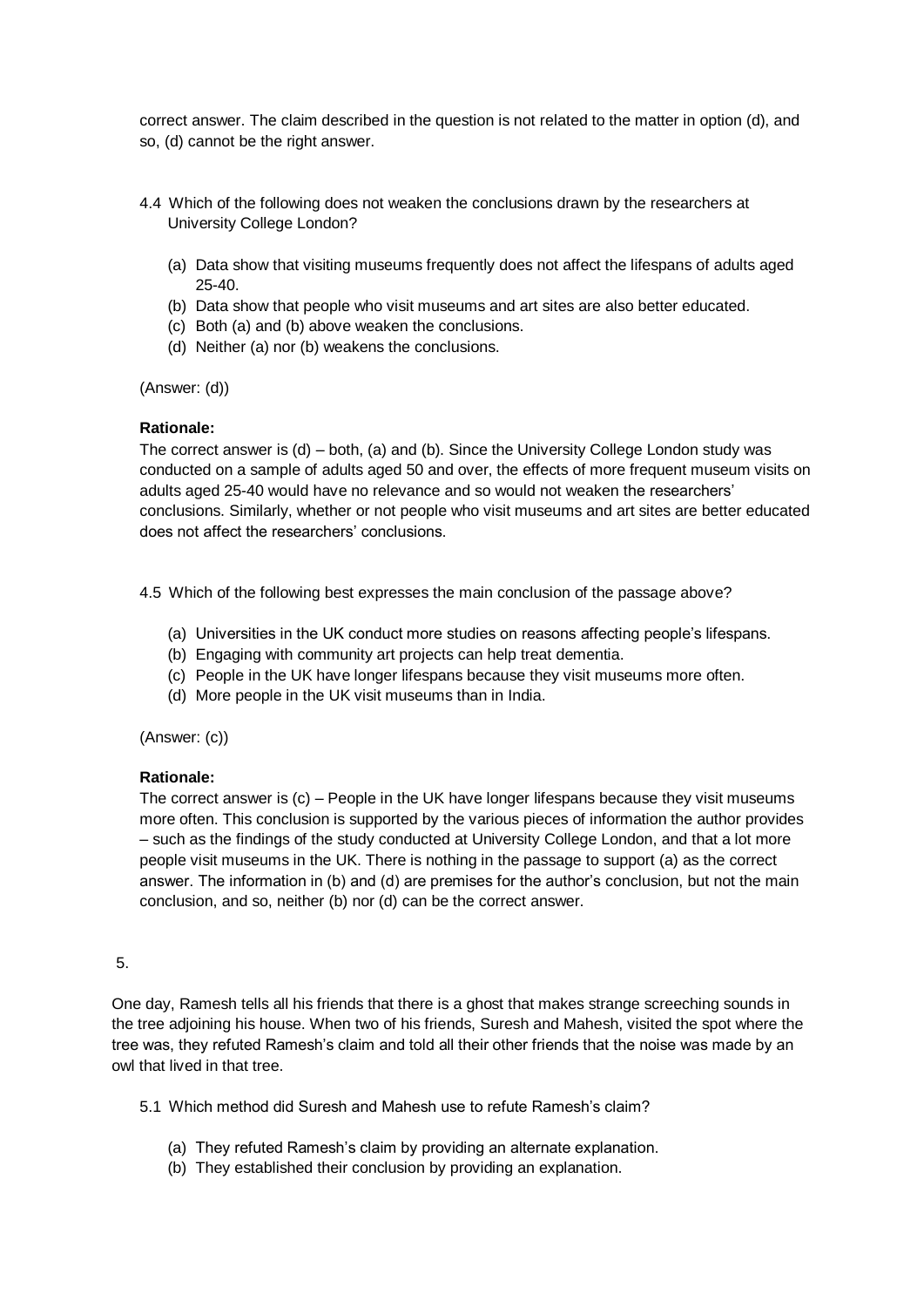- (c) They provided Ramesh information to support his claim.
- (d) They provided support for Ramesh's claim by providing a plausible explanation for it.

(Answer: (a))

## **Rationale:**

The correct answer is (a) – they refuted Ramesh's claim by providing an alternate explanation. They explained that the screeching sounds were made by an owl rather than a ghost. While option (b) may arguably be true, it does not answer how they refuted Ramesh's claim. Since they refuted his claim rather than support it, neither (c) nor (d) can be the correct answer.

## 6.

I can either take the highway to reach school, or the ring road. I find taking the ring road more convenient, since it is a shorter route, and I take less time to reach school. I prefer taking the ring road over the highway even though the ring road is often jam-packed with traffic.

- 6.1 Based on the information in the passage above, which of the following is most likely to be true?
	- (a) The highway is always free of traffic.
	- (b) The author does not mind reaching school late.
	- (c) Even though the ring road has a lot of traffic, it is still a faster route to school than the highway.
	- (d) The highway has a lot of potholes which make for an uncomfortable journey.

(Answer: (c))

## **Rationale:**

The correct answer is (c) – even though the ring road has a lot of traffic, it is still a faster route to school than the highway. The author explains that they prefer the ring road over the highway since it takes less time to reach school using the ring road. There is nothing in the passage supporting the statements in any of the other options, and so, none of them can be the correct answer.

## 7.

In each of the questions below, you are provided a statement, and two assumptions, numbered 'I' and 'II'. Read each statement, and determine which assumption or assumptions are implicit in the statement.

7.1 Statement: Mumbai Indians won the Indian Premier League last year.

| Assumption I  | ٠       | The Indian Premier League takes place every year.  |
|---------------|---------|----------------------------------------------------|
| Assumption II | $\cdot$ | Mumbai Indians has the best batting line-up of all |
| teams.        |         |                                                    |

- (a) Only 'I' is implicit.
- (b) Only 'II' is implicit.
- (c) Both, 'I' and 'II' are implicit.
- (d) Neither 'I' nor 'II' is implicit.

(Answer: (d))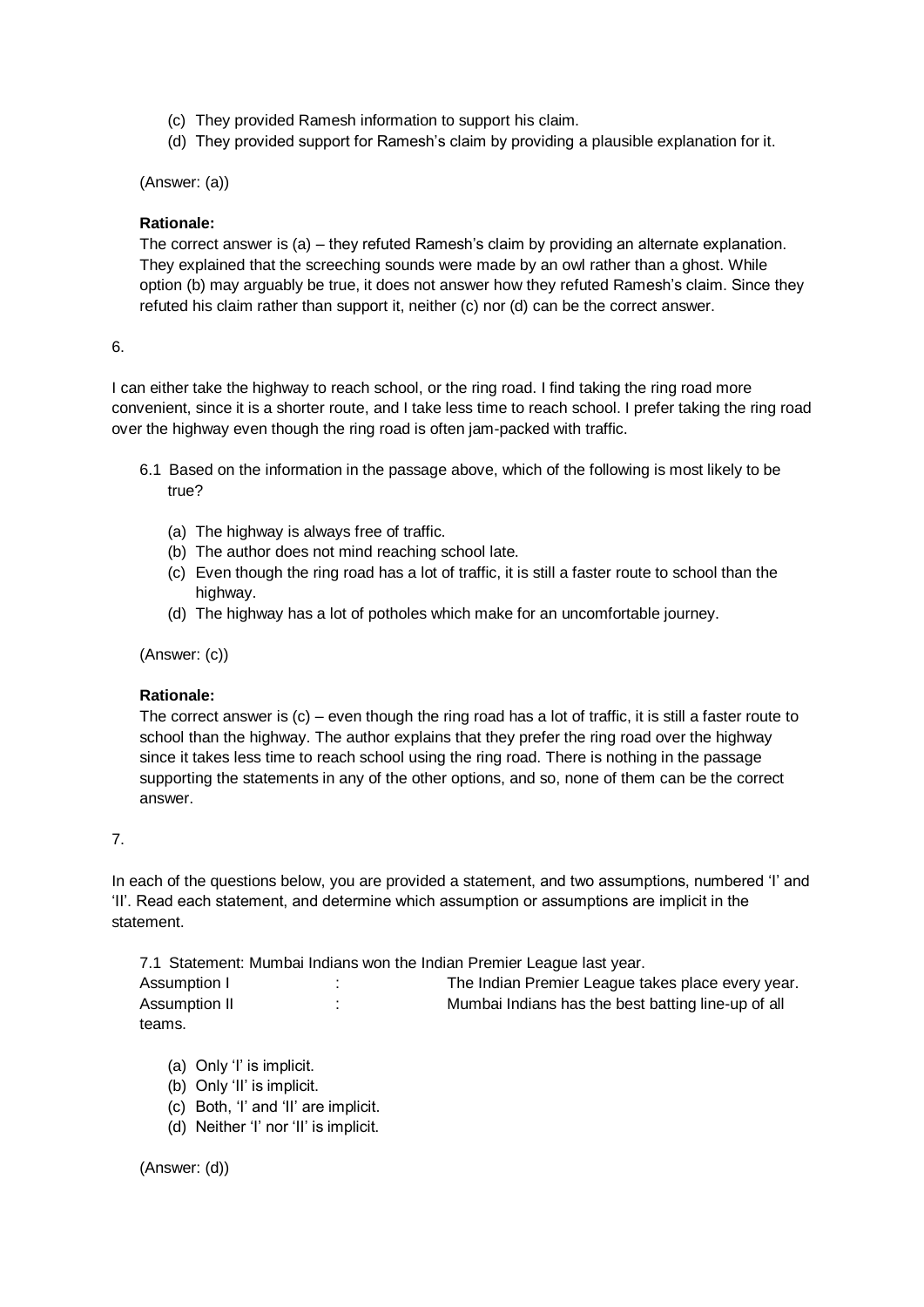#### **Rationale:**

The correct answer is (d) – neither 'I' nor 'II' is implicit. There is no information in the passage that suggests it is based on either assumption.

7.2 Statement: "Free home delivery for all orders above Rs. 500" – offer from an online shopping website.

| Assumption I  | People like to have their shopping delivered home |
|---------------|---------------------------------------------------|
| free.         |                                                   |
| Assumption II | People enjoy shopping online.                     |

- (a) Only 'I' is implicit.
- (b) Only 'II' is implicit.
- (c) Both, 'I' and 'II' are implicit.
- (d) Neither 'I' nor 'II' is implicit.

(Answer: (a))

#### **Rationale:**

The correct answer is  $(a)$  – only 'I' is implicit. This assumption is what makes the offer attractive, and it is reasonable to assume that the website made this offer to attract customers. Nothing in the statement suggests that it is based on assumption 'II'.

7.3 Statement: It takes years of training to become a performing classical musician. Assumption I : Classical music performances are very rare. Assumption II : Examption II : Learning to play classical music is difficult.

- (a) Only 'I' is implicit.
- (b) Only 'II' is implicit.
- (c) Both, 'I' and 'II' are implicit.
- (d) Neither 'I' nor 'II' is implicit.

(Answer: (b))

#### **Rationale:**

The correct answer is (b) - only 'II' is implicit. Since it takes years of training, it is reasonable to assume that learning to play classical music is difficult. There is nothing in the statement to suggest that assumption I is implicit – it is quite possible that classical musicians perform very often, even if it takes them years to become performing musicians.

#### 8.

The Mehtas have four daughters, Sejal, Tejal, Nehal, and Meenal; they are aged a year apart, with the youngest 6 years old, and the eldest 9 years old. Each of them plays a different sport for their school. Sejal plays Cricket. The girl playing Football is 2 years younger than Meenal. The 7-year-old girl plays Hockey. Tejal is either 6 or 8 years old.

8.1 Which of the Mehta sisters plays Hockey?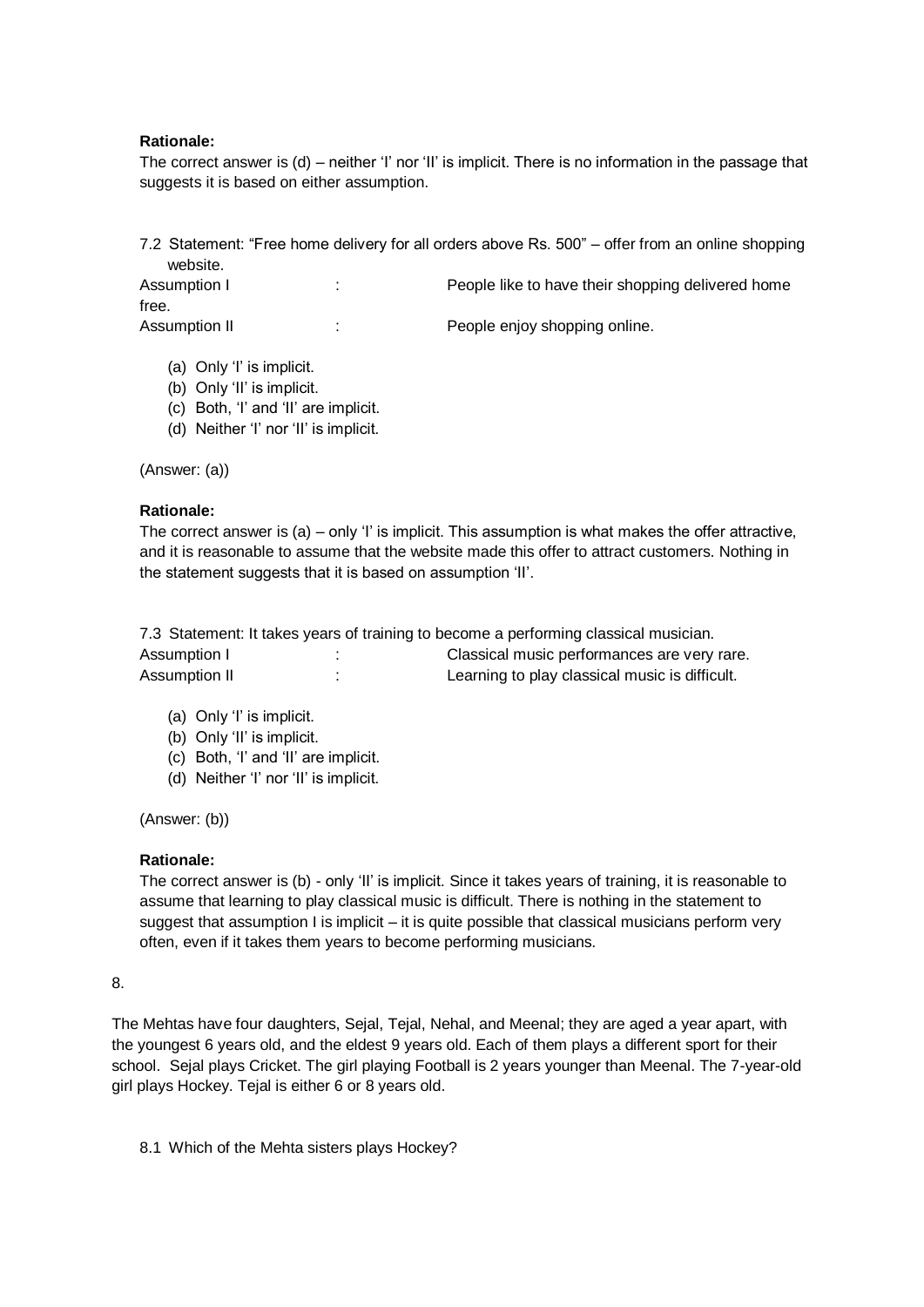- (a) Sejal
- (b) Tejal
- (c) Nehal
- (d) Meenal

(Answer: (c))

8.2 How old is Meenal?

- (a) 6 years
- (b) 7 years
- (c) 8 years
- (d) 9 years

(Answer: (c))

8.3 What sport does the youngest girl play?

- (a) Cricket
- (b) Football
- (c) Hockey
- (d) Badminton

(Answer: (b))

## **Rationale:**

Creating a table with the names of the four girls as the first column, and the names of the sports and ages in years as the first row, and filling in a '1' for each sport or age, based on the clues provided, we get the following:

| <b>Names</b>  | <b>Cricket</b> | Football | Hockey | <b>Badmint</b><br>on | 6 Years | 7 Years | 8 Years | 9 Years |
|---------------|----------------|----------|--------|----------------------|---------|---------|---------|---------|
| Sejal         |                |          |        |                      |         |         |         |         |
| <b>Tejal</b>  |                |          |        |                      |         |         |         |         |
| <b>Nehal</b>  |                |          |        |                      |         |         |         |         |
| <b>Meenal</b> |                |          |        |                      |         |         |         |         |

9.

Five musicians gather to form a band:

Suresh and Ganesh can play the drums as well as the guitar.

Mahesh and Ganesh can play the drums as well as the piano.

Ramesh and Dinesh can play the flute as well as the banjo.

Dinesh can play the banjo, the guitar, and the flute.

Mahesh, Dinesh, and Ramesh can play the flute as well as the piano.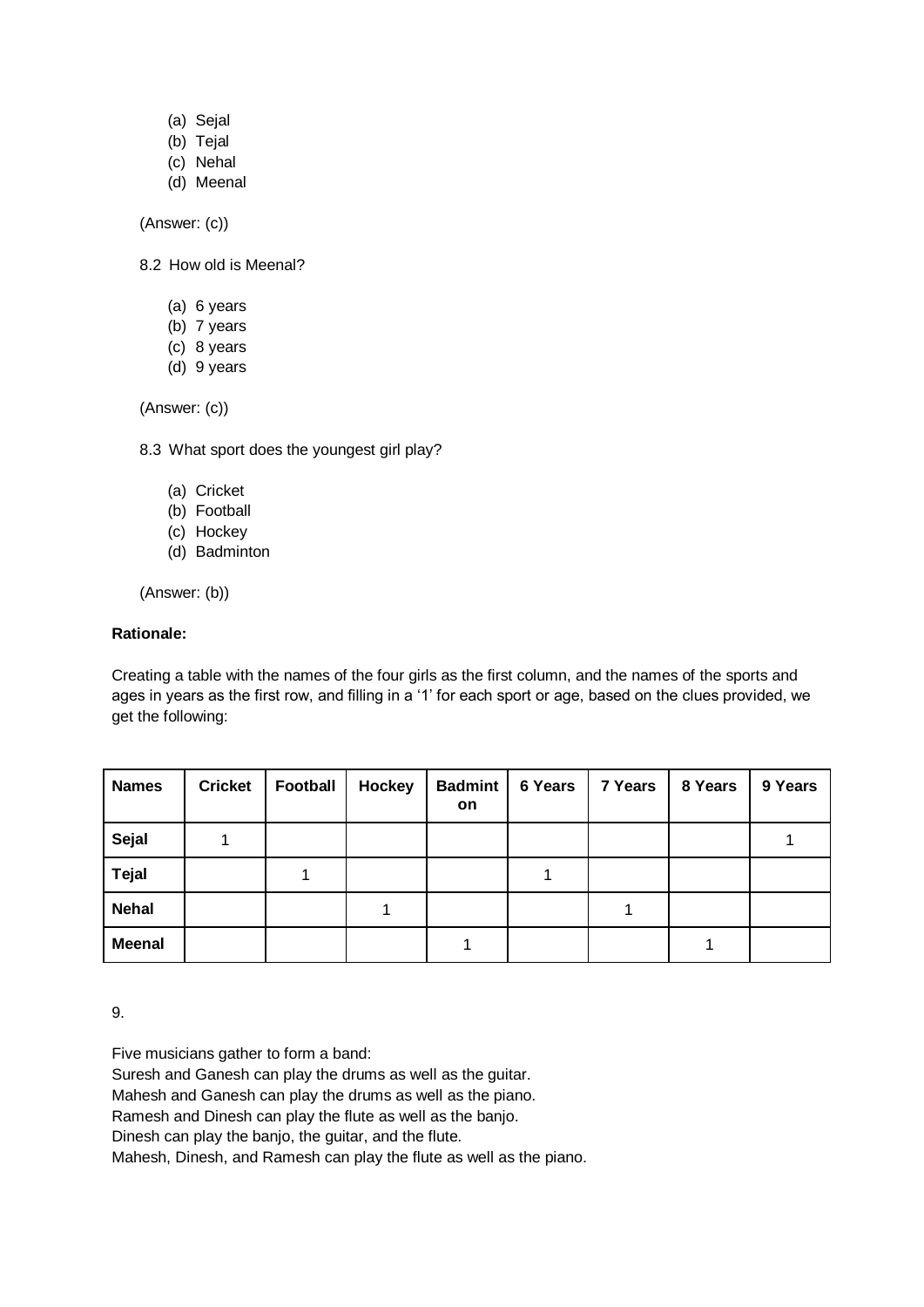9.1 Which instrument do the most number of musicians in the group play?

- (a) Banjo
- (b) Flute
- (c) Piano
- (d) Guitar

(Answer: (c))

9.2 Which of the musicians can play the piano and the flute, but not the banjo?

- (a) Suresh
- (b) Mahesh
- (c) Ramesh
- (d) Dinesh

(Answer: (b))

#### **Rationale:**

Creating a table with the names of the musicians in the first column, and the names of the instruments in the first row, and filling in a '1' for each instrument that a musician plays, based on the clues provided, we get the following:

| <b>Musician</b> | <b>Drums</b> | Guitar | Piano | <b>Flute</b> | <b>Banjo</b> |
|-----------------|--------------|--------|-------|--------------|--------------|
| <b>Suresh</b>   |              |        |       |              |              |
| Ganesh          |              |        |       |              |              |
| <b>Mahesh</b>   |              |        |       |              |              |
| Ramesh          |              |        |       |              |              |
| <b>Dinesh</b>   |              |        |       |              |              |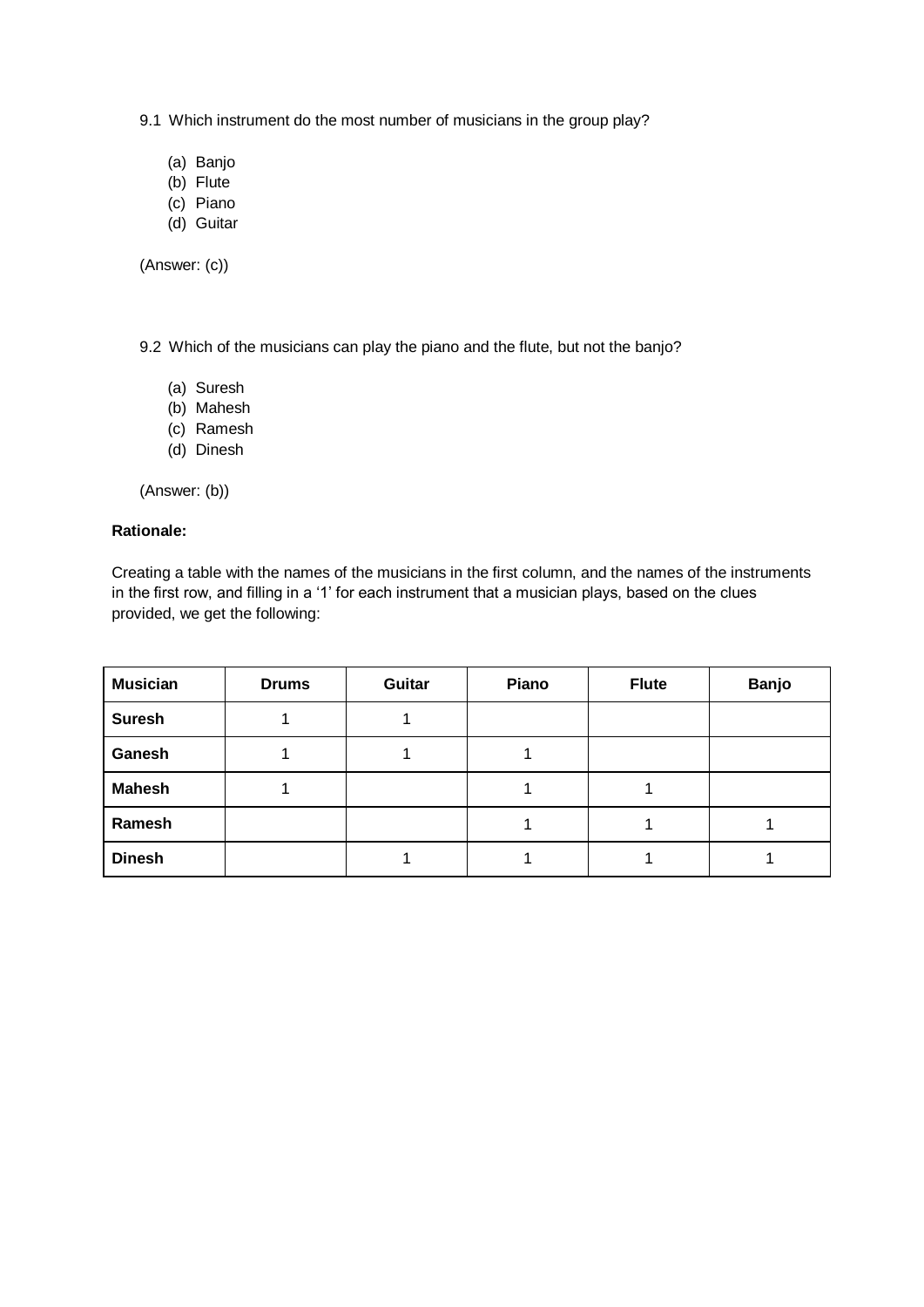## Quantitative Techniques

*Each set of questions in this section is based on a single passage, graph or other representation. Please answer each question by deriving information from such passage, graph, or other representation, or applying mathematical operations on such information as required by the question.*

1.

The distance between Delhi and Agra is 200 km. The New Delhi Shatabdi Express starts from Delhi towards Agra at 12 noon. On the way, it crosses a bridge measuring 200 m in 35 seconds, and a pillar on the bridge in 25 seconds. At the same time, the Hazrat Nizamuddin Singrauli SF Express, which is 300 m in length, starts from Agra towards Delhi at 58 km/h. However, due to the holiday season, the railways decides to run the holiday special train Sheetkal Express, which is 400 m in length, from Delhi to Agra, leaving at 12:15 pm at a speed of 84 km/h.

1.1 At what distance from Agra will the New Delhi Shatabdi Express and the Hazrat Nizamuddin Singrauli SF Express cross each other?

(a) 100.16 km (b) 72,729 m (c) 89.32 km (d) 82.91 km

(Answer: (c))

## **Rationale:**

The correct answer is (c).

Length of the bridge  $= 200$  m

Let the length of the New Delhi Shatabdi Express be 'L' and its speed be 'S'.

 $L + 200 = 35 \times S$  $S = (L + 200) / 35$  $L = 25 \times S$  $S = L / 25$  $L / 25 = (L + 200) / 35$  $35L = 25L + 5000$  $10L = 5000$  $L = 500$  m Therefore, speed  $S = 500 / 25 = 20$  m/s  $(20m/s \times 18) / 5 = 72 km/h$ Distance between the 2 cities = 200 km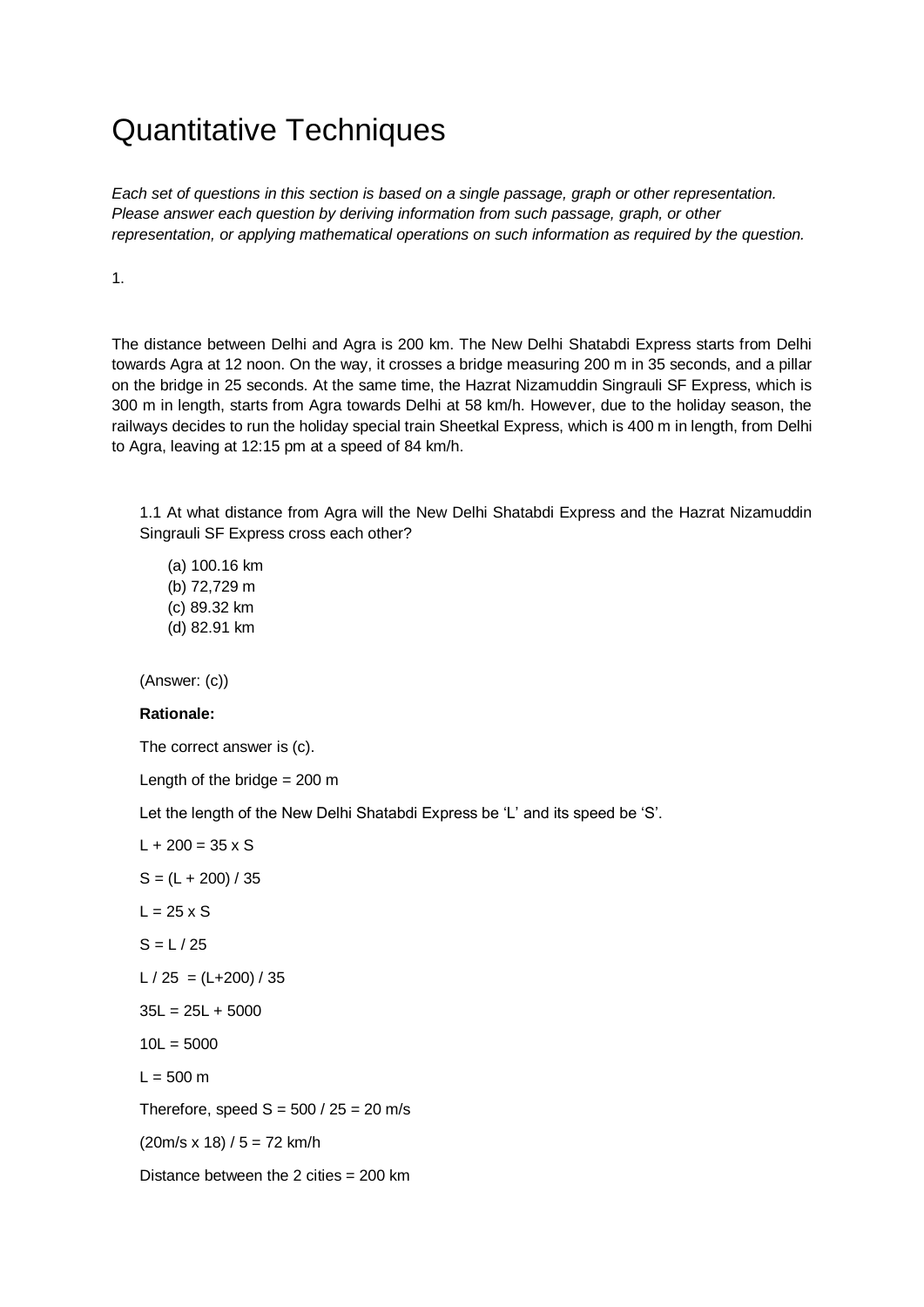Speed of New Delhi Shatabdi Express = 72 km/h

Speed of Hazrat Nizamuddin Singrauli SF Express = 58 km/h

Since, the trains are moving towards each other the speed of the trains will be added up to compute the time taken for the trains to cross each other.

Therefore, Total Speed =  $72 + 58 = 130$  km/h

Distance = Speed x time

200 = 130 x time

Time it will take for the two trains to meet =  $200/130 = 1.54$  hours

Therefore, the trains will meet 1.54 hours after starting from their respective locations.

Distance from Agra = 1.54 hours x speed of Hazrat Nizamuddin Singrauli SF Express (Starts from Agra)

 $= 1.54 \times 58 = 89.32$  km

Distance from Delhi =  $1.4$  x New Delhi Shatabdi Express =  $1.54$  x  $72$  =  $110.88$  km

1.2 Assuming no stoppages, at what time will the Sheetkal Express overtake the New Delhi Shatabdi Express?

(a) 1:00 pm (b) 1:30 pm (c) 1:15 pm (d) 1:45 pm

(Answer (d))

#### **Rationale:**

Speed of New Delhi Shatabdi Express = 72 km/h. (See Rationale for 1.1)

Speed of Sheetkal Express = 84 km/h.

Time at which New Delhi Shatabdi Express starts = 12 pm

Time at which Sheetkal Express starts = 12.15 pm

Therefore, let us assume that the time taken by Sheetkal Express to overtake New Delhi Shatabdi Express is t.

Both the trains would have covered the same distance D at the time of overtaking.

 $D = 72$  x (t + 0.25) [As New Delhi Shatabdi Express started 15 minutes early)

 $D = 84 \times t$ 

72 x (t + 0.25) = 84 x t

 $72t + 18 = 84t$ 

 $84t - 72t = 18$ 

 $t = 18 / 12$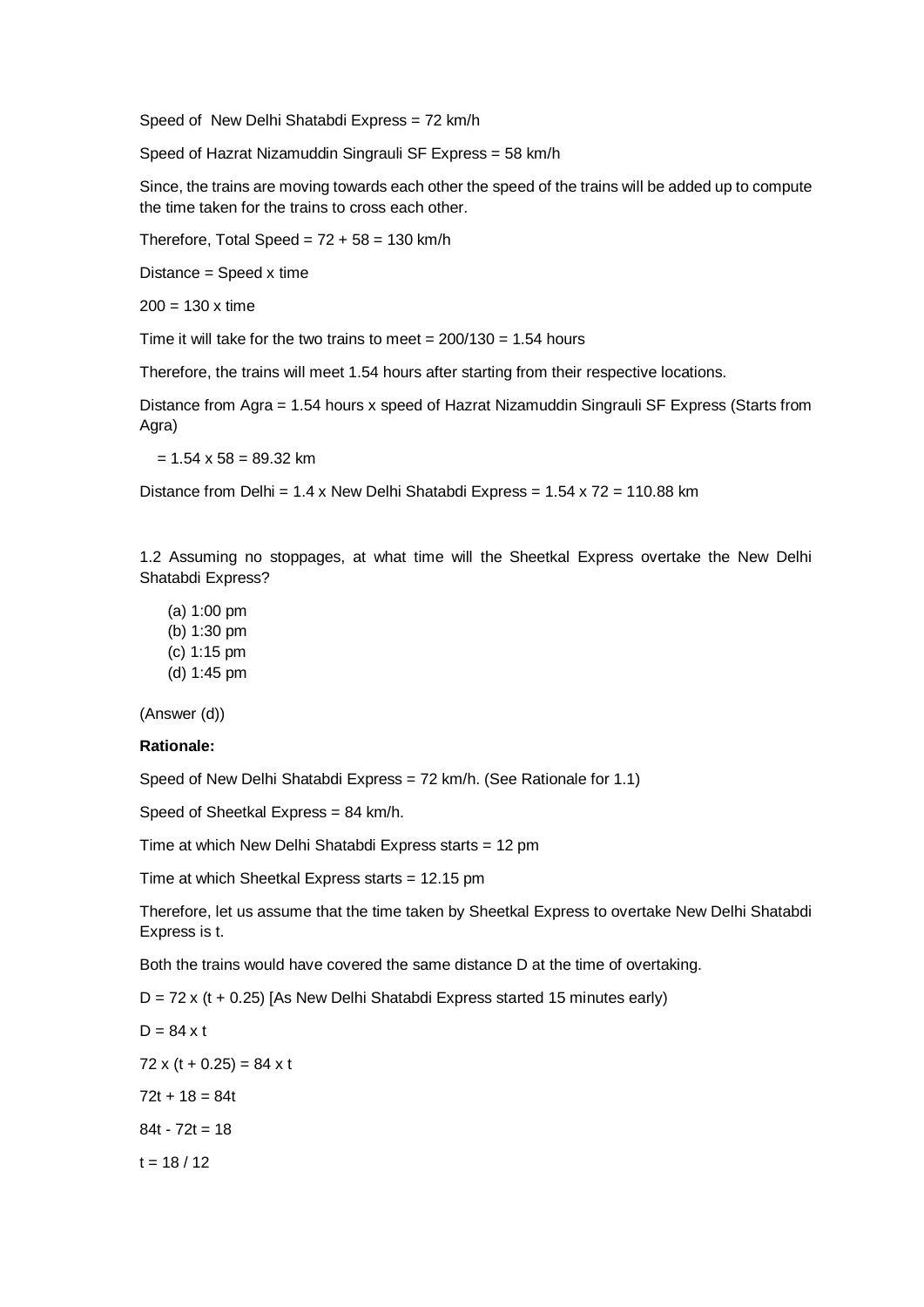$t = 1.5$  hours.

Therefore, the Sheetkal Express would overtake the New Delhi Shatabdi Express at 1.45 pm.

1.3 How much time will the New Delhi Shatabdi Express and the Hazrat Nizamuddin Singrauli SF Express take to cross each other and how much time will the New Delhi Shatabdi Express and the Sheetkal Express take to cross each other?

- (a) 22.15 seconds, 4.5 minutes
- (b) 0.5 minutes, 300 seconds
- (c) 270 seconds, 330 seconds
- (d) 1.8 minutes, 37 seconds

(Answer (a))

## **Rationale:**

Since, the New Delhi Shatabdi Express and the Hazrat Nizamuddin Singrauli SF Express cross each other in opposite directions, the speeds of the trains and the distance must be added.

Therefore, the formula Distance = Speed x Time is modified as,

(Length of Train1 + Length of Train2) = (Speed of train  $1 +$  Speed of train 2) x Time

Length of New Delhi Shatabdi Express is 500 m (See Rationale for 1.1)

Speed of Hazrat Nizamuddin Singrauli SF Express = 58 km/h

(58 km/h x 5) / 18 = 16.11 m/s

 $(500 \text{ metres} + 300 \text{ metres}) = (20 \text{ m/s} + 16.11 \text{ m/s}) \times \text{Time}$ 

800 metres = 36.11 m/s x Time

 $Time = 22.15$  seconds

Since the New Delhi Shatabdi Express and the Sheetkal Express are travelling in the same direction, the distance is the added length of both the trains, but we subtract the speed of the trains.

500 metres + 400 metres = 900 m = .9 km

 $0.9 \text{ km} = 84 \text{ km/h} - 72 \text{ km/h}$ 

 $t = 0.9/12 = (9/120) \times 60 = 4.5$  minutes

#### 2.

The data below represents the **State-wise Literacy Rate** of 10 states, in percentages. Use the data to answer the questions that follow.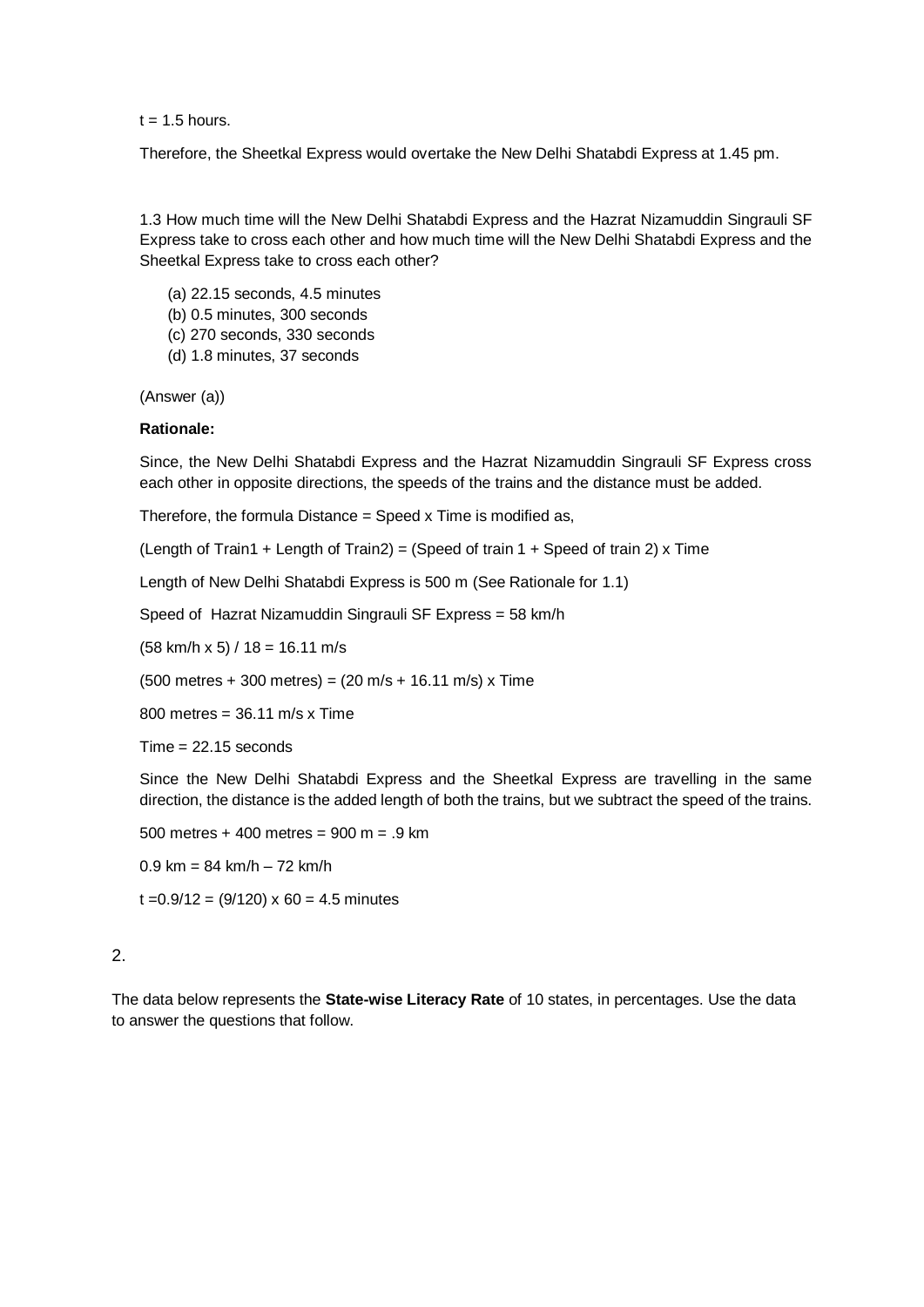| <b>States/Union Territories</b> | 1971  | 1981  | 1991  | 2001  | 2011  |
|---------------------------------|-------|-------|-------|-------|-------|
| Andhra Pradesh                  | 24.57 | 35.66 | 44.08 | 60.47 | 67.02 |
| Arunachal Pradesh               | 11.29 | 25.55 | 41.59 | 54.34 | 65.39 |
| Bihar                           | 23.17 | 32.32 | 37.49 | 47.00 | 61.80 |
| Goa                             | 51.96 | 65.71 | 75.51 | 82.01 | 88.70 |
| Jharkhand                       | 23.87 | 35.03 | 41.39 | 53.56 | 66.41 |
| Kerala                          | 69.75 | 78.85 | 89.81 | 90.86 | 94.00 |
| Lakshadweep                     | 51.76 | 68.42 | 81.78 | 86.66 | 91.85 |
| Mizoram                         | 53.80 | 59.88 | 82.26 | 88.80 | 91.33 |
| Rajasthan                       | 22.57 | 30.11 | 38.55 | 60.41 | 66.11 |
| Tripura                         | 30.98 | 50.10 | 60.44 | 73.19 | 87.22 |

Source: Office of the Registrar General and Census Commissioner, Ministry of Home Affairs, Government of India.

[Data extracted from table: [https://www.rbi.org.in/scripts/PublicationsView.aspx?Id=18802\]](https://www.rbi.org.in/scripts/PublicationsView.aspx?Id=18802)

- 2.1. In how many states did the literacy rate increase less than 10% between the years 2001 and 2011? In percentage terms, what was the increase in literacy rate for the state that saw the lowest increase in literacy rate from 2001 to 2011?
	- (a) 6, 2.53%
	- (b) 4, 2.69%
	- (c) 6, 2.85%
	- (d) 4, 2.53%

(Answer: (c))

#### **Rationale:**

States that saw less than 10% increase between the last two decades are Andhra Pradesh, Goa, Kerala, Lakshadweep, Mizoram, and Rajasthan. In absolute terms, Mizoram showed the lowest change in literacy rate between the years 2011 and 2001 of 2.53. When converted to percentage terms, this is (2.53/88.8) \* 100 = 2.85. Hence, in percentage terms the change for Mizoram is 2.77%.

- 2.2 Over the 5 decades represented in the table, only these states have occupied the top 3 ranks in terms of the literacy rate. Choose the correct option:
	- (a) Mizoram, Goa, Kerala, Lakshadweep
	- (b) Lakshadweep, Kerala, Goa
	- (c) Mizoram, Kerala, Goa, Tripura
	- (d) Kerala, Lakshadweep, Mizoram

(Answer: (a))

#### **Rationale:**

Rank – Year / State Rank 1 – 1971, 1981, 1991, 2001, 2011 / Kerala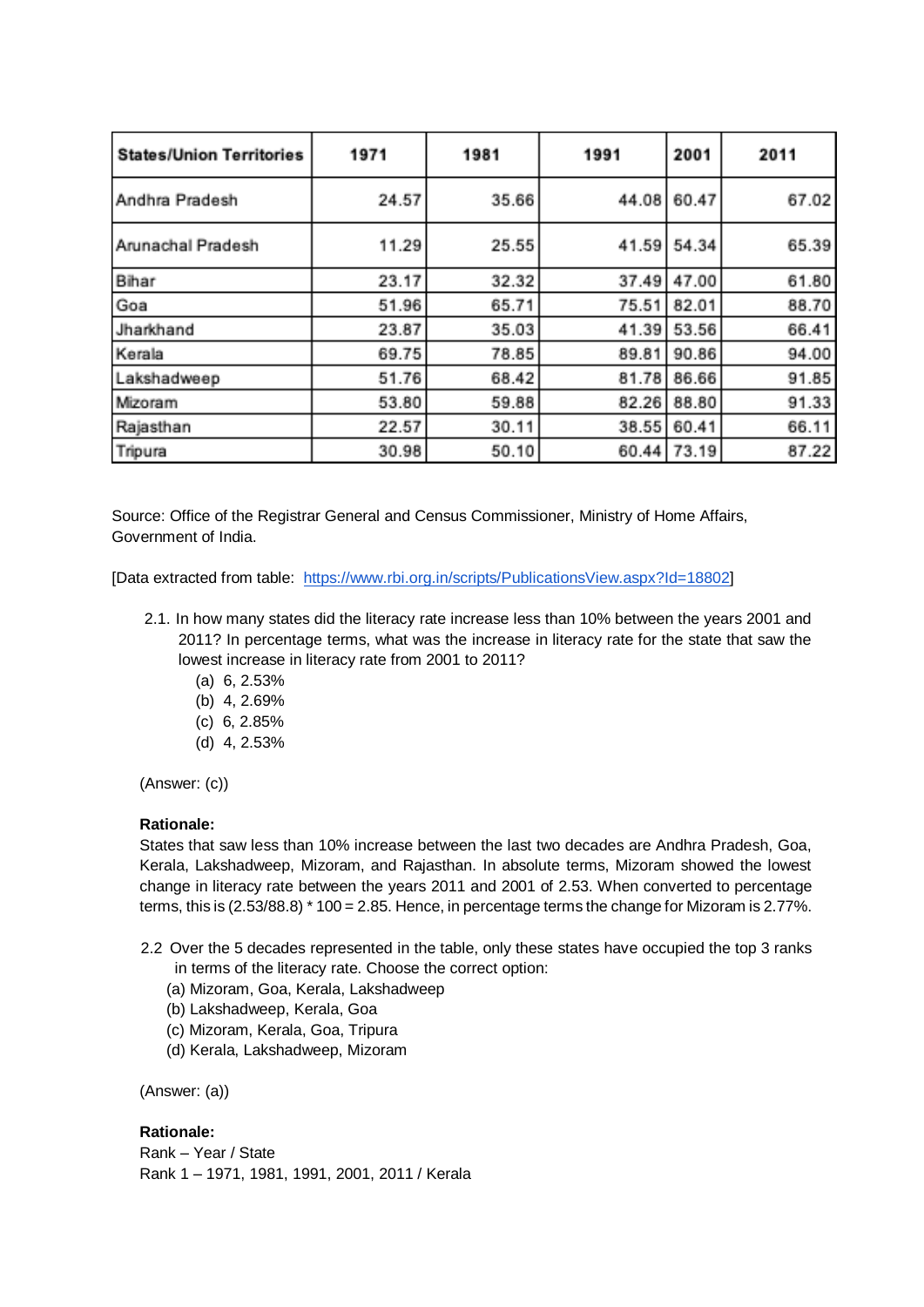Rank 2 – 1971, 1991, 2001 / Mizoram; 1981, 2011 / Lakshadweep Rank 3 – 1971, 1981 / Goa; 1991, 2001 / Lakshadweep; 2011 - Mizoram

- 2.3 Identify the states whose rank in terms of literacy rate remained unchanged during the 5 decades represented in the table.
	- (a) Kerala, Mizoram, Goa, Tripura
	- (b) Kerala, Tripura, Andhra Pradesh
	- (c) Andhra Pradesh, Mizoram, Kerala
	- (d) Kerala, Lakshadweep, Tripura, Andhra Pradesh

(Answer: (b))

#### **Rationale:**

Kerala – Rank 1, Tripura – Rank 5, Andhra Pradesh – Rank 6

- 2.4.Which state saw the maximum rise in literacy over the 5 decades and how much did it change by? Choose the correct option.
	- (a) Bihar, the literacy rate doubled but did not triple.
	- (b) Tripura, the literacy rate grew five-fold but not six-fold.
	- (c) Tripura, the literacy rate doubled but did not triple.
	- (d) Bihar, the literacy rate tripled.

(Answer: (c))

#### **Rationale:**

The maximum rise was in Tripura from 30.98 in 1971 to 87.22 in 2011 = 87.22 – 30.98 = 56.24

The change between the 5 decades is 87.22 / 30.98 = 2.81. Therefore, the literacy rate doubled but did not triple.

3. The graph below compares India's performance with other lower middle-income countries on various policy and institutional indicators. Use the data available in the graph to answer the questions that following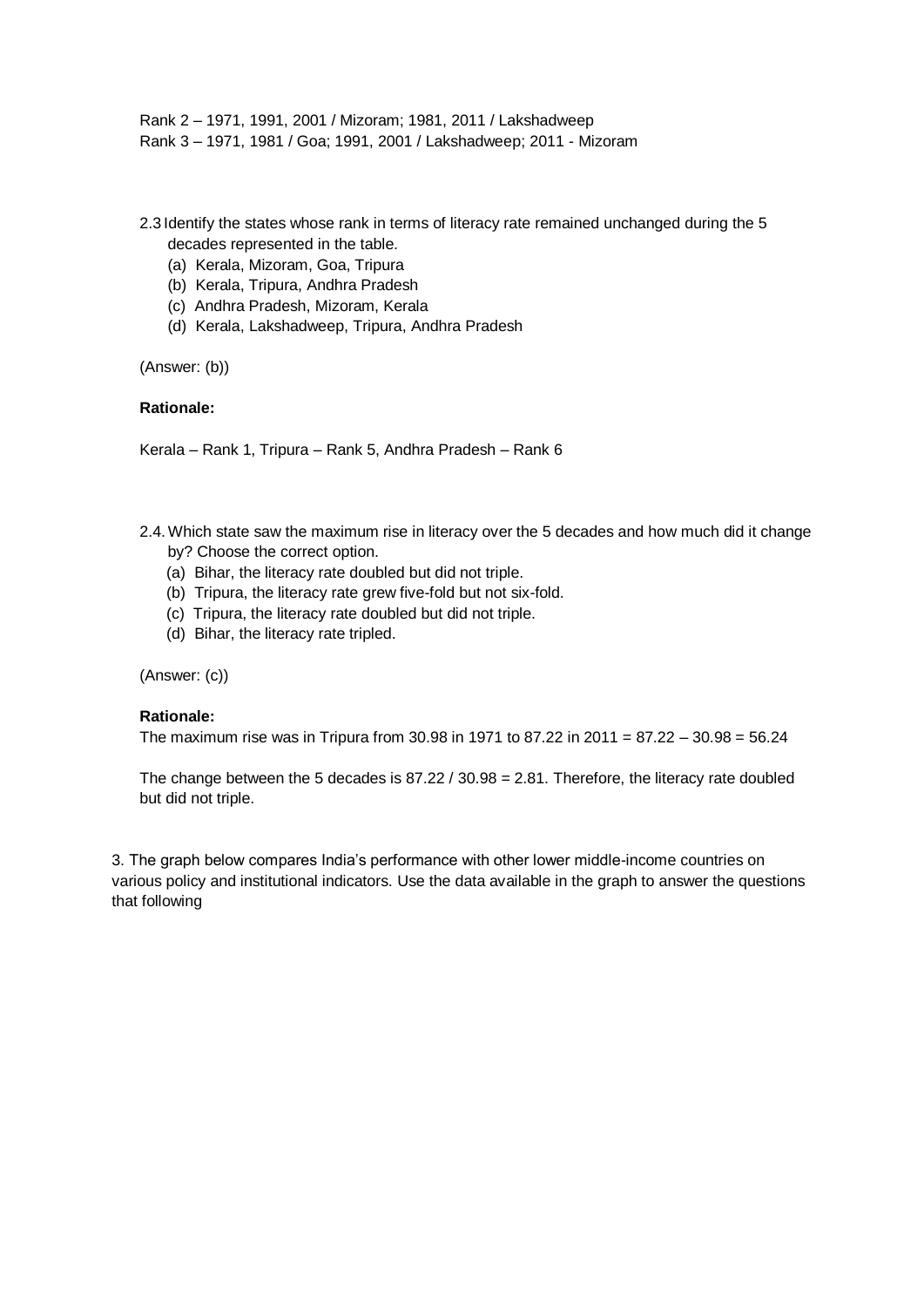

[Data extracted from table: [https://www.weforum.org/agenda/2015/11/19-charts-that-explain-indias](https://www.weforum.org/agenda/2015/11/19-charts-that-explain-indias-economic-challenge/)[economic-challenge/\]](https://www.weforum.org/agenda/2015/11/19-charts-that-explain-indias-economic-challenge/)

(Note: Rounded off to one decimal place)

3.1. Which country's score is the poorest in each indicator – Education, Employment, Asset Building, Financial Intermediation, Corruption/Rent, Basic Services and Fiscal Transfers?

- (a) Laos PDR, Indonesia, Vietnam, Thailand, Thailand, India, India
- (b) Laos PDR, India, India, Vietnam, Thailand, Laos PDR, India
- (c) Laos PDR, India, Vietnam, Vietnam, Philippines, Laos PDR, India
- (d) Laos PDR, India, India, Vietnam, Thailand, Philippines, India

(Answer: (b))

3.2. Which Policy and Institutional Indicators have the lowest and highest average scores?

- (a) Corruption/Rent, Education
- (b) Asset Building, Fiscal Transfers
- (c) Fiscal Transfers, Basic Services
- (d) Financial Intermediation, Employment

(Answer: (c))

# **Rationale:**

The correct answer is (c). Average score for Education –  $(3.4 + 4.7 + 2.9 + 4.0 + 5.2 + 4.7) / 6 = 4.15$ Average score for Employment –  $(3.1 + 3.7 + 4.6 + 4.0 + 4.1 + 4.7) / 6 = 4.03$ Average score for Asset Building  $- (3.0 + 3.4 + 3.1 + 3.3 + 3.6 + 4.0) / 6 = 3.40$ Average score for Financial Intermediation –  $(3.3 + 3.3 + 3.4 + 3.2 + 4.3 + 2.8) / 6 = 3.38$ Average score for Corruption/Rent –  $(4.0 + 4.0 + 4.0 + 3.7 + 3.5 + 4.1)$  / 6 = 3.88 **Average score for Basic Services – (3.8 + 4.4 + 3.5 + 4.4 + 5.0 + 4.4) / 6 = 4.25 - Highest**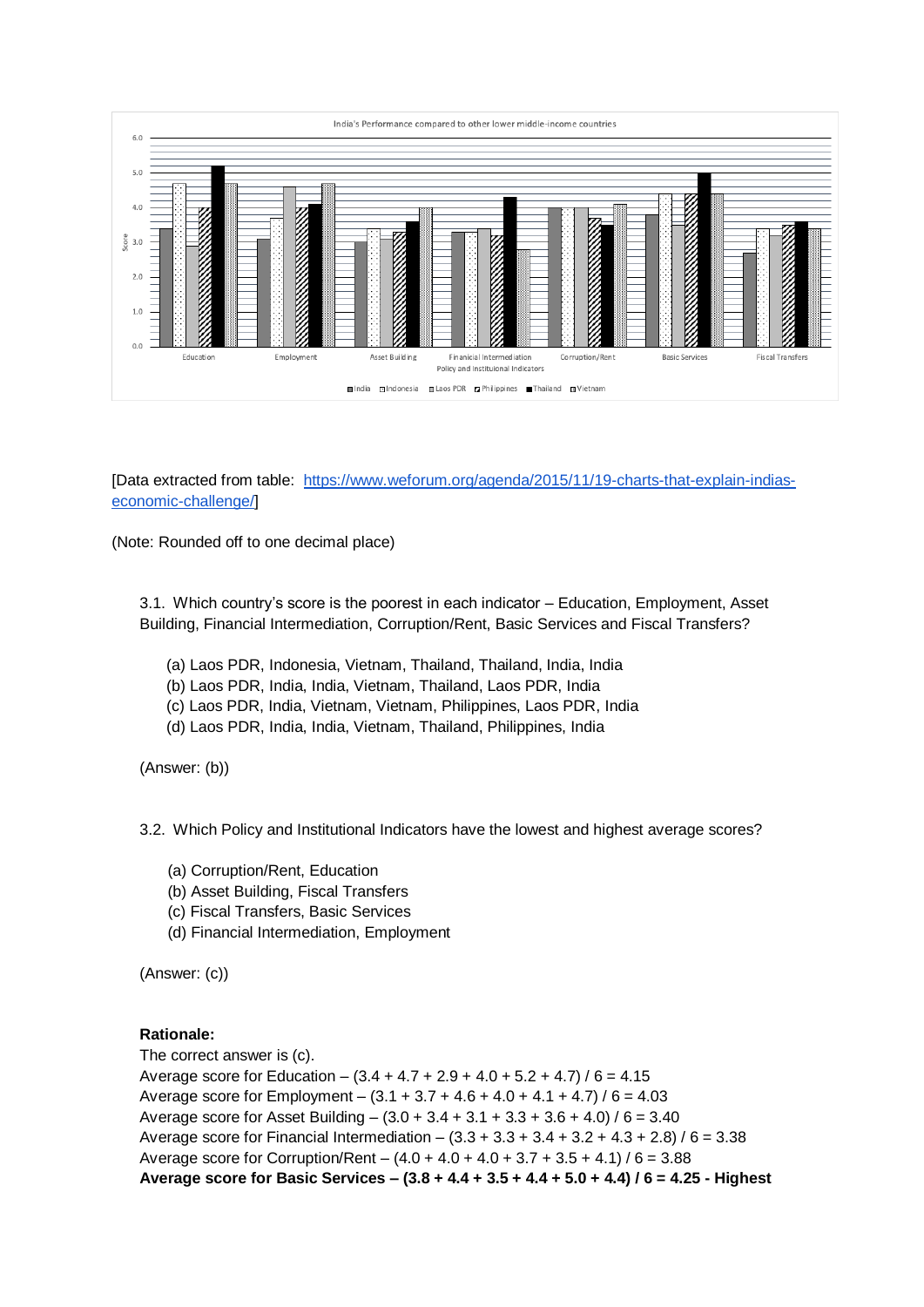#### **Average score for Fiscal Transfers – (2.7 + 3.4 + 3.2 + 3.5 + 3.6 + 3.4) / 6 = 3.30 - Lowest**

- 3.3. What is the highest percentage score in the employment indicator? (Note: The scores were awarded on a scale of 7)
	- (a) 67.22% (b) 67.14% (c) 65.71% (d) 68.14%

(Answer: (b))

### **Rationale:**

Employment – Percent score India –  $(3.1 / 7)$  \* 100 = 44.29% Indonesia – (3.7 / 7) \* 100 = 52.86% Laos PDR –  $(4.6 / 7)$  \* 100 = 65.71% Philippines – (4.0 / 7) \* 100 = 57.14% Thailand –  $(4.1 / 7)$  \* 100 = 58.57% **Vietnam – (4.7 / 7) \* 100 = 67.14%**

3.4. Identify the country and the indicator with the lowest percentage score, and the country and indicator with the highest percentage score across all Policy and Institutional Indicators:

(a) Lowest - Financial Intermediation, Vietnam; Highest - Basic Services, Thailand

(b) Lowest - Vietnam, Asset Building; Highest - Education, Thailand

(c) Lowest - Education, Laos; Highest - Employment, Vietnam

(d) Lowest - Fiscal Transfers, India; Highest - Education, Thailand

(Answer: (d))

### **Rationale:**

Highest score is in the Education indicator, scored by Thailand – 5.2 Percentage  $-5.2 / 7 * 100 = 74.29%$ Lowest score is in the Fiscal Transfers indicator, scored by India – 2.7 Percentage – 2.7 / 7 \* 100 = 38.57%

3.5. What country has the maximum score difference between its highest and lowest scores across all indicators?

(a) Vietnam (b) Laos PDR (c) Thailand (d) Philippines

(Answer: (a))

#### **Rationale:**

India's score: Lowest in Fiscal Transfers – 2.7; Highest in Corruption/Rent – 4.0. Therefore, difference =  $4.0 - 2.7 = 1.3$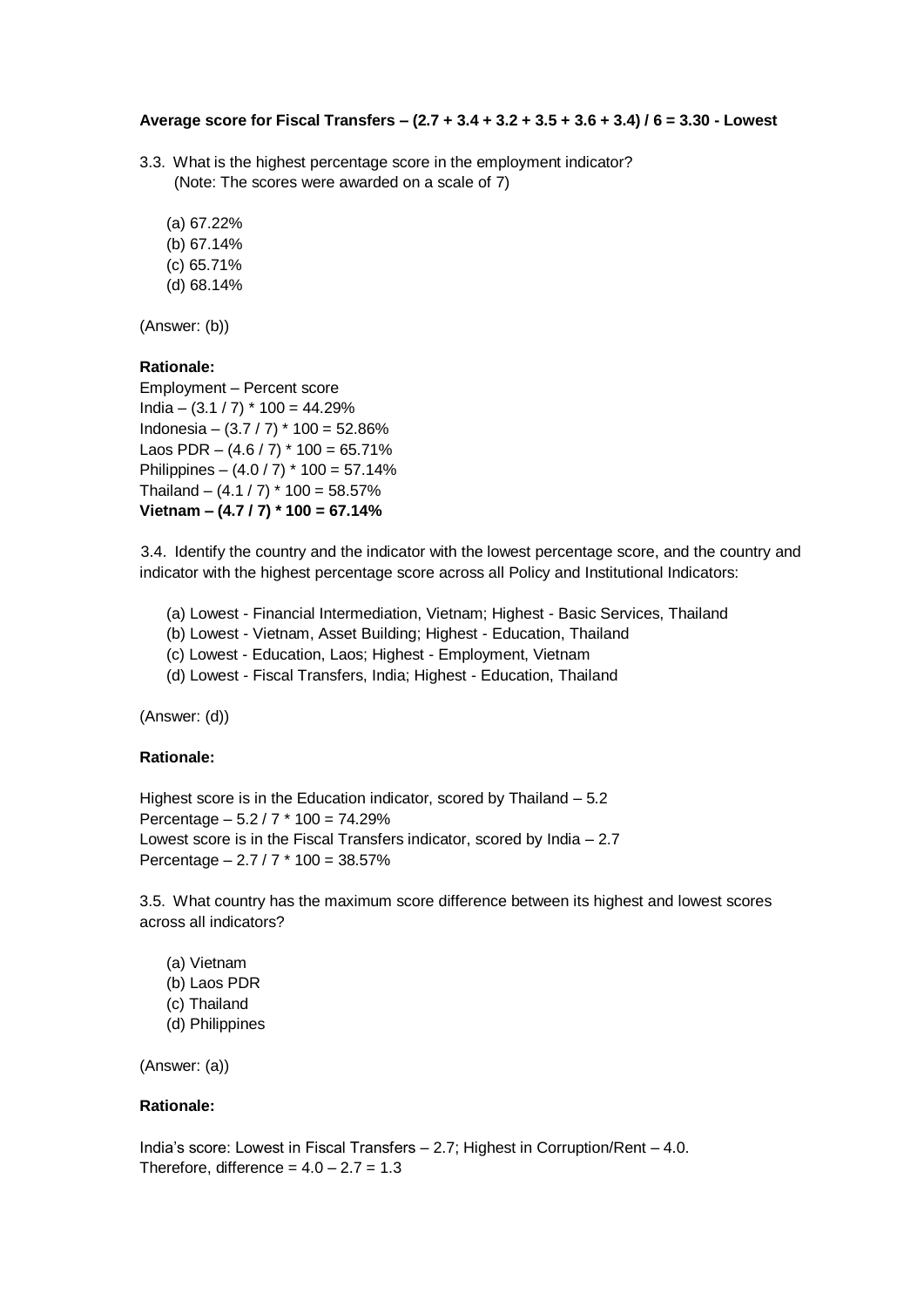Indonesia's score: Lowest in Financial Intermediation – 3.3; Highest in Education – 4.7 Therefore, difference =  $4.7 - 3.3 = 1.4$ Laos PDR's score: Lowest in Education – 2.9; Highest in Employment – 4.6 Therefore, difference =  $4.6 - 2.9 = 1.7$ Philippines' score: Lowest in Financial Intermediation – 3.2; Highest in Basic Services – 4.4 Therefore, difference =  $4.4 - 3.2 = 1.2$ Thailand's score: Lowest in Corruption/Rent – 3.5; Highest in Education – 5.2 Therefore, difference =  $5.2 - 3.5 = 1.7$ Vietnam's score: Lowest in Financial Intermediation – 2.8; Highest in Education/Employment – Therefore, difference =  $4.7 - 2.8 = 1.9$ 

## 4.

4.7

The graph below illustrates the budgetary allocation and actual expenditure by a state government on education. Use the data available to answer the questions that follow.



<sup>(</sup>note: round off to the nearest 100)

4.1 What is the average budgetary allocation (in Rs. 100 cr.) between 2014 to 2017?

(a) 100 (b) 120 (c) 102.5 (d) 105

(Answer: (c))

4.2 Which year saw the highest percentage growth of actual expenditure compared to the previous year?